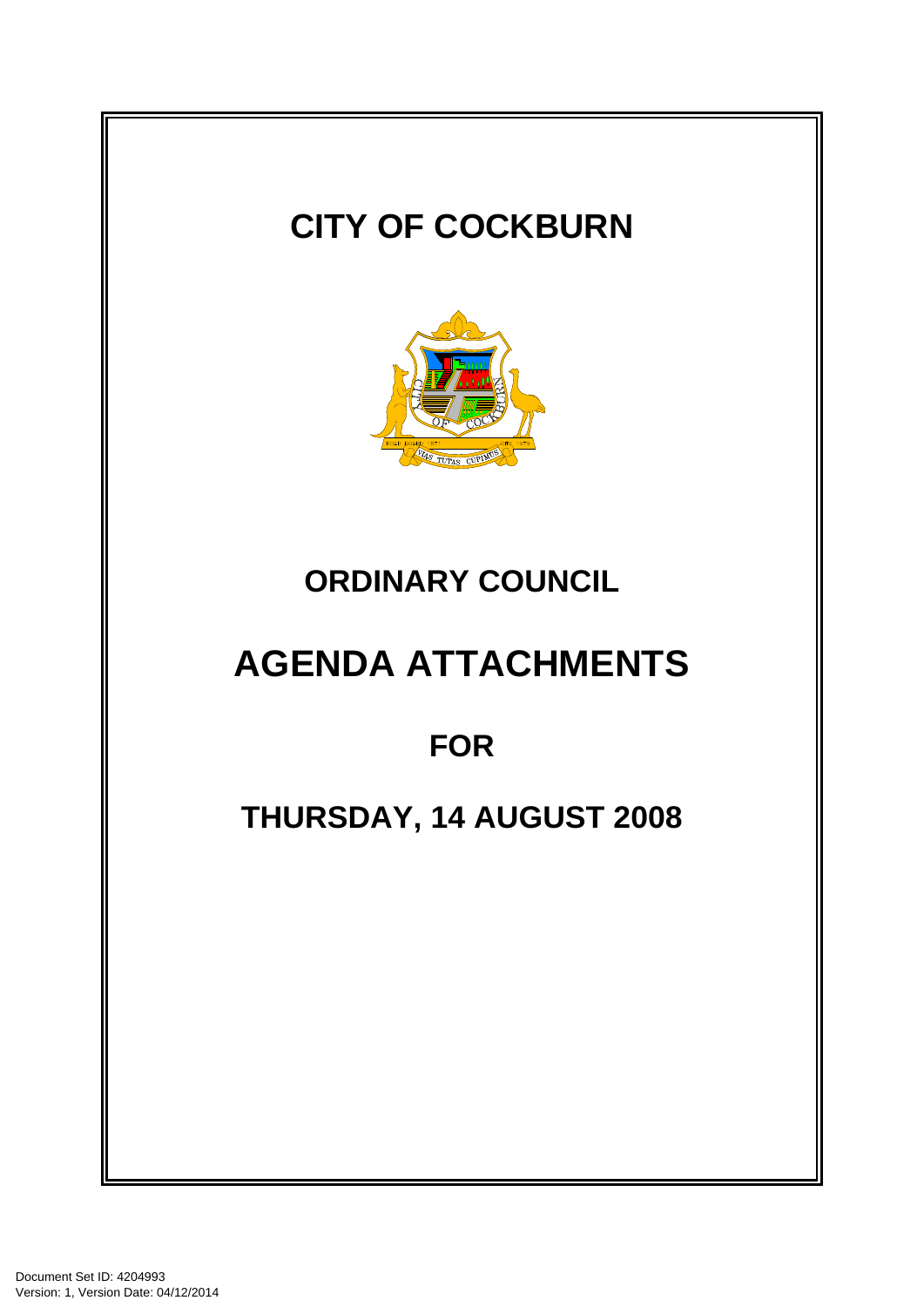# **CITY OF COCKBURN**

### **SUMMARY OF AGENDA TO BE PRESENTED TO THE ORDINARY COUNCIL MEETING TO BE HELD ON THURSDAY, 14 AUGUST 2008 AT 7:00 PM**

# **Page**

 $\sim$ 

| $\mathbf{1}$ . |                                                    |                                                                                                                                                                                                                                   |  |  |  |  |
|----------------|----------------------------------------------------|-----------------------------------------------------------------------------------------------------------------------------------------------------------------------------------------------------------------------------------|--|--|--|--|
| 2.             | APPOINTMENT OF PRESIDING MEMBER (IF REQUIRED)1     |                                                                                                                                                                                                                                   |  |  |  |  |
| 3.             | DISCLAIMER (TO BE READ ALOUD BY PRESIDING MEMBER)1 |                                                                                                                                                                                                                                   |  |  |  |  |
| $\mathbf{4}$ . |                                                    | ACKNOWLEDGEMENT OF RECEIPT OF WRITTEN DECLARATIONS OF<br>FINANCIAL INTERESTS AND CONFLICT OF INTEREST (BY PRESIDING                                                                                                               |  |  |  |  |
| 5.             |                                                    |                                                                                                                                                                                                                                   |  |  |  |  |
| 6              |                                                    | (OCM 14/8/2008) - ACTION TAKEN ON PREVIOUS PUBLIC QUESTIONS                                                                                                                                                                       |  |  |  |  |
| 7 <sub>1</sub> |                                                    |                                                                                                                                                                                                                                   |  |  |  |  |
| 8.             |                                                    |                                                                                                                                                                                                                                   |  |  |  |  |
|                | 8.1                                                | (OCM 14/8/2008) - ORDINARY COUNCIL MEETING 10/07/08 2                                                                                                                                                                             |  |  |  |  |
| 9.             |                                                    |                                                                                                                                                                                                                                   |  |  |  |  |
| 10.            |                                                    |                                                                                                                                                                                                                                   |  |  |  |  |
| 11.            | BUSINESS LEFT OVER FROM THE PREVIOUS MEETING (IF   |                                                                                                                                                                                                                                   |  |  |  |  |
| 12.            |                                                    | DECLARATION OF COUNCILLORS WHO HAVE NOT GIVEN DUE                                                                                                                                                                                 |  |  |  |  |
| 13.            |                                                    |                                                                                                                                                                                                                                   |  |  |  |  |
|                | 13.1                                               | (OCM 14/8/2008) - MINUTES OF THE AUDIT COMMITTEE<br>MEETING - 17 JULY 2008 (5017) (D GREEN) (ATTACH) 2                                                                                                                            |  |  |  |  |
|                | 13.2                                               | (OCM 14/8/2008) - MINUTES OF THE DELEGATED AUTHORITIES,<br>POLICIES AND POSITION STATEMENTS COMMITTEE MEETING -                                                                                                                   |  |  |  |  |
|                | 13.3                                               | (OCM 14/8/2008) - MINUTES OF THE GRANTS AND DONATIONS<br>COMMITTEE MEETING HELD ON 15 JULY 2008 (5930) (R                                                                                                                         |  |  |  |  |
|                | 13.4                                               | (OCM 14/8/2008) - SCHEDULED ORDINARY COUNCIL MEETING -                                                                                                                                                                            |  |  |  |  |
| 14.            |                                                    |                                                                                                                                                                                                                                   |  |  |  |  |
|                | 14.1                                               | (OCM 14/8/2008) - INITIATION OF PROPOSED AMENDMENT NO.<br>66 TO TOWN PLANNING SCHEME NO. 3 - LOCATION: 136 (LOT<br>20) COCKBURN ROAD, NORTH COOGEE - OWNER: CORDIA PTY<br>LTD - APPLICANT: GREG ROWE & ASSOCIATES (FILE 36066) (R |  |  |  |  |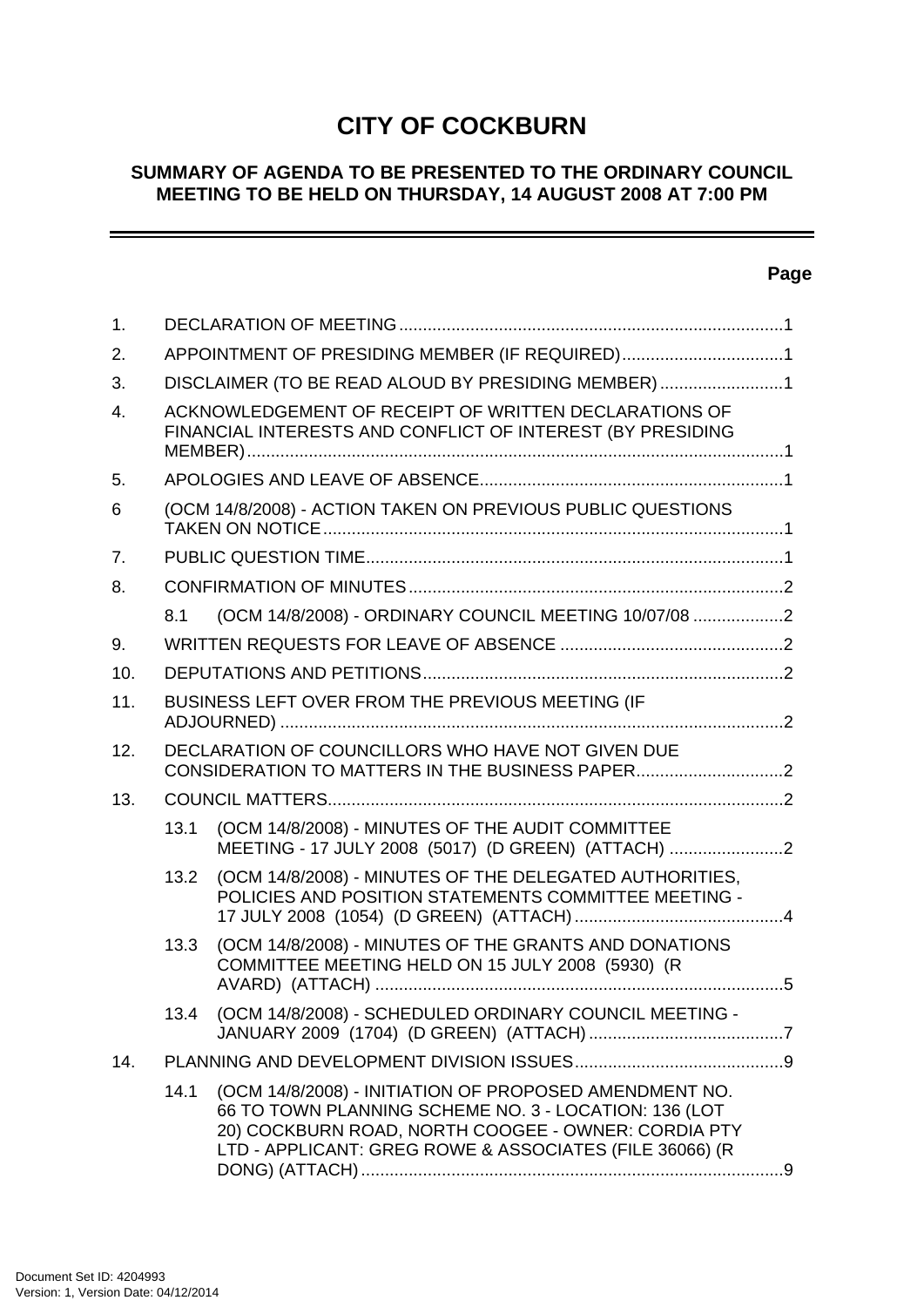|     | 14.2 | (OCM 14/8/2008) - DELEGATED AUTHORITY UNAUTHORISED<br>BUILDING WORK - SECTION 374AAB LOCAL GOVERNMENT<br>(MISCELLANEOUS PROVISIONS) ACT 1960 (3108) (J WEST)                                                                      |  |
|-----|------|-----------------------------------------------------------------------------------------------------------------------------------------------------------------------------------------------------------------------------------|--|
|     | 14.3 | (OCM 14/8/2008) - STORAGE YARD - LOCATION: LOT 4<br>HAMILTON ROAD SPEARWOOD - OWNER: GEORGE WESTON<br>FOODS LTD - APPLICANT: MARK W SKEWES (3209746) (A                                                                           |  |
|     | 14.4 | (OCM 14/8/2008) - PUBLIC OPEN SPACE CASH IN LIEU REFUND -<br>LOT 3 LYON ROAD AUBIN GROVE - LOCATION: LOT 4 LYON<br>ROAD AUBIN GROVE - OWNER: CONDOR NOMINEES PTY LTD -<br>APPLICANT: KOTT GUNNING SOLICITORS (127417) (A BLOOD)23 |  |
|     | 14.5 | (OCM 14/8/2008) - DEVELOPMENT AREA 19 - MURIEL COURT<br>DRAFT STRUCTURE PLAN - LOCATION: MURIEL COURT,<br>COCKBURN CENTRAL - OWNER: VARIOUS - APPLICANT: CITY                                                                     |  |
|     | 14.6 | (OCM 14/8/2008) - RURAL SHED - LOCATION: 42 COLLIS ROAD<br>WATTLEUP - OWNER/APPLICANT: MILAN ILIC (441629) (R                                                                                                                     |  |
|     |      | 14.7 (OCM 14/8/2008) - MINOR BOUNDARY ADJUSTMENT - RESERVE<br>15556 - LOCATION: HAMMOND ROAD SUCCESS - OWNER:<br>STATE OF WESTERN AUSTRALIA - APPLICANT: CITY OF                                                                  |  |
| 15. |      | FINANCE AND CORPORATE SERVICES DIVISION ISSUES35                                                                                                                                                                                  |  |
|     | 15.1 | (OCM 14/8/2008) - LIST OF CREDITORS PAID - JUNE 2008 (5605)                                                                                                                                                                       |  |
|     |      | 15.2 (OCM 14/8/2008) - STATEMENT OF FINANCIAL ACTIVITY - JUNE<br>2008 (5505) (N MAURICIO/S DOWNING) (ATTACH) 36                                                                                                                   |  |
| 16. |      |                                                                                                                                                                                                                                   |  |
|     | 16.1 | (OCM 14/8/2008) - TRANSPORT OF TOP SOIL - FIONA STANLEY<br>HOSPITAL SITE TO BEELIAR REGIONAL RESERVE (9509) (S                                                                                                                    |  |
|     | 16.2 | (OCM 14/8/2008) - PETITION - AGAINST PROPOSED PLANTING<br>OF NORFOLK ISLAND PINES - LOCATION: FORREST ROAD                                                                                                                        |  |
|     | 16.3 | (OCM 14/8/2008) - ASSET MANAGEMENT STRATEGY (1015,                                                                                                                                                                                |  |
| 17. |      |                                                                                                                                                                                                                                   |  |
|     | 17.1 | (OCM 14/8/2008) - DEED OF ARRANGEMENT - CONTROL OF<br>PARKING - GATEWAYS SHOPPING CENTRE (5518344) (P                                                                                                                             |  |
|     | 17.2 | (OCM 14/8/2008) - RENTAL AGREEMENT WITH BRIDGING THE                                                                                                                                                                              |  |
|     | 17.3 | (OCM 14/8/2008) - COCKBURN YOUTH CENTRE NAMING (8648)                                                                                                                                                                             |  |
|     |      |                                                                                                                                                                                                                                   |  |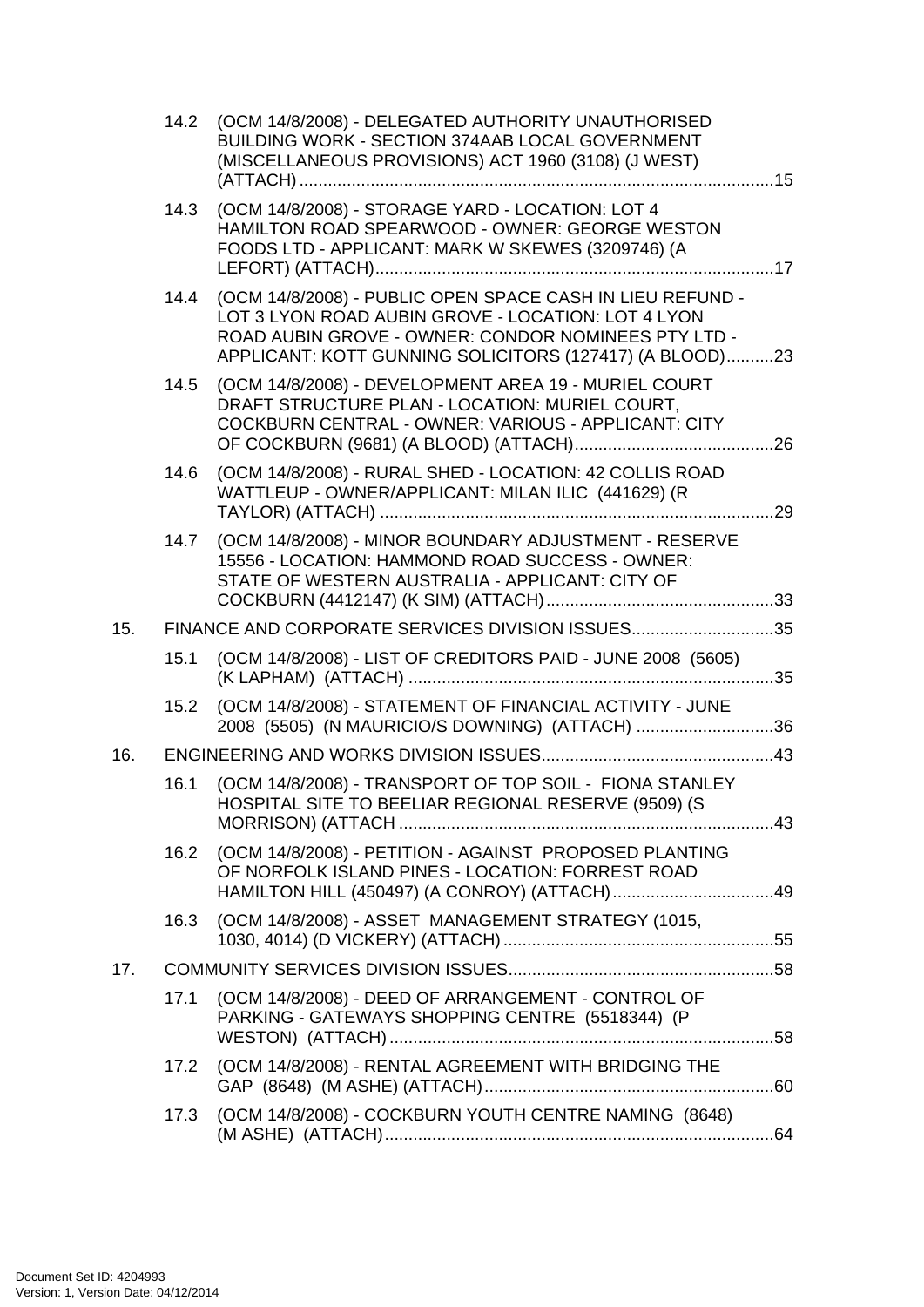| 18. |      |                                                                                                            |  |
|-----|------|------------------------------------------------------------------------------------------------------------|--|
|     | 18.1 | (OCM 14/8/2008) - CHIEF EXECUTIVE OFFICER PERFORMANCE<br>AND SENIOR STAFF KEY PROJECTS APPRAISAL COMMITTEE |  |
| 19. |      | MOTIONS OF WHICH PREVIOUS NOTICE HAS BEEN GIVEN                                                            |  |
| 20. |      | NOTICES OF MOTION GIVEN AT THE MEETING FOR CONSIDERATION                                                   |  |
| 21. |      | NEW BUSINESS OF AN URGENT NATURE INTRODUCED BY                                                             |  |
| 22. |      | MATTERS TO BE NOTED FOR INVESTIGATION, WITHOUT DEBATE68                                                    |  |
| 23. |      |                                                                                                            |  |
| 24  |      | OCM 14/8/2008 - RESOLUTION OF COMPLIANCE (SECTION 3.18(3),                                                 |  |
| 25. |      |                                                                                                            |  |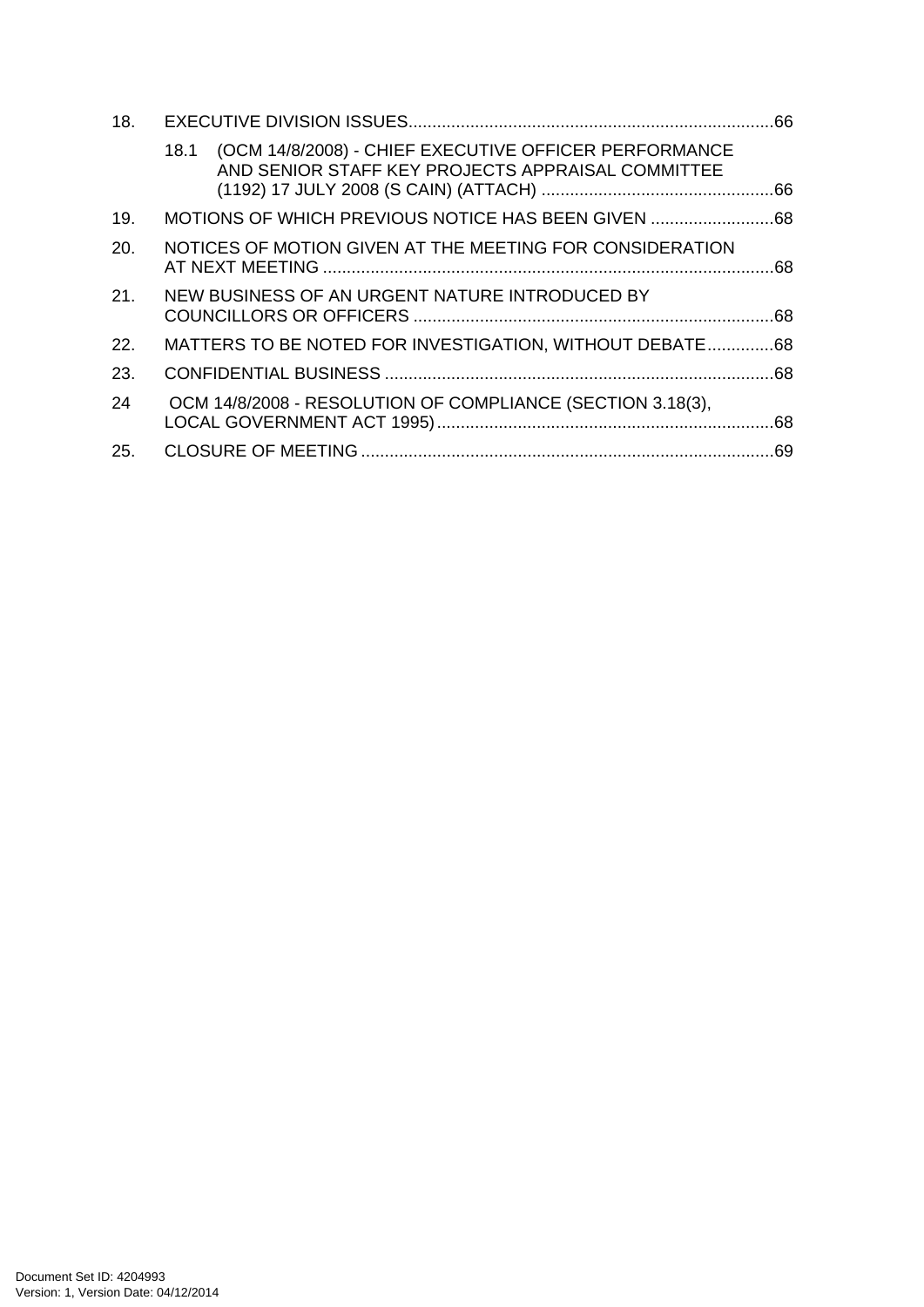# **CITY OF COCKBURN**

# <span id="page-4-0"></span>**AGENDA TO BE PRESENTED TO THE ORDINARY COUNCIL MEETING TO BE HELD ON THURSDAY, 14 AUGUST 2008 AT 7:00 PM**

### **1. DECLARATION OF MEETING**

### **2. APPOINTMENT OF PRESIDING MEMBER (If required)**

#### **3. DISCLAIMER (To be read aloud by Presiding Member)**

Members of the public, who attend Council Meetings, should not act immediately on anything they hear at the Meetings, without first seeking clarification of Council's position. Persons are advised to wait for written advice from the Council prior to taking action on any matter that they may have before Council.

### **4. ACKNOWLEDGEMENT OF RECEIPT OF WRITTEN DECLARATIONS OF FINANCIAL INTERESTS AND CONFLICT OF INTEREST (by Presiding Member)**

#### **5. APOLOGIES AND LEAVE OF ABSENCE**

#### **6 (OCM 14/8/2008) - ACTION TAKEN ON PREVIOUS PUBLIC QUESTIONS TAKEN ON NOTICE**

Written questions submitted by Mr Patrick Rivers in relation to Items 14 6 – Proposed Modification to Cell 9 Yangebup Structure Plan – Visko Park to the Ordinary Council Meeting held on 10 July 2008, have been responded to in writing.

### **7. PUBLIC QUESTION TIME**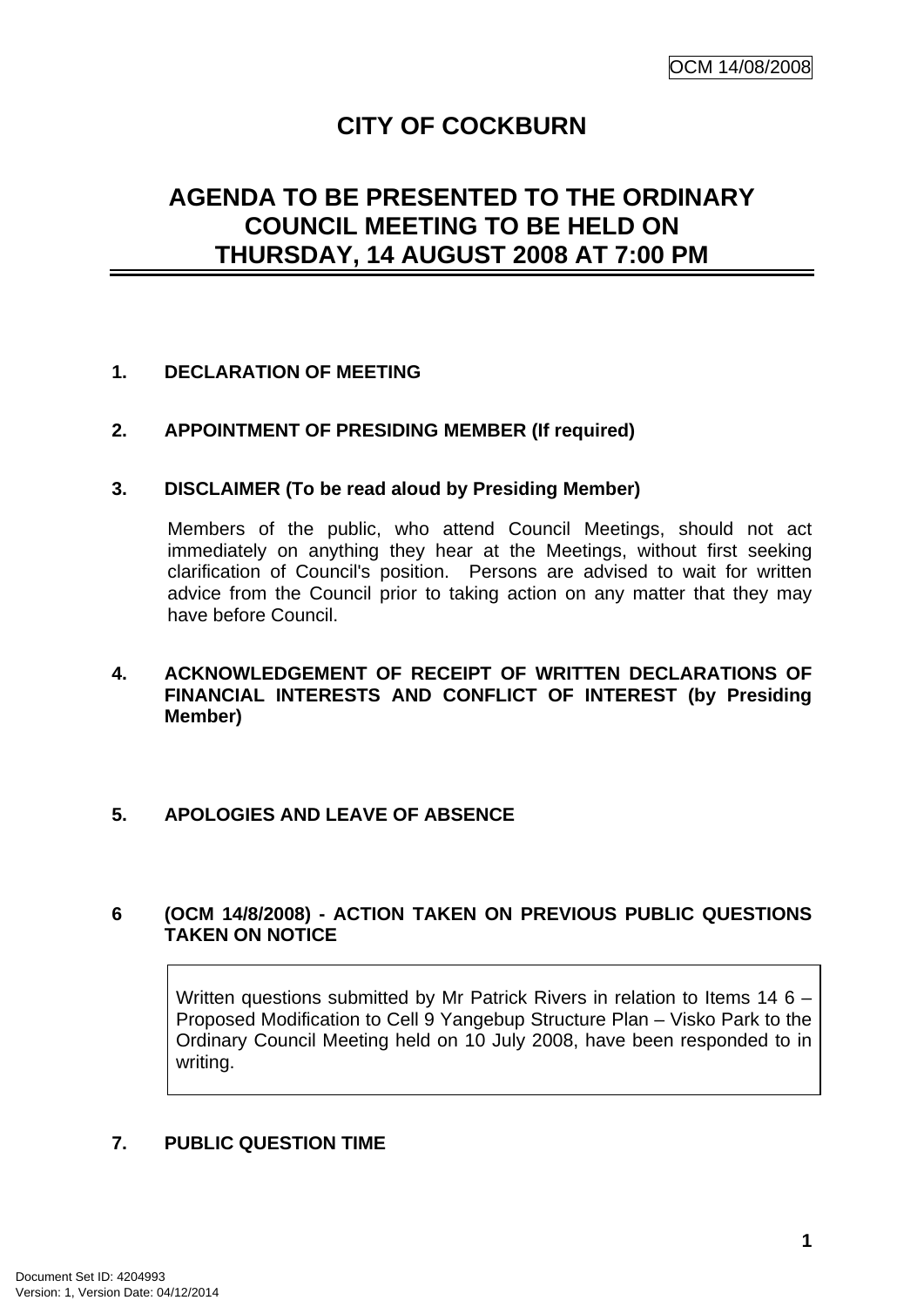### <span id="page-5-0"></span>**8. CONFIRMATION OF MINUTES**

#### **8.1 (OCM 14/8/2008) - ORDINARY COUNCIL MEETING 10/07/08**

#### **RECOMMENDATION**

That the Minutes of the Ordinary Council Meeting held on Thursday 10 July 2008, be adopted as a true and accurate record.

**COUNCIL DECISION** 

### **9. WRITTEN REQUESTS FOR LEAVE OF ABSENCE**

#### **10. DEPUTATIONS AND PETITIONS**

**11. BUSINESS LEFT OVER FROM THE PREVIOUS MEETING (If adjourned)**  Nil

#### **12. DECLARATION OF COUNCILLORS WHO HAVE NOT GIVEN DUE CONSIDERATION TO MATTERS IN THE BUSINESS PAPER**

Nil

#### **13. COUNCIL MATTERS**

**13.1 (OCM 14/8/2008) - MINUTES OF THE AUDIT COMMITTEE MEETING - 17 JULY 2008 (5017) (D GREEN) (ATTACH)** 

#### **RECOMMENDATION**

That Council receive the Minutes of the Audit Committee Meeting held on 17 July 2008, as attached to the Agenda and the recommendation contained therein be adopted.

**COUNCIL DECISION**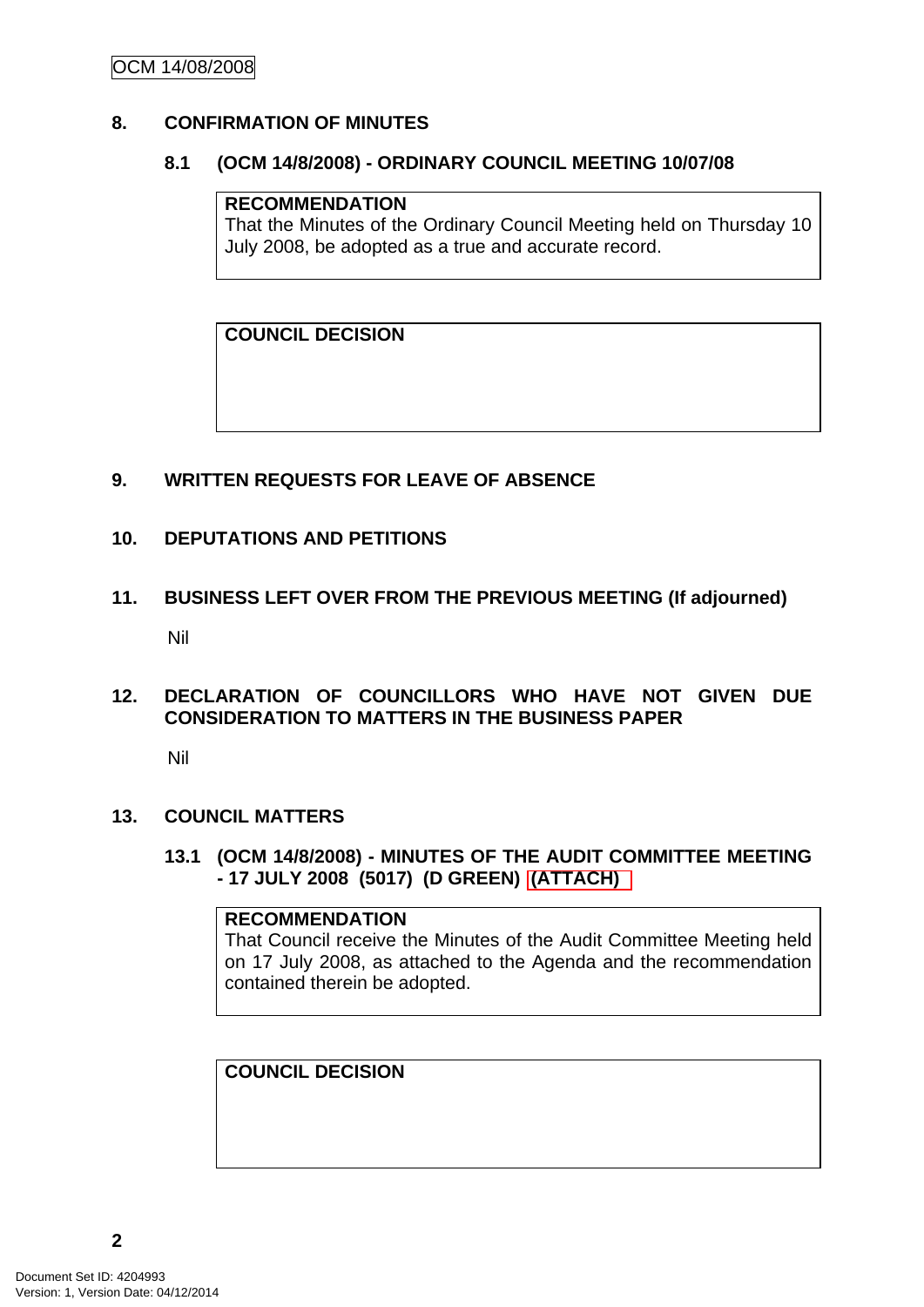## **Background**

A meeting of the Audit Committee was conducted on 19 March 2008.

### **Submission**

To receive the Minutes of the Audit Committee and adopt its recommendation.

### **Report**

The Committee considered a report in response to advice from the Australian Taxation Office that the City would be subject to an audit review of property transactions to establish Council's compliance. No issues of substance were identified in the audit process.

### **Strategic Plan/Policy Implications**

#### **Governance Excellence**

To provide effective monitoring and regulatory services that administer relevant legislation and local laws in a fair and impartial way.

### **Budget/Financial Implications**

As contained in the Minutes.

#### **Legal Implications**

As contained in the Minutes.

#### **Community Consultation**

N/A

#### **Attachment(s)**

Minutes of the Audit Committee Meeting - 17 July 2008.

### **Advice to Proponent(s)/Submissioners**

N/A

**Implications of Section 3.18(3) Local Government Act, 1995**

Nil.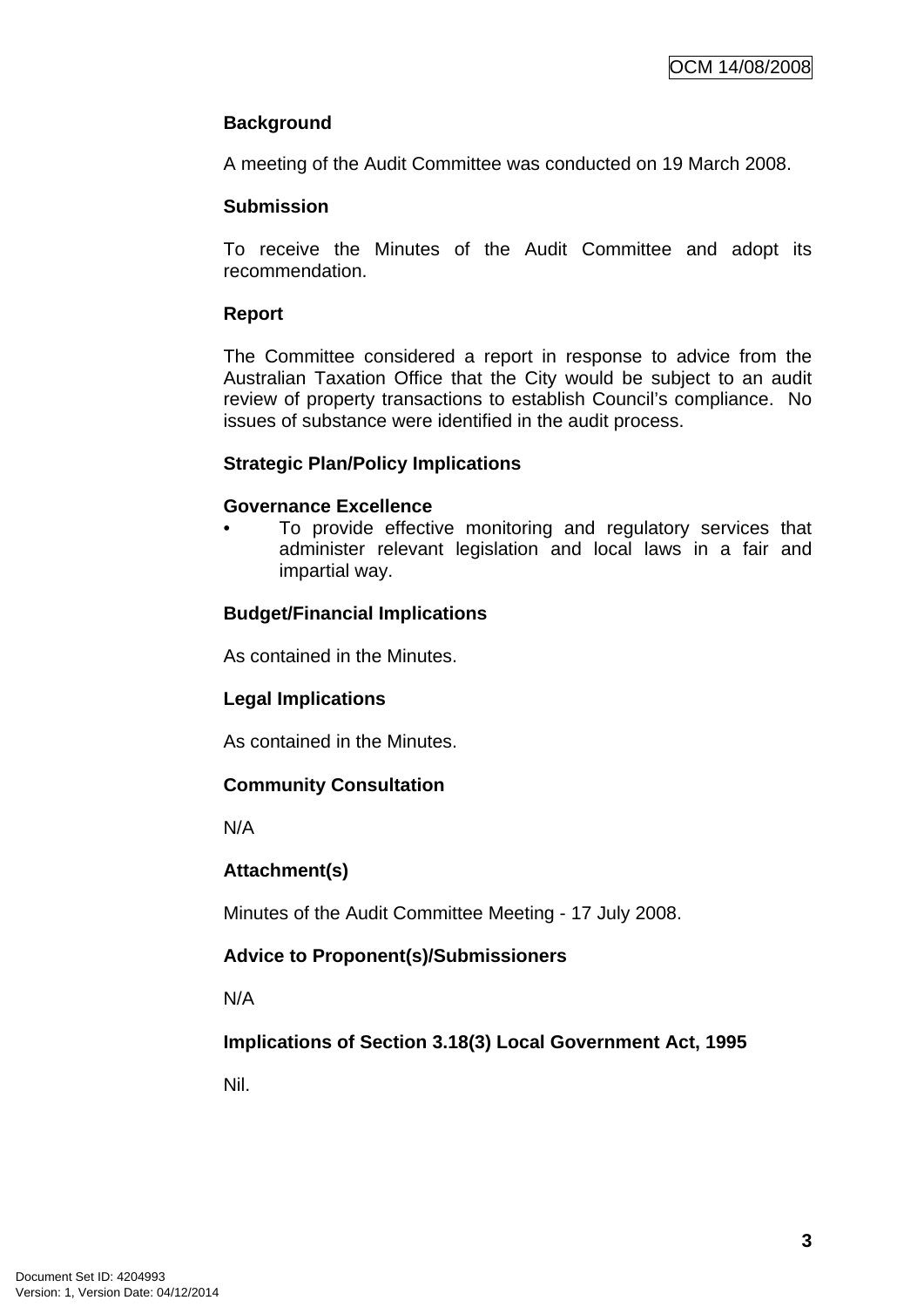### <span id="page-7-0"></span>**13.2 (OCM 14/8/2008) - MINUTES OF THE DELEGATED AUTHORITIES, POLICIES AND POSITION STATEMENTS COMMITTEE MEETING - 17 JULY 2008 (1054) (D GREEN) (ATTACH)**

### **RECOMMENDATION**

That Council receive the Minutes of the Delegated Authorities, Policies and Position Statements Committee Meeting held on 17 July 2008, as attached to the Agenda and adopts the recommendations contained therein.

# **TO BE CARRIED BY AN ABSOLUTE MAJORITY OF COUNCIL**

### **COUNCIL DECISION**

### **Background**

The Delegated Authorities, Policies and Position Statements Committee conducted a meeting on 17 July 2008. The Minutes of the meeting are required to be presented to Council and its recommendations considered by Council.

#### **Submission**

The Minutes of the Committee meeting are attached to the Agenda. Items dealt with at the Committee meeting form the basis of the Minutes.

#### **Report**

The Committee recommendations are now presented for consideration by Council and if accepted, are endorsed as the decisions of Council. Any Elected Member may withdraw any item from the Committee meeting for discussion and propose an alternative recommendation for Council's consideration. Any such items will be dealt with separately, as provided for in Council's Standing Orders.

#### **Strategic Plan/Policy Implications**

#### **Governance Excellence**

• To conduct Council business in open public forums and to manage Council affairs by employing publicly accountable practices.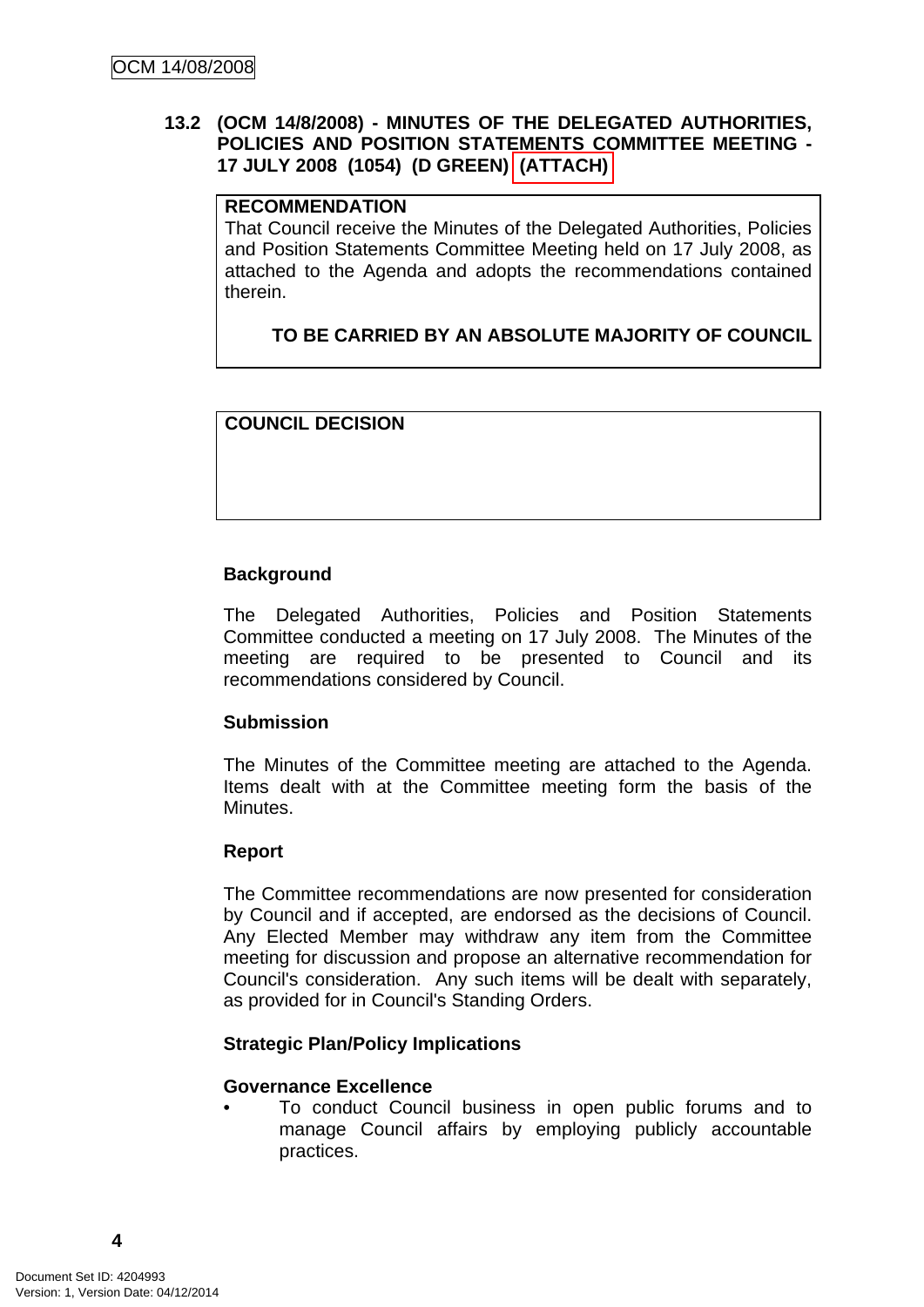### <span id="page-8-0"></span>**Budget/Financial Implications**

Committee Minutes refer.

### **Legal Implications**

Committee Minutes refer.

### **Community Consultation**

Committee Minutes refer.

#### **Attachment(s)**

Minutes of the Delegated Authorities, Policies and Position Statements Committee Meeting dated 17 July 2008.

### **Advice to Proponent(s)/Submissioners**

N/A

### **Implications of Section 3.18(3) Local Government Act, 1995**

Nil.

#### **13.3 (OCM 14/8/2008) - MINUTES OF THE GRANTS AND DONATIONS COMMITTEE MEETING HELD ON 15 JULY 2008 (5930) (R AVARD) (ATTACH)**

#### **RECOMMENDATION**

That Council receive the Minutes of the Grants and Donations Committee Meeting held on 15 July 2008 and adopt the recommendations contained therein.

**COUNCIL DECISION** 

### **Background**

The Council of the City of Cockburn established the Grants and Donations Committee to recommend on the level and nature of Grants and Donations provided to external organisations.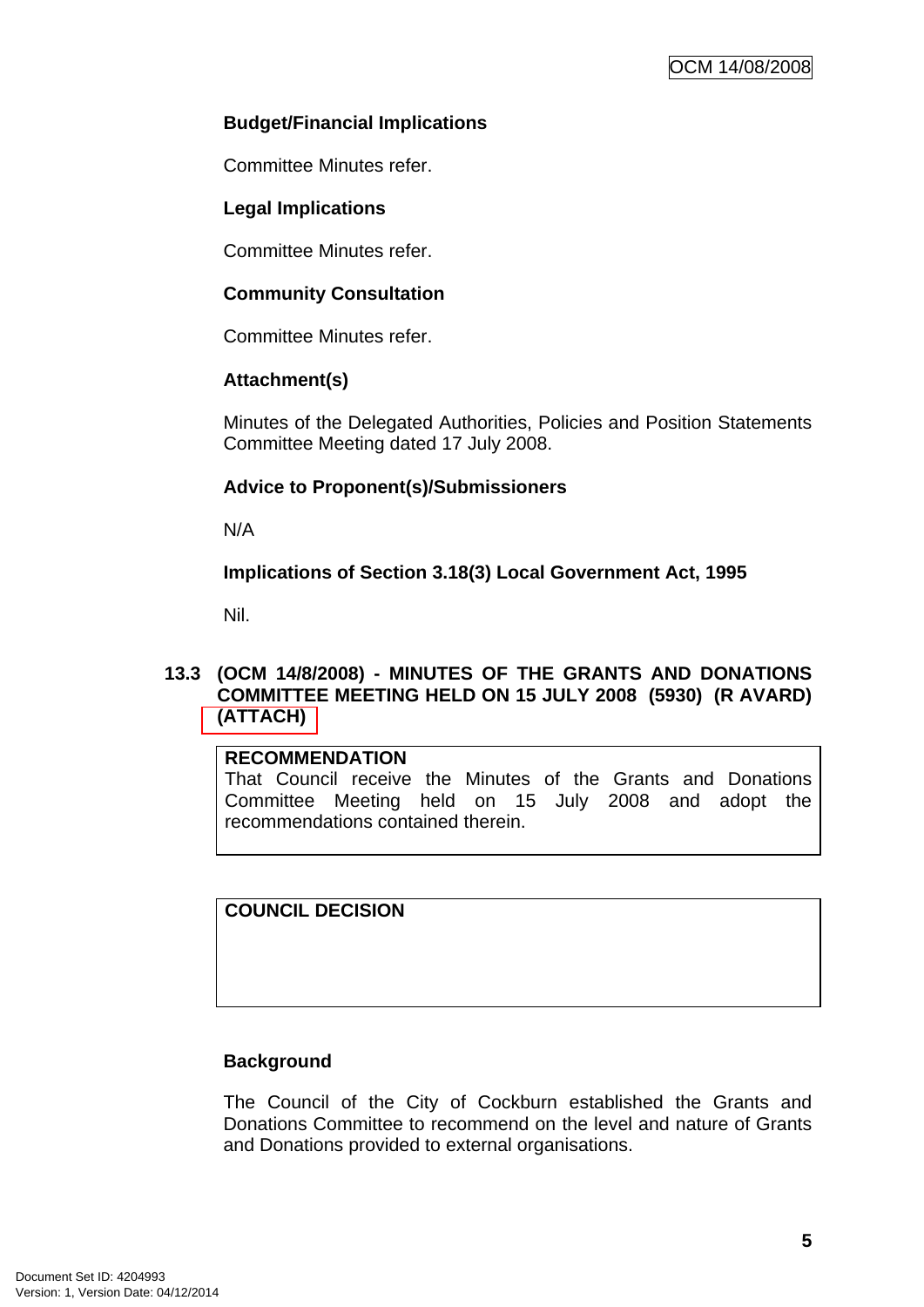### **Submission**

To receive the Minutes of the Grants and Donations Committee and adopt the recommendations of the Committee.

#### **Report**

On Council's 2008/09 Budget the sum of \$714,000 was identified for distribution as grants and donations to not-for-profit organisations and to individuals. The Grants and Donations Committee at its meeting of 15 July 2008 gave consideration to the level and nature of grants and donations for 2008/09.

A list of the recommended grants and donations made by the Committee is attached along with the Minutes of the Grants and Donations Committee.

#### **Strategic Plan/Policy Implications**

#### **Governance Excellence**

• To conduct Council business in open public forums and to manage Council affairs by employing publicly accountable practices.

#### **Budget/Financial Implications**

All grants and donations will be considered in the context of Council Policy SC35 'Grants and Donations – Not-for-Profit Organisations' which establishes that 2% of rateable income will be available for this purpose.

#### **Legal Implications**

N/A

#### **Community Consultation**

The availability of community grants, donations and sponsorship will be advertised at the appropriate time.

#### **Attachment(s)**

Minutes of the Grants and Donations Committee Meeting – 15 July 2008.

#### **Advice to Proponent(s)/Submissioners**

N/A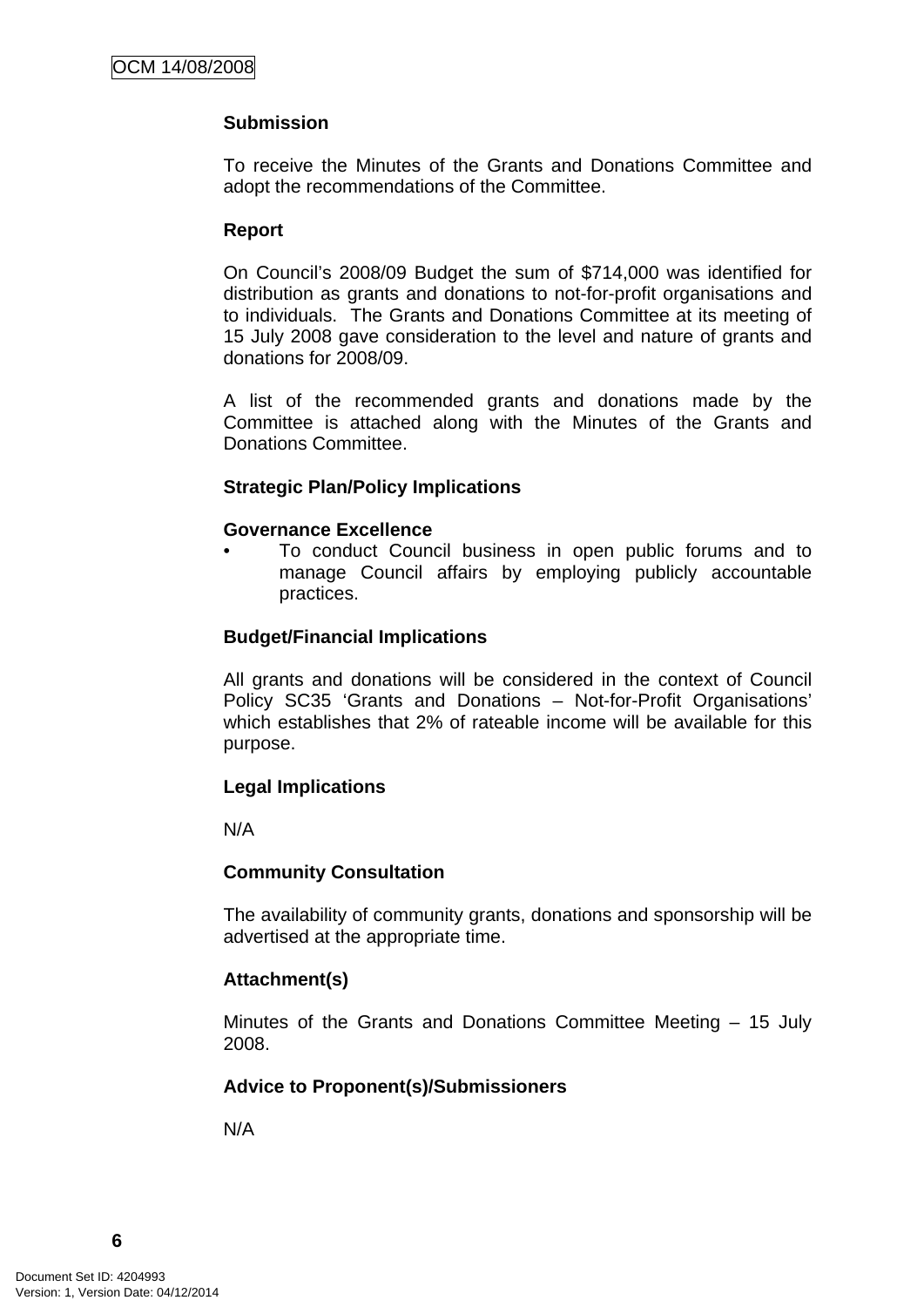### <span id="page-10-0"></span>**Implications of Section 3.18(3) Local Government Act, 1995**

Nil.

## **13.4 (OCM 14/8/2008) - SCHEDULED ORDINARY COUNCIL MEETING - JANUARY 2009 (1704) (D GREEN) (ATTACH)**

### **RECOMMENDATION**

That Council not conduct an Ordinary Council Meeting in January 2009.

# **COUNCIL DECISION**

# **Background**

Council Policy SC3 (copy attached) determines the day and time that Ordinary meetings of Council will be held each month. The current scenario, that of the meeting on the second Thursday of each month commencing at 7.00 pm has been in place since June 2005.

Council resolved in December 2007, to relax this requirement for the month of January 2008, to enable recess from the normal meeting schedule. No issues of concern were raised by residents or ratepayers of the district. In addition, other council stakeholders, in both the public and private sectors were not adversely affected and no concerns were forthcoming from these areas.

#### **Submission**

N/A

### **Report**

Elected Members were advised in November 2007, that it was intended to bring as much business of Council to its December 2007, Ordinary Council Meeting, in order to enable Council to consider going into recess for the month of January 2008, as it is traditionally relatively quiet during this period and many of Council's major customers in the development and building sector are also winding down while their workforces take holidays. Accordingly, with much of the priority business able to be presented to or prior to the December 2008, meeting for Council to consider, there is an opportunity for Council to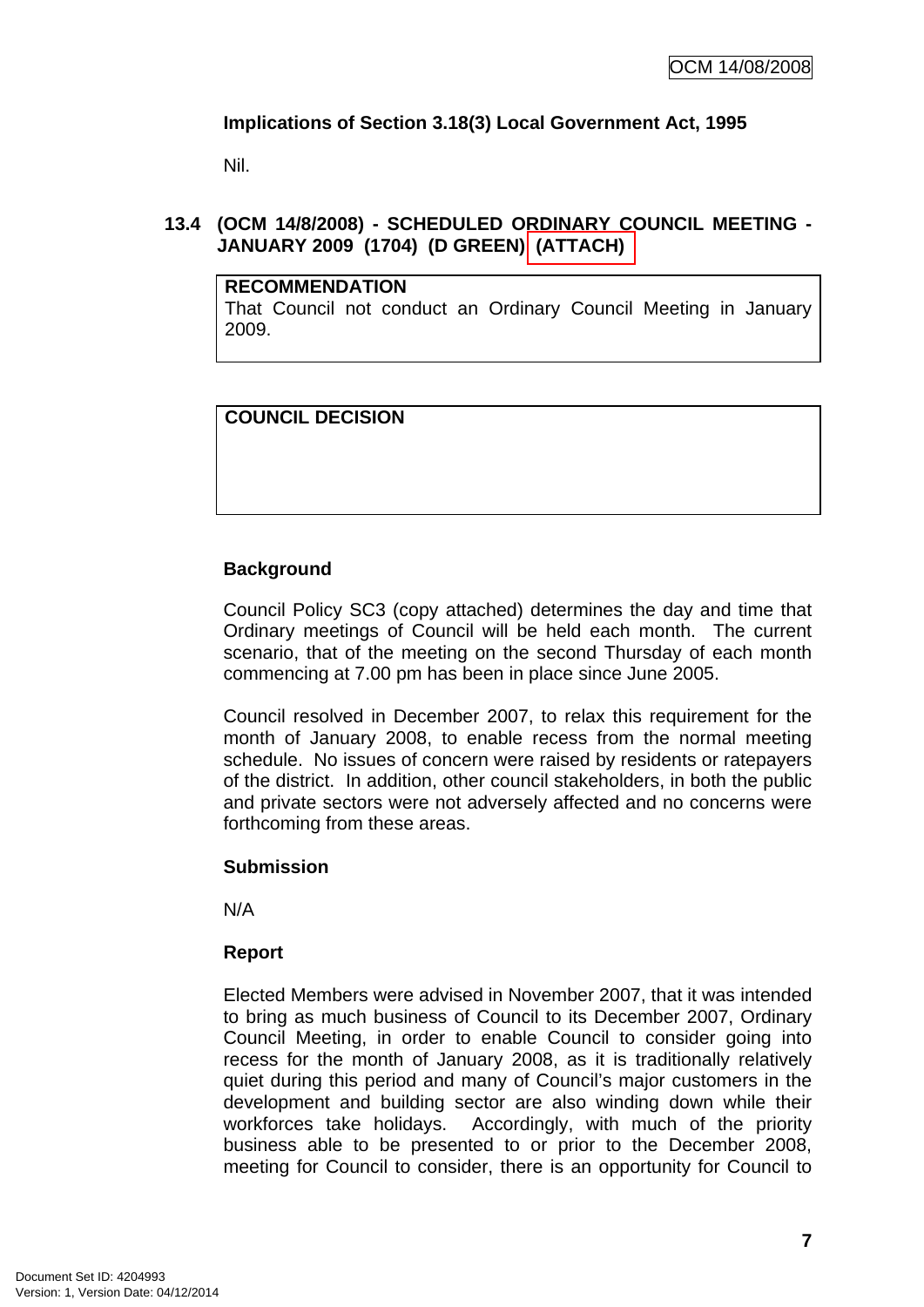take leave from its normal routine for January 2009. Should an urgent need arise for Council to convene; a Special Council Meeting can be arranged at short notice. By advertising Council's intention this far in advance will give Council's customers in the development industry every opportunity to finalise any issues which may require Council consideration prior to the end of 2008.

#### **Strategic Plan/Policy Implications**

#### **Governance Excellence**

• To conduct Council business in open public forums and to manage Council affairs by employing publicly accountable practices.

#### **Budget/Financial Implications**

N/A

#### **Legal Implications**

Sec.5.3 of the Local Government Act, 1995 refers.

#### **Community Consultation**

N/A

#### **Attachment(s)**

Council Policy SC3 'Council Meetings'.

#### **Advice to Proponent(s)/Submissioners**

N/A

#### **Implications of Section 3.18(3) Local Government Act, 1995**

Nil.

**8**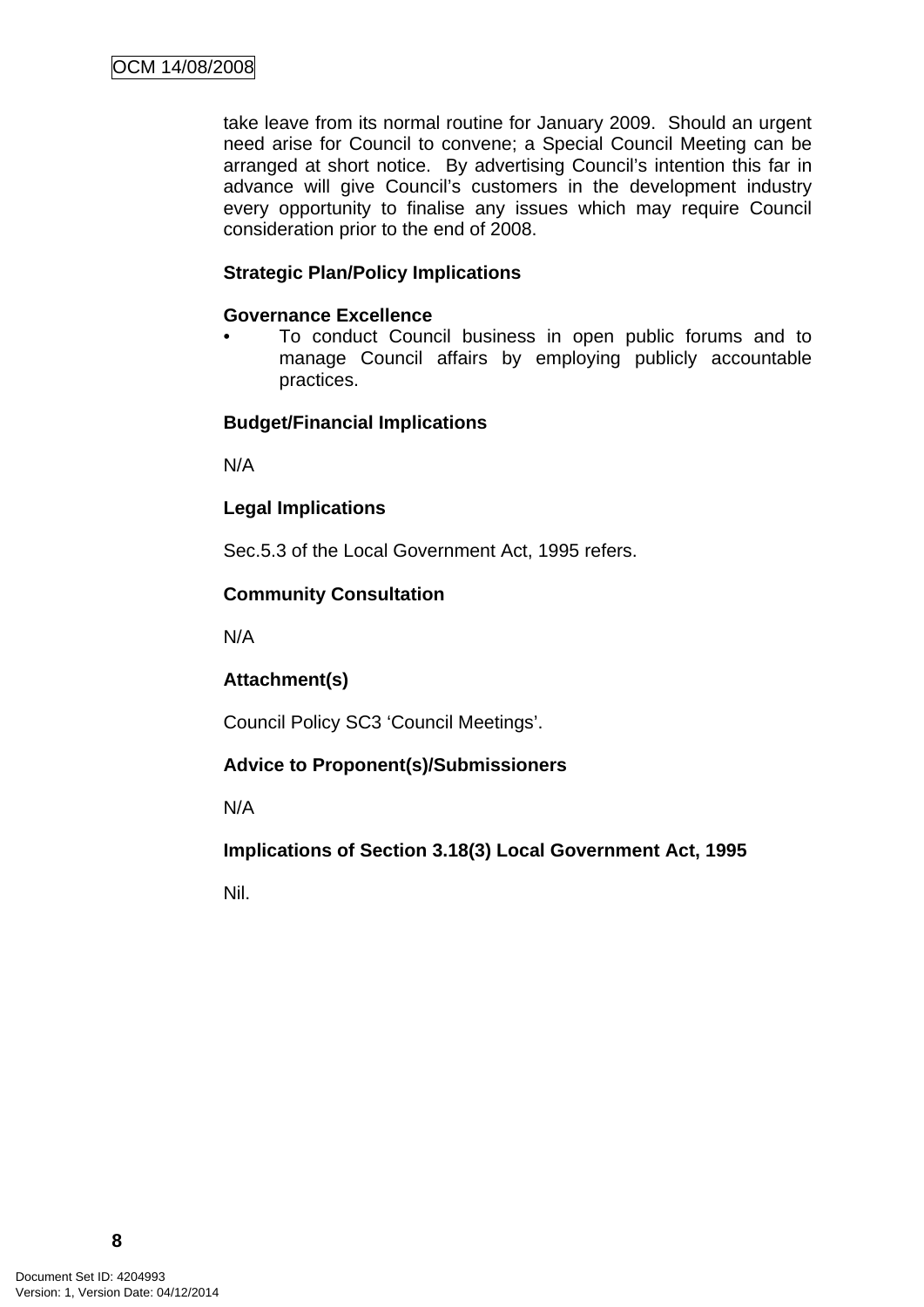### <span id="page-12-0"></span>**14. PLANNING AND DEVELOPMENT DIVISION ISSUES**

### **14.1 (OCM 14/8/2008) - INITIATION OF PROPOSED AMENDMENT NO. 66 TO TOWN PLANNING SCHEME NO. 3 - LOCATION: 136 (LOT 20) COCKBURN ROAD, NORTH COOGEE - OWNER: CORDIA PTY LTD - APPLICANT: GREG ROWE & ASSOCIATES (FILE 36066) (R DONG) (ATTACH)**

# **RECOMMENDATION**

That Council:

(1) initiate the following amendment subject to the Scheme Amendment document being modified to incorporat**e** the following:-

 PLANNING AND DEVELOPMENT ACT 2005 RESOLUTION DECIDING TO AMEND CITY OF COCKBURN TOWN PLANNING SCHEME NO. 3.

AMENDMENT NO. 66

Resolved that Council, in pursuance of Section 75 of the Planning and Development Act 2005, amend the above Town Planning Scheme by including the following**:** an additional Restricted Use in Schedule 3 – Restricted Uses RU12 of the Scheme as follows:

| No.          | <b>Description of</b><br>Land              | <b>Restricted Use</b>                                                                                                                                                                                              | <b>Conditions</b>                                                                                                                                                                                                                                                    |  |
|--------------|--------------------------------------------|--------------------------------------------------------------------------------------------------------------------------------------------------------------------------------------------------------------------|----------------------------------------------------------------------------------------------------------------------------------------------------------------------------------------------------------------------------------------------------------------------|--|
| <b>RU 12</b> | Cockburn<br>20<br>Lot<br>Road North Coogee | Light<br>Industry,<br>Industry,<br>Service<br>and Manufacture of<br>Composite<br>Materials and uses<br>incidental to<br>the<br>Manufacturing<br>οf<br>composite<br>materials<br>as<br>determined<br>by<br>Council. | Planning<br>approval<br>including compliance<br>with<br>the<br>Environmental<br>(Noise)<br>Protection<br>Regulations 1997 and<br>nuisance provision of<br>the Health Act 1911<br>City<br>the<br>οf<br>and<br>Cockburn<br>Local<br>Government Act Local<br>Laws 2000. |  |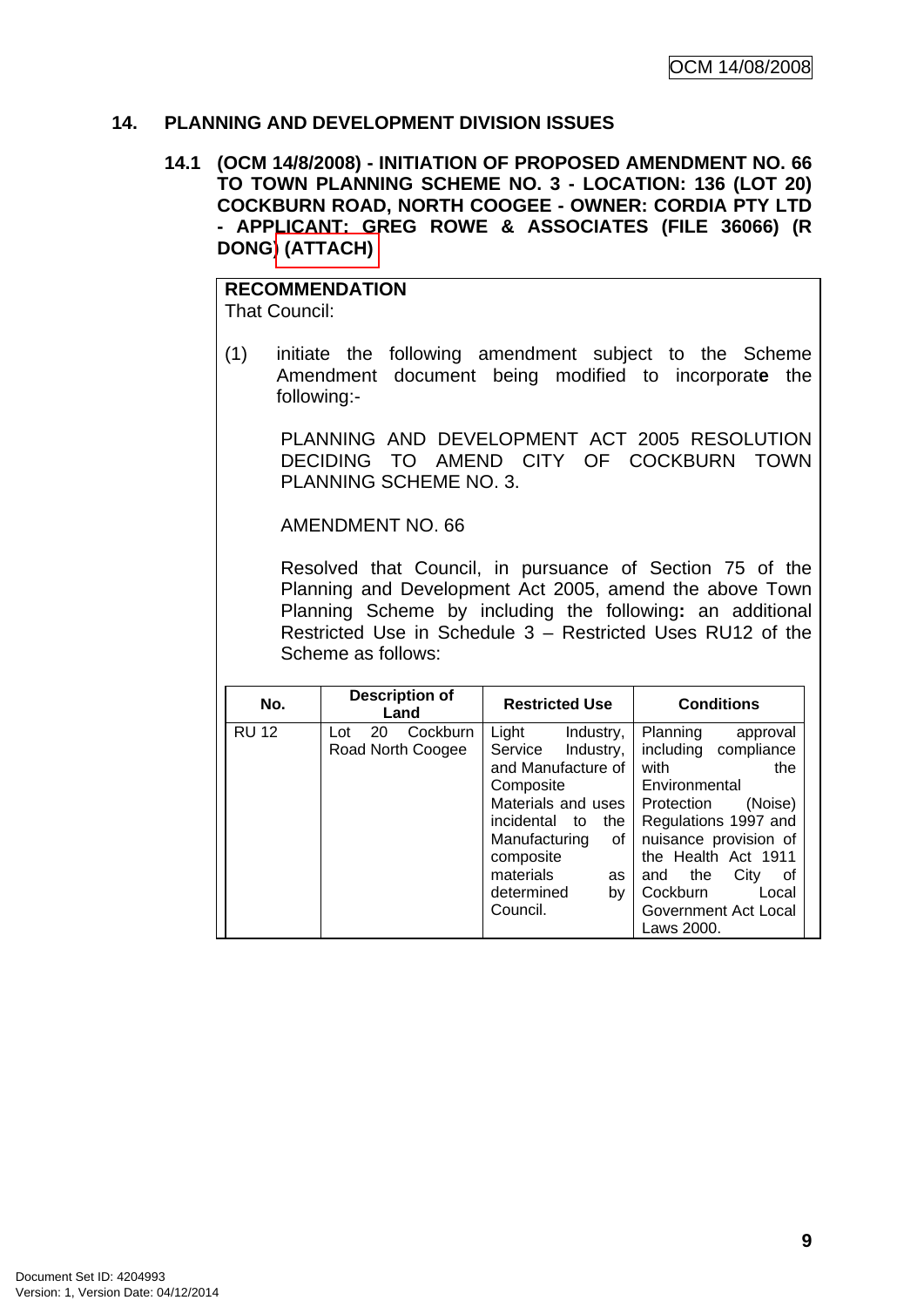(2) adopt the following amendment subject to receiving the modified amending document:

PLANNING AND DEVELOPMENT ACT 2005

CITY OF COCKBURN TOWN PLANNING SCHEME NO. 3

AMENDMENT NO. 66

The City of Cockburn under and by virtue of the powers conferred upon it in that behalf by the Planning and Development Act 2005 hereby amends the above Town Planning Scheme by including the following**:**  an additional Restricted Use in Schedule 3 – Restricted Uses RU12 of the scheme as follows:

| No.          | <b>Description of</b><br>Land |                   | <b>Restricted Use</b>                                                                                                                                                         |                 | <b>Conditions</b>                                           |                                                                                                                                                                                              |
|--------------|-------------------------------|-------------------|-------------------------------------------------------------------------------------------------------------------------------------------------------------------------------|-----------------|-------------------------------------------------------------|----------------------------------------------------------------------------------------------------------------------------------------------------------------------------------------------|
| <b>RU 12</b> | Lot 20<br>Road,<br>Coogee     | Cockburn<br>North | Light<br>Service Industry, and<br>Manufacture of<br>Composite Materials<br>and uses incidental to<br>the manufacturing of<br>composite materials<br>as determined<br>Council. | Industry,<br>bv | Planning<br>Protection<br>and the<br>Cockburn<br>Laws 2000. | approval<br>including compliance<br>with the Environmental<br>(Noise)<br>Regulations 1997 and<br>nuisance provision of<br>the Health Act 1911<br>City<br>оf<br>Local<br>Government Act Local |

- (3) sign the modified amending documents, and advise the WAPC of Council's decision;
- (4) forward a copy of the signed documents to the Environmental Protection Authority in accordance with Section 81 of the Planning and Development Act;
- (5) following the receipt of formal advice from the Environmental Protection Authority that the Scheme Amendment should not be assessed under Section 48A of the Environmental Protection Act, advertise the Amendment under Town Planning Regulation without reference to the Western Australian Planning Commission;
- 6) notwithstanding (4) above, the Director of Planning and Development may refer a Scheme or Scheme Amendment to the Council for its consideration following advice from the Environmental Protection Authority that the Scheme Amendment should be assessed under Section 48A of the Environmental Protection Act, as to whether the Council should proceed or not proceed with the Amendment;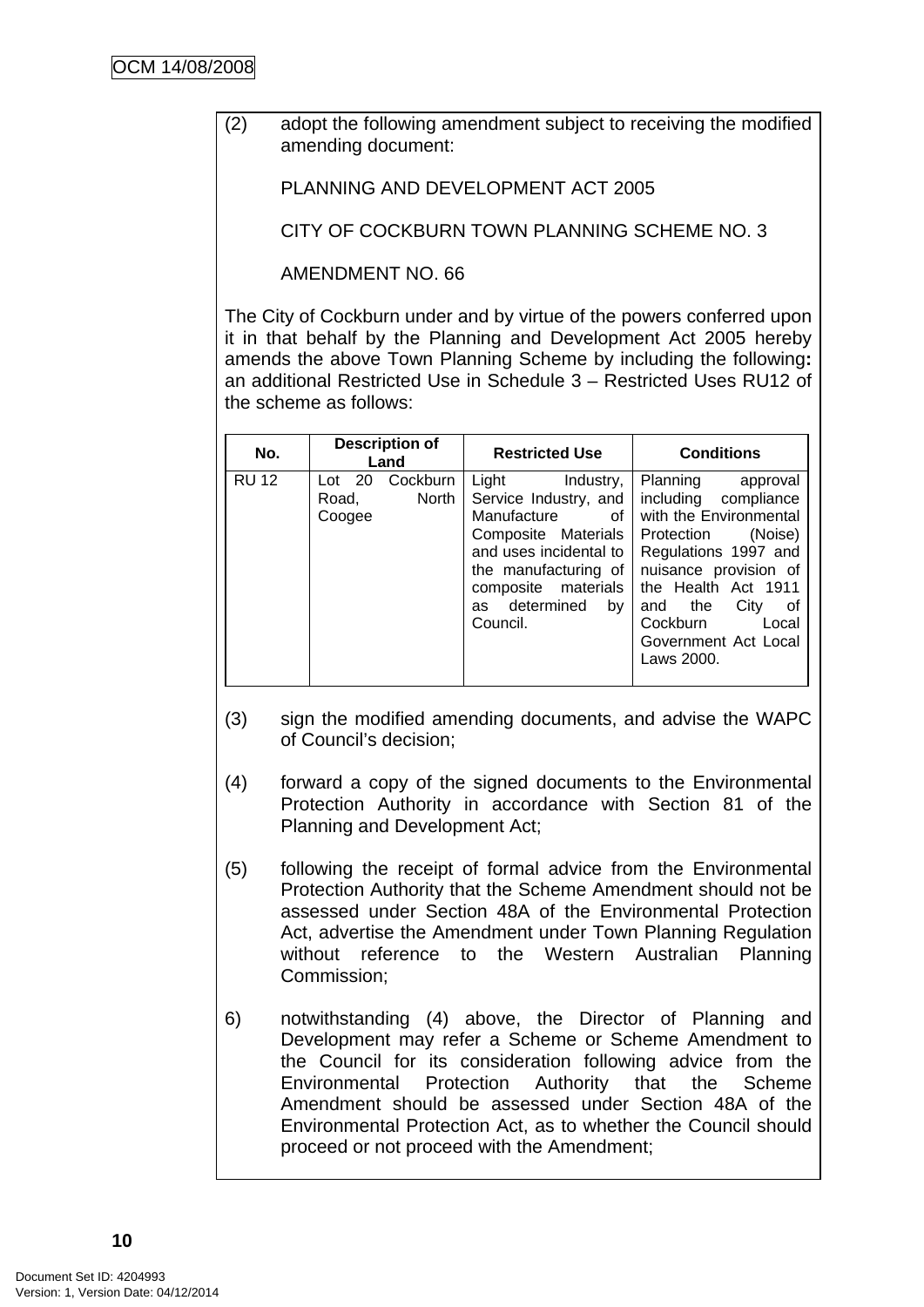- (7) should formal advice be received from the Environmental Protection Authority that the Scheme Amendment should be assessed or incapable of being environmentally acceptable under Section 48(A) of the Environmental Protection Act, the Amendment be referred to the Council for its determination as to whether to proceed or not proceed with the Amendment;
- (8) advise the applicant that the City may recommend the Western Australian Planning Commission to impose a certain timeframe in its approval conditions for the subject land to ensure that the development does not conflict with the planning objectives of the draft Cockburn Coast District Structure Plan; and
- (9) advise the applicant of Council's decision accordingly.

### **COUNCIL DECISION**

#### **Background**

This item was deferred at the Council Meeting on 12 June 2008 to facilitate further discussions between Council Officers and the applicant in respect to those uses which may be permitted on the subject site.

On 22 July 2008, the applicant advised the City by email that their client and landowner have reached agreement in respect of the proposed 'Restricted Uses' and would like to proceed with the Scheme Amendment as per the officer's recommendation of the agenda for the June Council Meeting.

| Zoning:   | MRS:<br>Industrial |                                    |
|-----------|--------------------|------------------------------------|
|           | TPS3:              | Industry with Restricted Use "R12" |
| Land Use: | Industrial uses    |                                    |
| Lot Size: | 1.6011ha           |                                    |

The subject land is located within the City's North Coogee industrial area (Attachment 1 refers). The subject lot is zoned Industry under Town Planning Scheme No. 3 with a frontage to Cockburn Road and a rear boundary abutting a portion of Manning Park.

The applicant, Greg Rowe and Associates, has been engaged by the tenant of the subject land (Quickstep Technologies) to prepare an amendment to the City's Town Planning Scheme No. 3 (TPS No. 3) to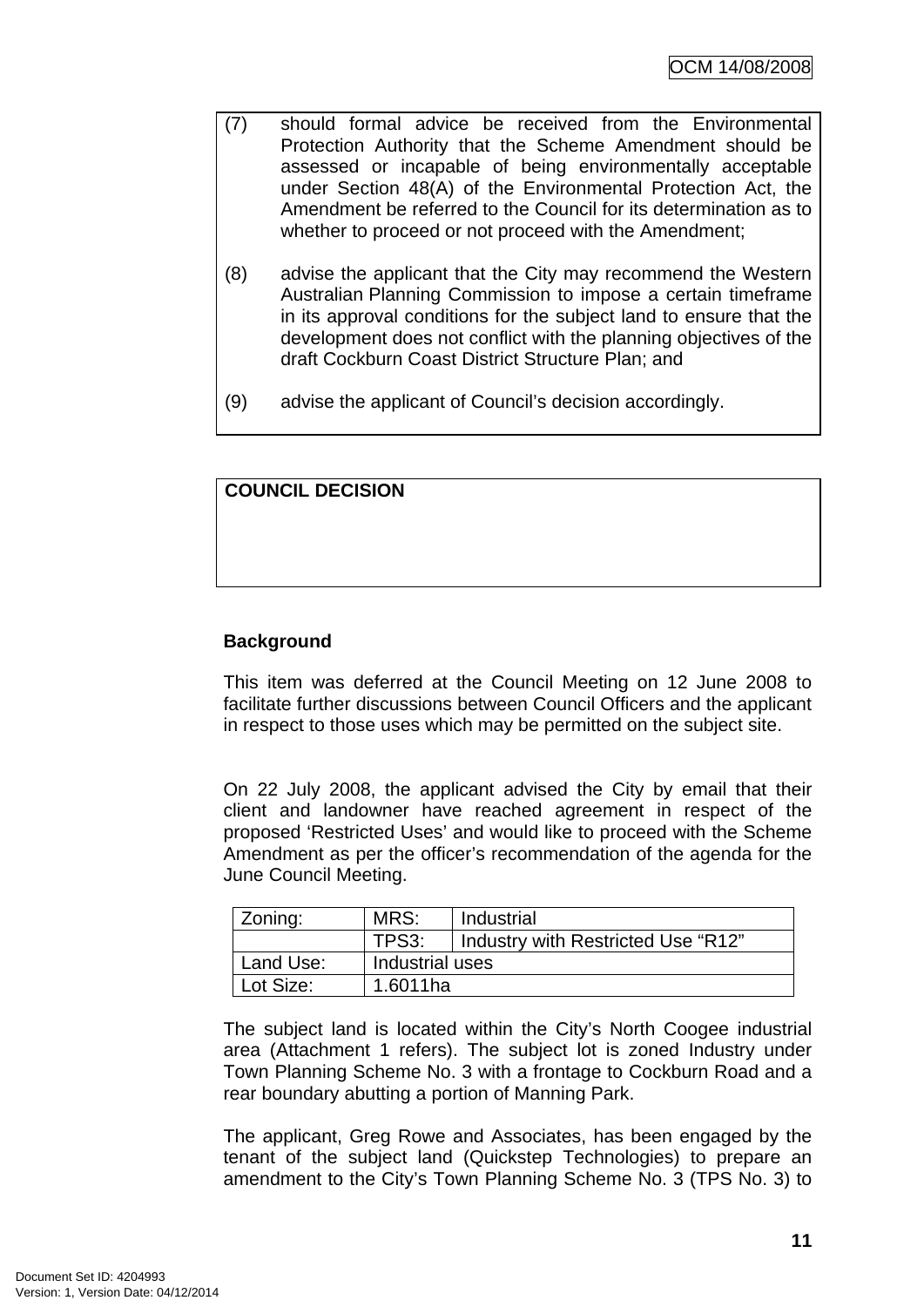allow for an additional Restricted Use – manufacture of composite materials, in order to accommodate the land use activities of Quickstep Technologies on the subject site.

#### **Submission**

The applicant at request of Quickstep Technologies has submitted the document for proposed Scheme Amendment No. 66 (Attachment 2 refers).

#### **Report**

#### Proposed Development Concept

The purpose of the proposed Scheme Amendment is to facilitate the approval of "Quickstep" on the subject site. Quickstep is a company which manufactures advanced high quality composite components predominantly for the aeronautical and automotive industries. The composite materials are made up of a number of non-toxic fibres and resins that when combined provide a superior constitute material in terms of strength and durability. Quickstep technology uses various low intensity machinery and rooms to produce the final composite material.

According to the applicant, a Development Application for Quickstep will be lodged with the City in the future that considers the relevant development requirements under the provisions of the Scheme. The subject land falls within Clause 32 (of MRS) Area – Resolution No. 60 North Coogee Industrial Area, which requires all Development Applications lodged with the City of Cockburn to be referred to the Western Australian Planning Commission (WAPC) for their determination. The City of Cockburn will be required to provide comment to the WAPC, recommending approval with conditions or refusal of the application. The application will finally be determined by the WAPC. It is likely that the City will recommend the WAPC to impose conditions for the subject land to ensure that the development does not conflict with the planning objectives of the Draft Cockburn Coast District Structure Plan. This would include a time frame of say 5 years on the approval and conditions that ensure there are no off site emissions or impacts including odours, fumes, noise, dust, light or vibration that would restrict the adjoining land being developed for residential purposes as proposed by the Draft Cockburn Coast District Structure Plan.

#### Scheme Amendment No. 66

Scheme Amendment No. 45 to TPS No. 3 was gazetted on 9 February 2007 which affects the subject site. Amendment 45 adopted the following Restricted Uses (RU12) for the site: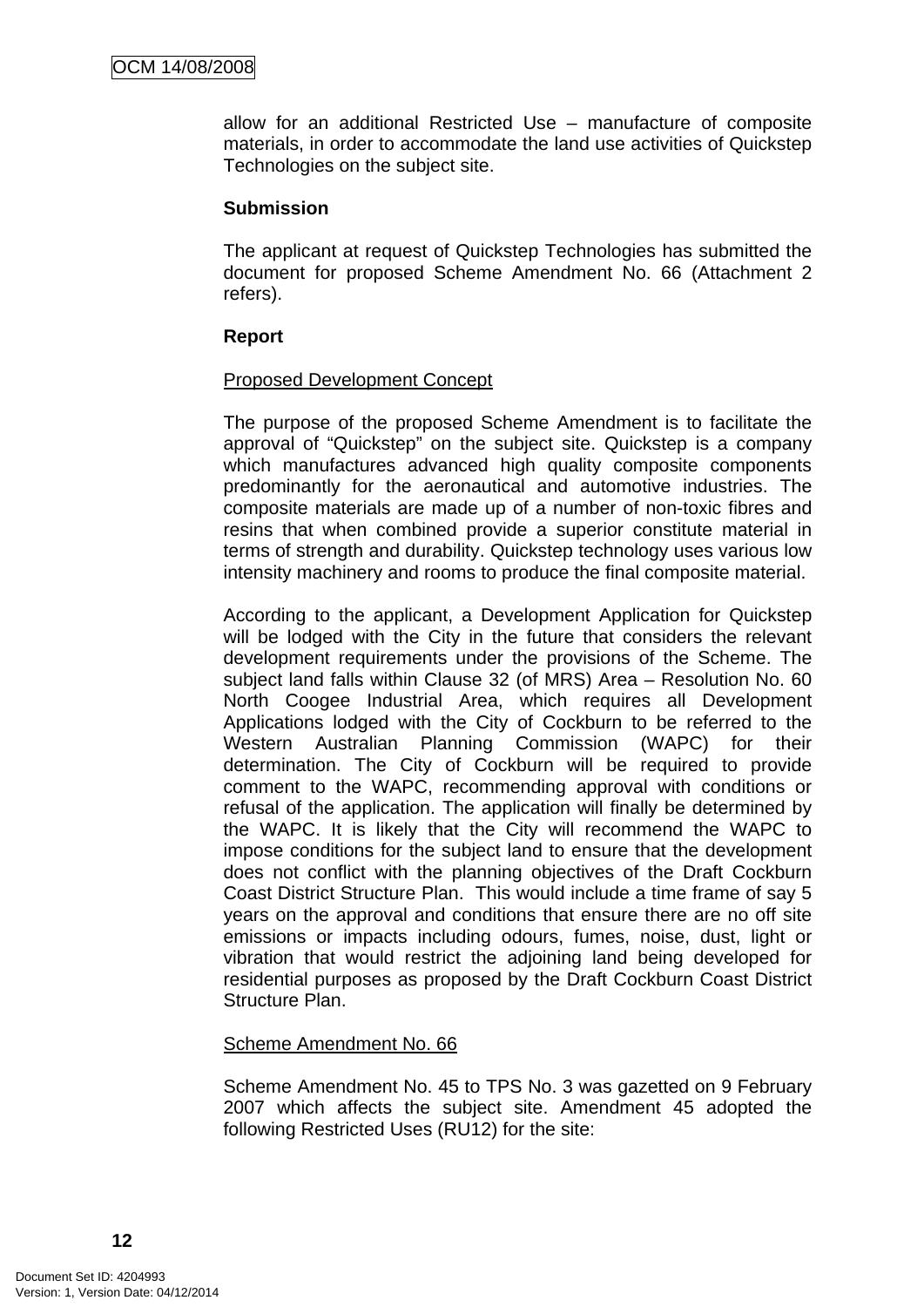- Motor Vehicle, Boat & Caravan Sales
- Educational Establishment
- Motor vehicle Repair
- Trade Display.

Given that the manufacture of composite materials does not appear to fit into any the above uses, to enable the continued use of the site to occur by Quickstep, RU12 will require a new Restricted Use to be included. The new Restricted Use is proposed to be classified as:

"*Manufacture of Composite Materials and uses incidental to the manufacturing of composite materials as determined by Council*".

The proposed use is considered to be consistent with the planning objectives of the existing zoning for this area (i.e. Industry).

Notwithstanding the above, it is recommended that the existing Restricted Uses (which is no longer needed by Quickstep) be deleted and replaced with two new additional Restricted Uses, namely "Light Industry" and "Service Industry". This is because that these two uses would have less impact on the future planning objectives for the area (compared to the existing Restricted Uses) whilst still providing the landowner some flexibility for leasing the site to a different tenant should Quickstep discontinue its tenancy in the near future.

#### Internal Consultation

The proposed amendment has been referred to the City's internal technical departments for comment. No issues have been raised by the Engineering and Building departments. The Environmental and Health departments raised issues relating to potential noise and odour as a result of the development. To address this issue, the Health department requests the following wording (in italic) to be included in the "Conditions" column of RU12:

"Planning approval *including compliance with the Environmental Protection (Noise) Regulations 1997 and nuisance provision of the Health Act 1911 and the City of Cockburn Local Government Act Local Laws 2000."* 

These additional conditions will enable the issue of the potential noise and odour which may be caused by the manufacture of composite materials to be addressed more thoroughly at the Development Approval stage.

#### **Conclusion**

Proposed Amendment No. 66 is aimed to accommodate the proposed Restricted Use which is considered to be consistent with the planning objectives of the industrial uses encompassing this locality. The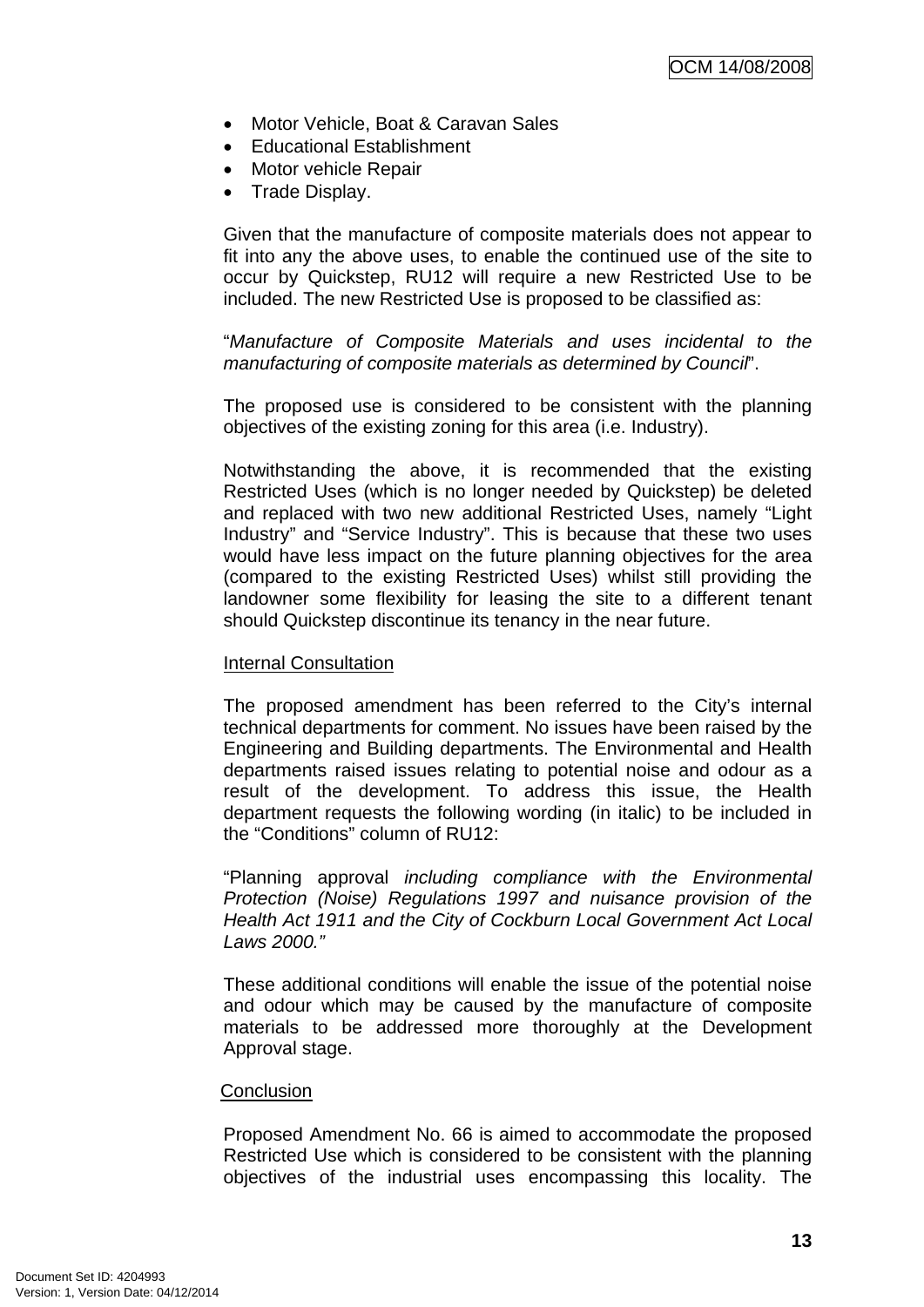additional health conditions recommended in the above enable the City to have adequate control over the issue of the potential noise and odour which may be caused by the proposed use at the development approval stage. It is recommended that the Council initiate Scheme Amendment No. 66 for the purpose of advertising.

### **Strategic Plan/Policy Implications**

#### **Employment and Economic Development**

- To plan and promote economic development that encourages business opportunities within the City.
- To pursue high value employment opportunities for our residents.

#### **Budget/Financial Implications**

N/A

#### **Legal Implications**

Town Planning Scheme No. 3 Planning and Development Act 2005 Town Planning Regulations 1967 (as amended) Metropolitan Region Scheme (MRS) Text

#### **Community Consultation**

The proposed amendment is required to be referred to the EPA for comment; following receipt of advice from the EPA, the amendment is required to be advertised for a 42 day period in accordance with Town Planning Regulations 1967.

#### **Attachment(s)**

- 1. Locality Map
- 2. Scheme Amendment document

#### **Advice to Proponent(s)/Submissioners**

The Proponent has been advised that this matter is to be considered at the 14 August 2008 Council Meeting.

#### **Implications of Section 3.18(3) Local Government Act, 1995**

Nil.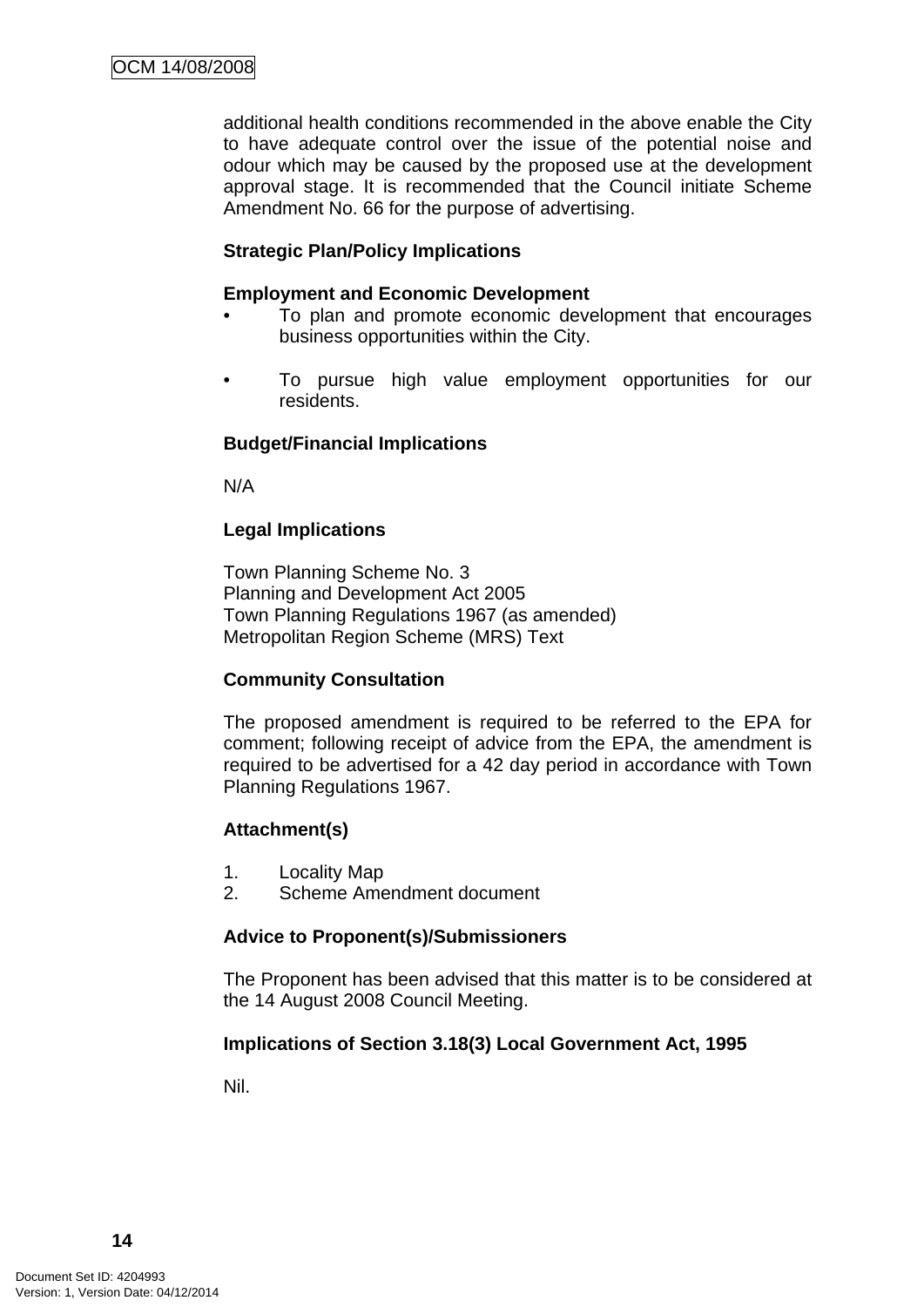<span id="page-18-0"></span>**14.2 (OCM 14/8/2008) - DELEGATED AUTHORITY UNAUTHORISED BUILDING WORK - SECTION 374AAB LOCAL GOVERNMENT (MISCELLANEOUS PROVISIONS) ACT 1960 (3108) (J WEST) (ATTACH)** 

#### **RECOMMENDATION**

That Council delegate its authority to approve or refuse to approve plans and specifications under Section 374AAB of the Local Government (Miscellaneous Provisions) Act 1960 to:

Manager of Building Service – John West Building Coordinator – position vacant Senior Building Surveyor – Mike Ward Senior Building Surveyor – Noel Olsen Building Surveyor- Jim Martin Building Surveyor – Paul Sportel Building Surveyor – Keith Brameld Building Surveyor – Gary Cox

### **COUNCIL DECISION**

### **Background**

The provisions in the Local Government (Miscellaneous Provisions) Act 1960 (LGMPA 1960) did not allow local governments to issue an approval for unauthorised building work that have been commenced or completed without a building licence, or which was not built in compliance with, or was a departure, from approved plans and specifications. Recent legislative change facilitates local governments to lawfully approve building/s in appropriate circumstances that have been built without a building licence.

#### **Submission**

This report seeks Council's consideration adopting a delegation as a consequence of changes to the relevant Acts and Regulations which were gazetted on 6 June 2008 and have taken effect on 1 July.

The Local Government Act 1995 (The Act) provides for the delegation of certain powers and duties to certain committees (Sections 5.16 & 5.17) and the Chief Executive Officer (Sections 5.42 & 5.43). The Chief Executive Officer may, unless prohibited by Council instrument of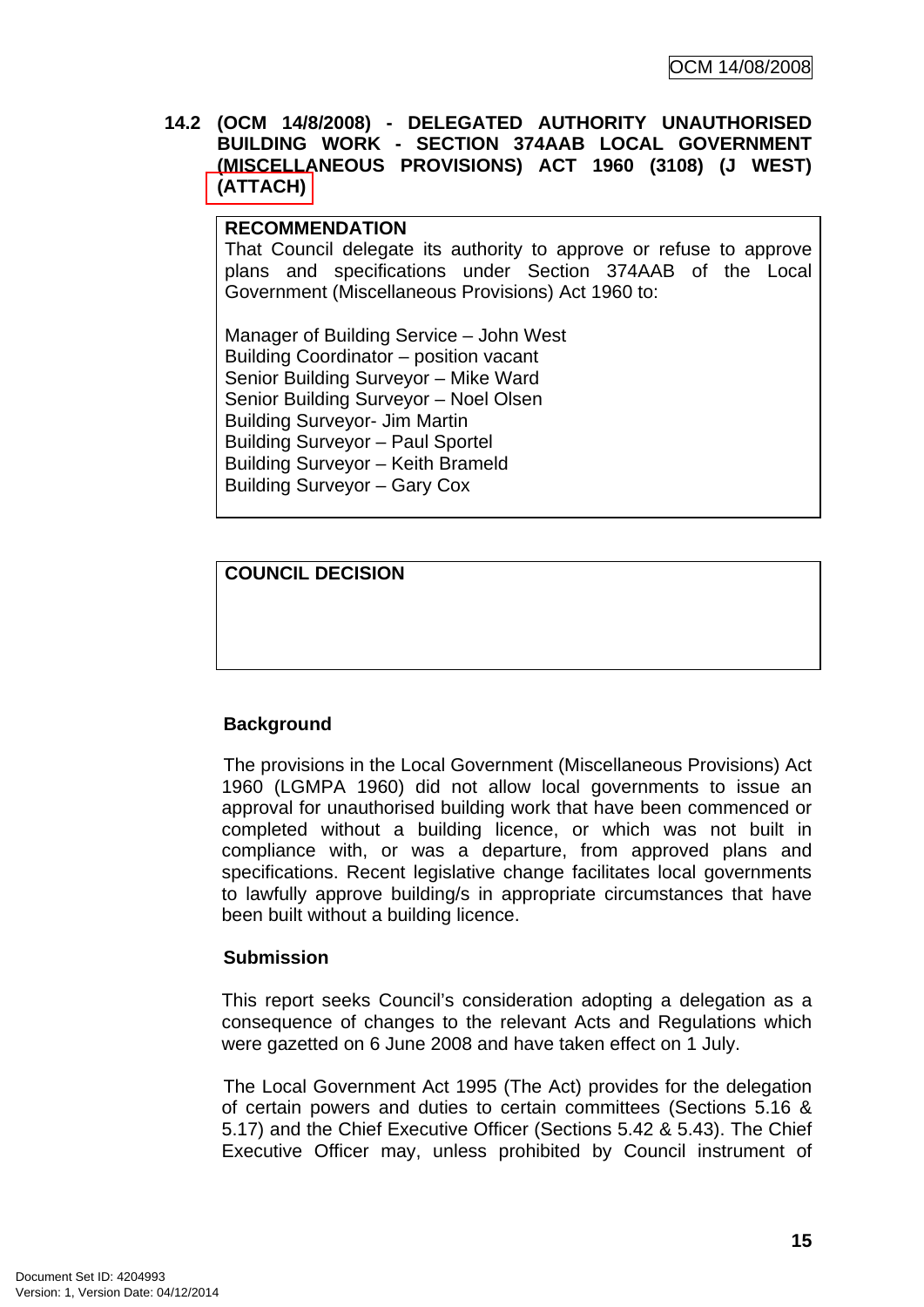delegation, further on-delegate powers and duties to employees (Section 5.44).

In some instances such as in this matter, the delegation is from Council directly to specific officers.

#### **Report**

From 1 July 2008 the Local Government (Miscellaneous Provisions) Act 1960 and the Building Regulations 1989 have been amended to provide for the issue of a "building approval certificate" in relation to unauthorised building work when an owner has submitted an application to the local government, paid all relevant fees and demonstrated to the local authority that building work complies with all of the relevant standards. This provision allows local governments to issue an approval and be satisfied that the building is safe, complies with all necessary requirements, and is included in the building records.

Owners and builders should be mindful that performing unauthorised building work remains an offence under the LGMPA 1960 and either the local government or the Builders Registration Board under the Builders' Registration Act 1939, may prosecute for such breaches. It should be noted, however, that the offences for these breaches continue to apply only to the person who commits the offence i.e. the builder or the original owner who commences unauthorised building work or who allows an unauthorised building to be occupied, not a person who may subsequently become the owner.

The power to approve plans of unauthorised building work may be delegated to a person employed by a contract of service by a local government, and who holds a certificate of qualification under the Local Government (Building Surveyors) Regulations 2008, which includes persons holding a Municipal Building Surveyors Certificate of Qualification.

All officers nominated have the necessary qualifications to receive the delegation.

#### **Strategic Plan/Policy Implications**

#### **Lifestyle and Aspiration Achievement**

• To deliver our services and to manage resources in a way that is cost effective without compromising quality.

#### **Governance Excellence**

To provide effective monitoring and regulatory services that administers relevant legislation and local laws in a fair and impartial way.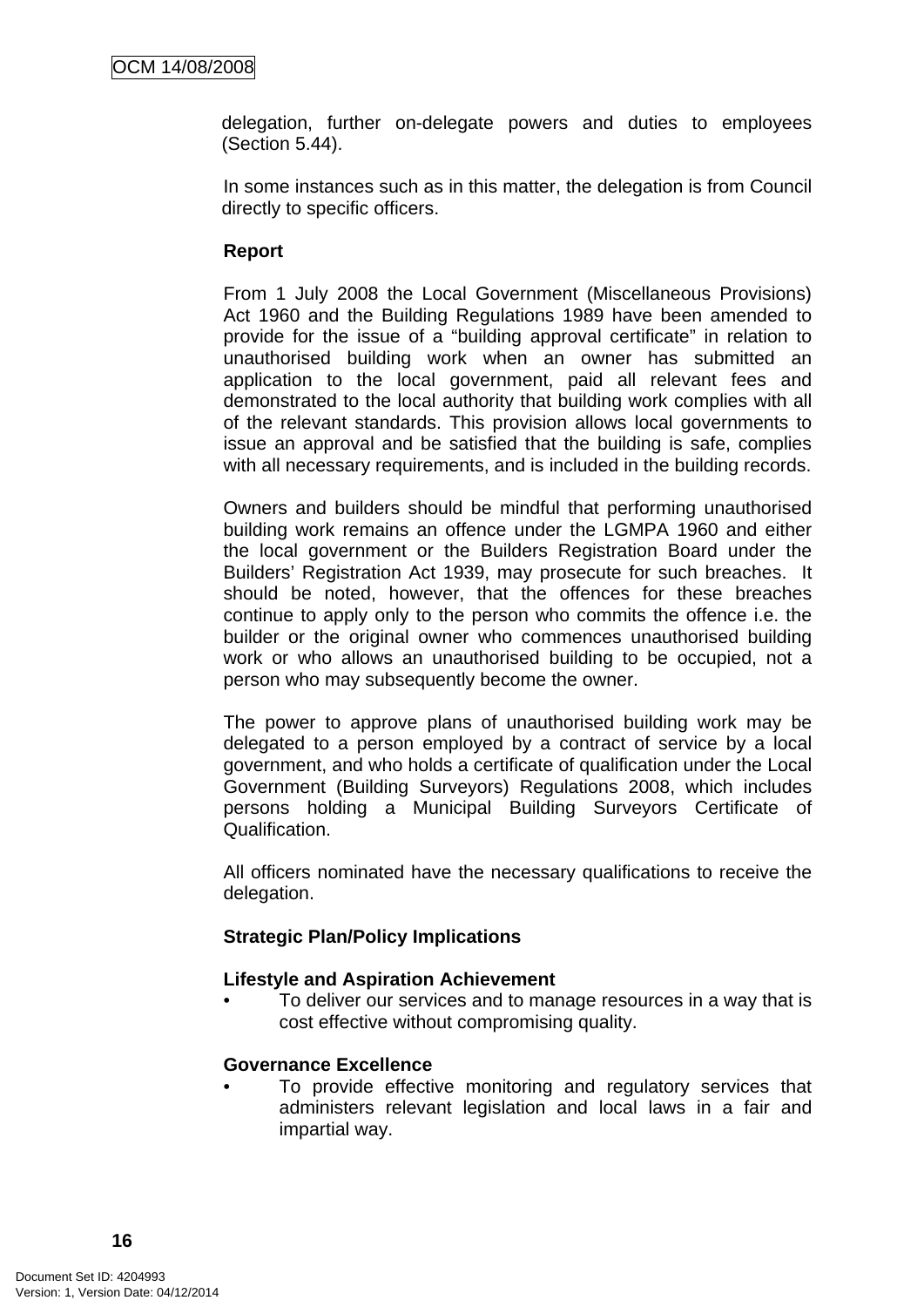### <span id="page-20-0"></span>**Budget/Financial Implications**

Should the Council choose not to delegate authority to its officers, additional financial cost will be incurred in the extra administrative resources that would need to be applied in order to prepare reports seeking authorisation for individual actions from Council.

#### **Legal Implications**

The legislative change that has occurred on 1 July 2008 will mean that the City can now lawfully address and resolve the issues associated with buildings that have been built without a building licence.

#### **Community Consultation**

N/A

#### **Attachment(s)**

Extract from Local Government (Miscellaneous Provisions) Act 1960.

#### **Advice to Proponent(s)/Submissioners**

N/A

**Implications of Section 3.18(3) Local Government Act, 1995**

Nil.

#### **14.3 (OCM 14/8/2008) - STORAGE YARD - LOCATION: LOT 4 HAMILTON ROAD SPEARWOOD - OWNER: GEORGE WESTON FOODS LTD - APPLICANT: MARK W SKEWES (3209746) (A LEFORT) (ATTACH)**

# **RECOMMENDATION**

That Council:-

- (1) refuse to grant its approval for a storage yard on Lot 4 Hamilton Road for the following reasons:-
	- 1. The proposal is considered an industrial use that does not provide for rural pursuits and will detract from the rural character and amenity of the locality which is inconsistent with the objectives of the rural zone.
	- 2. The proposal is contrary to the orderly and proper planning of the area due to the lack of structure plan to guide future development of the area.
	- 3. The proposal is considered to present an unacceptable impact on the amenity of nearby residents.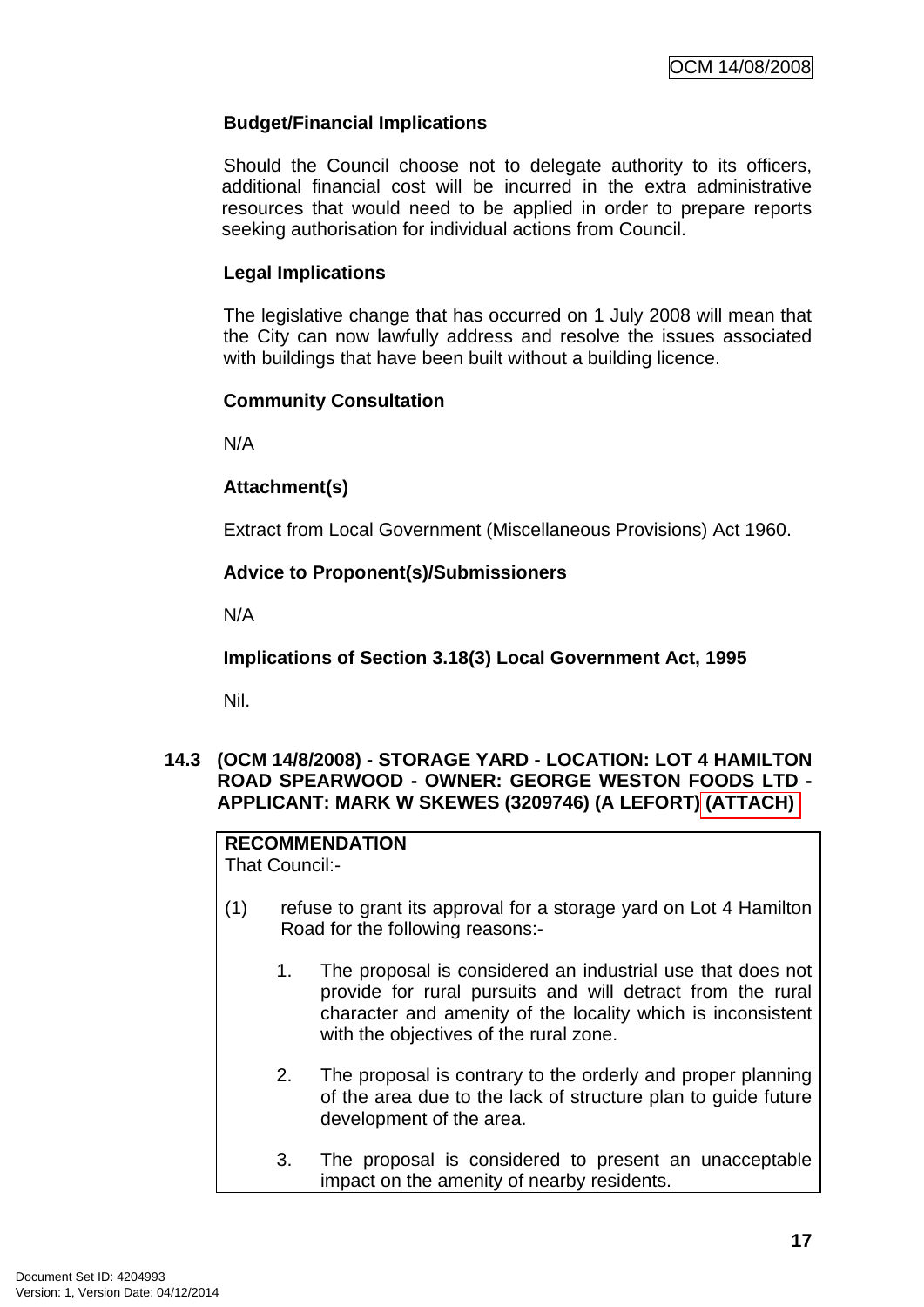- (2) issue a Schedule 9 Notice of Determination on Application for Planning Approval – Refusal and an MRS Form 2 - Notice of Refusal; and
- (3) advise the applicant and petitioners of the decision of Council.

## **COUNCIL DECISION**

#### **Background**

| Zoning:    | MRS:                | Urban |  |
|------------|---------------------|-------|--|
|            | TPS3                | Rural |  |
| Land Use:  | <b>Storage Yard</b> |       |  |
| Lot Size:  | 8.9236 ha           |       |  |
| Use Class: | "А"                 |       |  |

The subject site is located on the corner of Hamilton Road and Entrance Road in Spearwood. It is currently vacant with the south-east portion containing an unsealed car park of approximately 0.3ha. There are also several unsealed roads which traverse the site. The site is relatively flat and mostly cleared with some scattered vegetation. It is located approximately 27m from residential dwellings on rural lots on Entrance Road, approximately 240m from the Port Coogee Development and abuts a railway reserve to the north.

The site forms part of a larger precinct which is zoned rural (under Town Planning Scheme No. 3) which contains lots within the Watson's Foods Odour Buffer. There is currently no structure plan in place to guide future subdivision or development of this area.

#### **Submission**

The applicant has proposed the following development on Lot 4 Hamilton Road, Spearwood:-

- 1. A 7.8 ha hardstand/laydown area proposed for the storage of transportable buildings, steel pipe and sea containers.
- 2. A 500sqm drainage pit located in the north-west corner of the lot.
- 3. A 20m wide landscape buffer abutting Entrance Road, a 5m 10m wide landscape buffer abutting Hamilton Road and a 10m wide landscape buffer abutting the adjoining Lot 9902 Cockburn Road.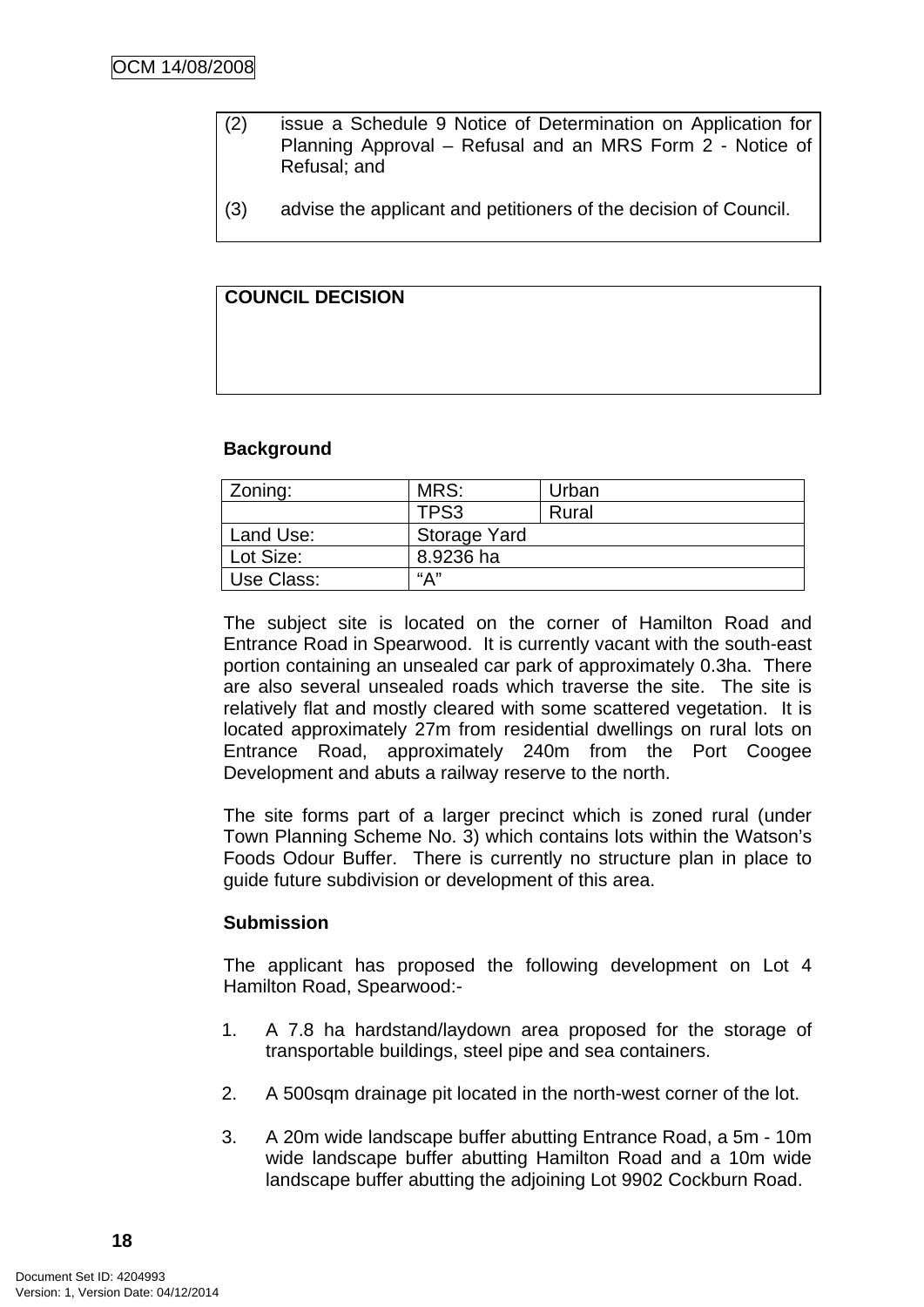3. Chain Link fence with shade cloth around the perimeter of the lot.

#### **Report**

The following section provides a discussion of the proposal's statutory and strategic context as well as issues affecting the proposal.

#### Statutory Context

Whilst the subject lot is zoned Urban under the Metropolitan Region Scheme (MRS), it is zoned Rural under the provisions of the City of Cockburn's Town Planning Scheme No. 3 (TPS 3) and the objective of this zone is:

*'to provide for a range of rural pursuits which are compatible with the capability of the land and retain the rural character and amenity of the area.'* 

Based on the information supplied with the application, the proposed use of the land for storage of transportable buildings, steel pipe and sea containers is not associated with any rural activities. The sealed and hardstand area is shown to retain no vegetation and whilst a landscape screen buffer is proposed, the development would result in a commercial facility with heavy truck movements in and out of the facility. It is reasonably clear that the proposal does not achieve the objectives of the rural zone in the City's TPS 3.

TPS 3 defines the storage use as:

*'premises used for the storage of goods, equipment, plant or materials.'* 

The proposal to store transportable buildings, steel pipe and sea containers on the subject site is consistent with this definition. A storage yard is an 'A' use which means that the use is not permitted unless the local government has exercised its discretion and has granted planning approval after giving special notice in accordance with clause 9.4. The proposal was advertised to affected landowners in accordance with this clause (see Community Consultation section of the report below). Council has the discretion to either approve (with or without conditions) or to refuse the application.

#### Strategic Context

The subject lot is located in within a small precinct of Spearwood that remains zoned rural under the City's TPS 3. This small precinct incorporates land bounded by the railway line, Watson's Foods and a Light and Service Industry zoned portion of land to the north, residential zoned land to the east and south and reserved crown land to the west. This rural zoned land is in fragmented ownership with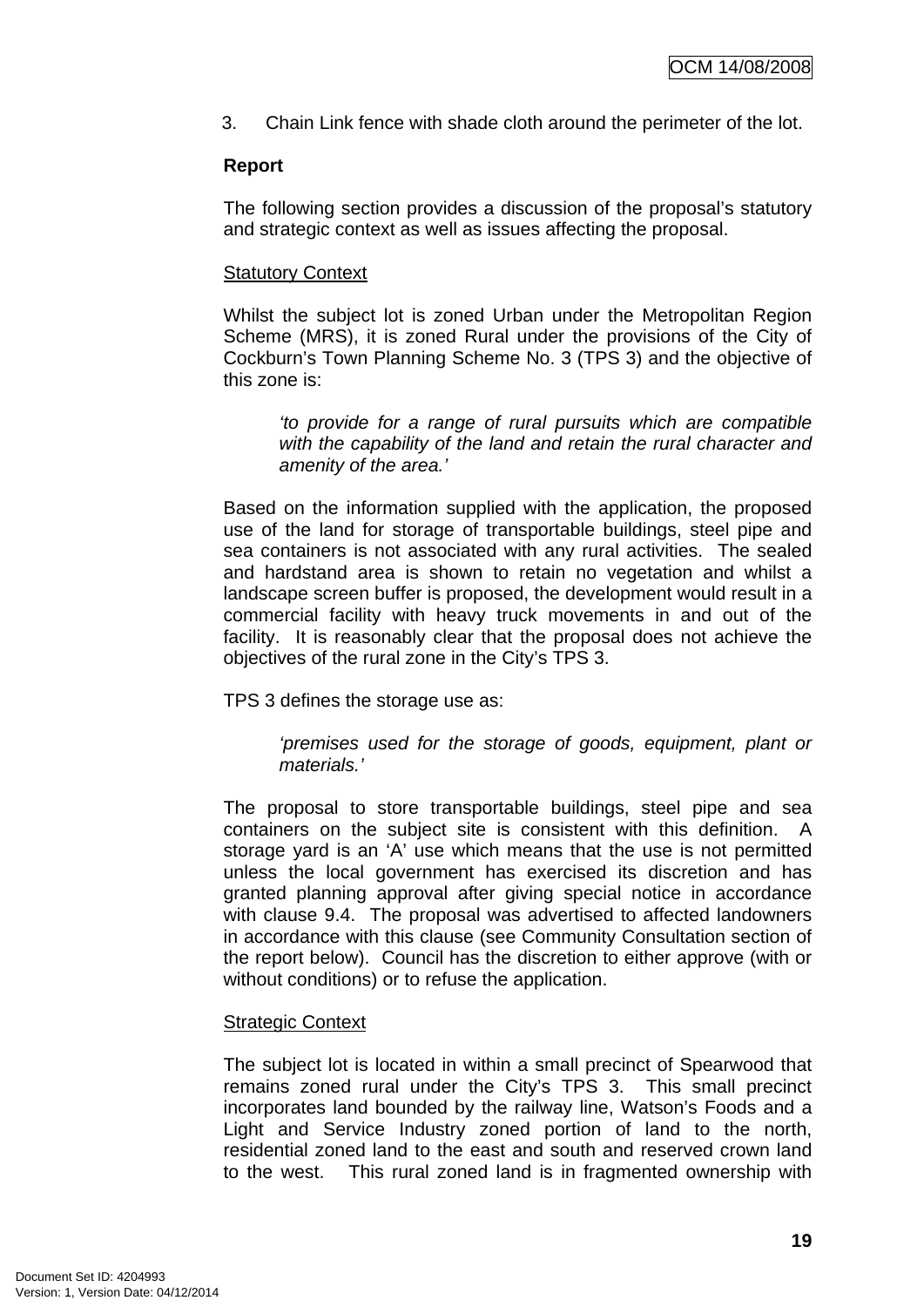Watson's Foods owning a significant number of lots within the precinct. Many of the other lots are owned by local residents or their decedents who used the land for market garden purposes. Most lots within the precinct exceed 4ha in area and contain single residential dwellings; however, several lots have been subdivided resulting in some 700sqm lots.

There is currently no structure plan in place to guide subdivision or development of the area and therefore the future use of the land is unknown. Rezoning for a higher and better use would only be considered by Council if a structure plan was adopted which would address critical infrastructure and development issues including land use, road layout, drainage and public open space. However, a structure plan has been unable to be developed for the area due to the existence of Watson's Foods and the determination of an appropriate buffer which is still being negotiated by the Department of Environment and Conservation (DEC). It is however, anticipated that a portion or portions of the subject site may be suitable for future urban development. If this occurs, then the proposed storage use would be inconsistent with this.

#### Visual Amenity

The proposal incorporates a 20m wide landscape buffer area abutting Entrance Road, a 10m wide landscape buffer abutting the western boundary and a buffer between 5m and 10m wide abutting Hamilton Road. No details have been provided with the application detailing the type or extent of landscaping. The application also proposes to erect a chain link fence with shade cloth around the site (within the landscape buffer) to further screen the development. Should Council approve the proposal, a condition of development could be imposed requiring dense, mature vegetation that would be of an appropriate height to offer a high level of screening to the goods being stored on the premises.

Council should consider that if it approves the proposal, the overall visual amenity of nearby residents would become that of a commercial storage facility rather than a vacant rural lot that currently exists.

#### Noise

The proposed development itself is unlikely to create an unreasonable level of noise given that there will be no processing or manufacturing on the site. However, the delivery of such bulky items as transportable buildings and sea containers is likely to involve very large trucks which will inevitably cause a great deal of noise to nearby residents. The vehicle noise plus the process of loading and unloading of the items will be the main sources of noise. Should Council consider approving the application, a condition could be imposed restricting delivery times which may reduce the frequency of noise from vehicles.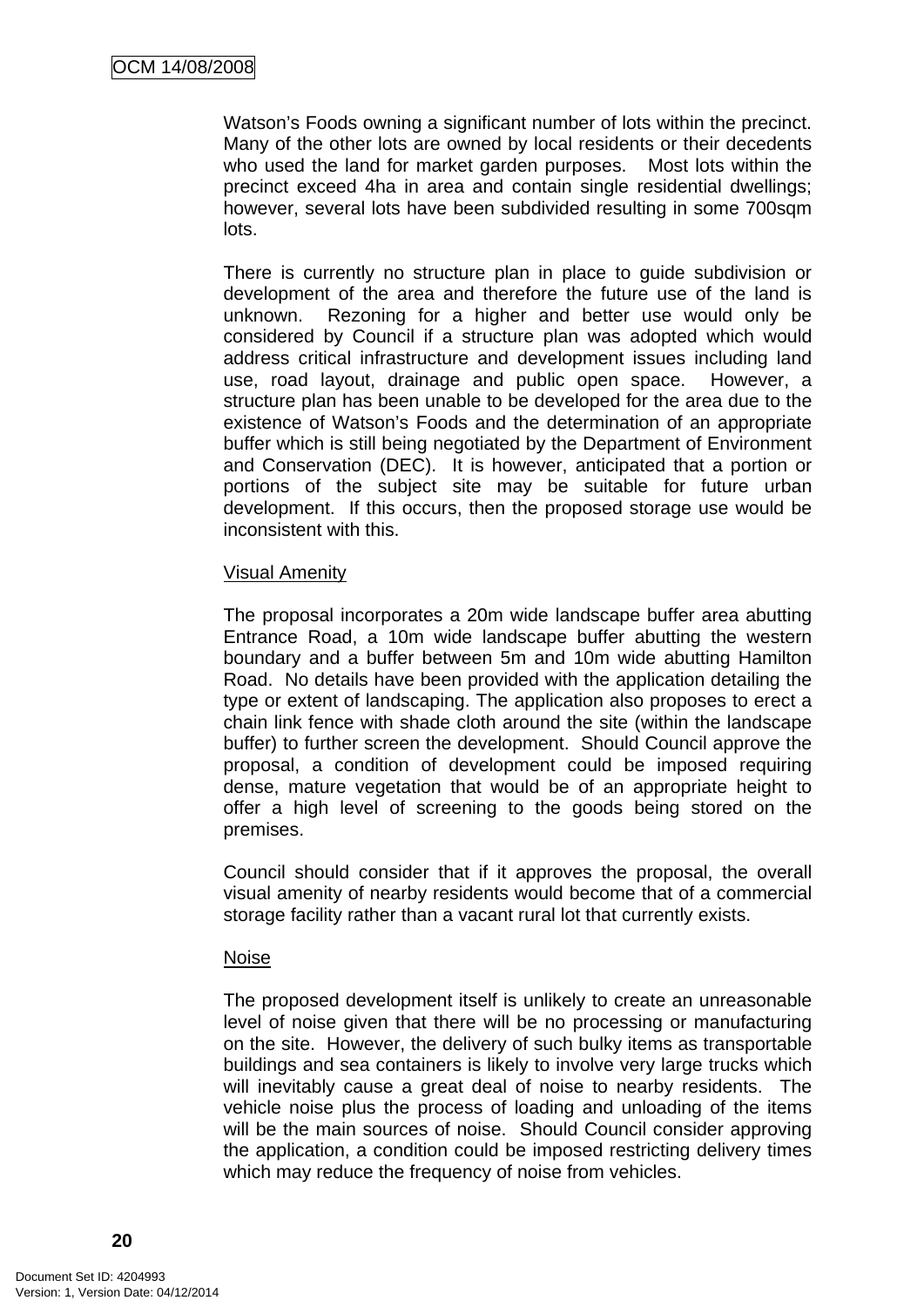### Traffic and Access

Any development of the proposed lot will result in an increase in traffic in and around the site given that it is currently vacant. Most traffic generated from the development will be from large trucks and other oversized vehicles using the proposed access point which is on Entrance Road, approximately 20m from Hamilton Road. The appropriateness of this entrance point would need to be further investigated through a traffic management plan as some of the vehicles suitable to deliver transportable buildings and sea containers could exceed 20m. This has the potential traffic issues around the intersection of Hamilton Road and Entrance Road. Notwithstanding this, access from Hamilton Road is less likely to be supported.

#### Drainage

The proposal incorporates 7.8ha of hardstand area consisting of 80mm of asphalt and 200m crushed limestone. This amount of hardstand area is likely to cause significant runoff and adequate drainage would need to be contained on site. The proposal incorporates a 50sqm drainage pit on the north-western portion of the site abutting the railway reserve. Should Council approve the proposal, a condition could be imposed requiring a drainage plan to be submitted and approved by the City prior to the commencement of development.

#### Property Values

Many of the objections discussed impact the development on property values. Whilst this may be a very real concern of nearby landowners, the impact of a proposed development and how it may affect property values is not a valid planning concern.

#### Rural Character and Amenity

Whilst it is understood that the area in which the subject lot is located may not remain rural in the long-term, no structure plan has yet been developed which means that any proposal for development must be assessed based on the current rural zoning. Given that the use is listed as an industrial use class in TPS 3 and is unrelated to any rural activity, it is clear that the proposal will detract from the rural character and amenity of the area.

#### **Conclusion**

Based on the above discussion, it is considered that the proposed development should be refused for the following reasons:

1. The proposal is considered an industrial use that does not provide for rural pursuits and will detract from the rural character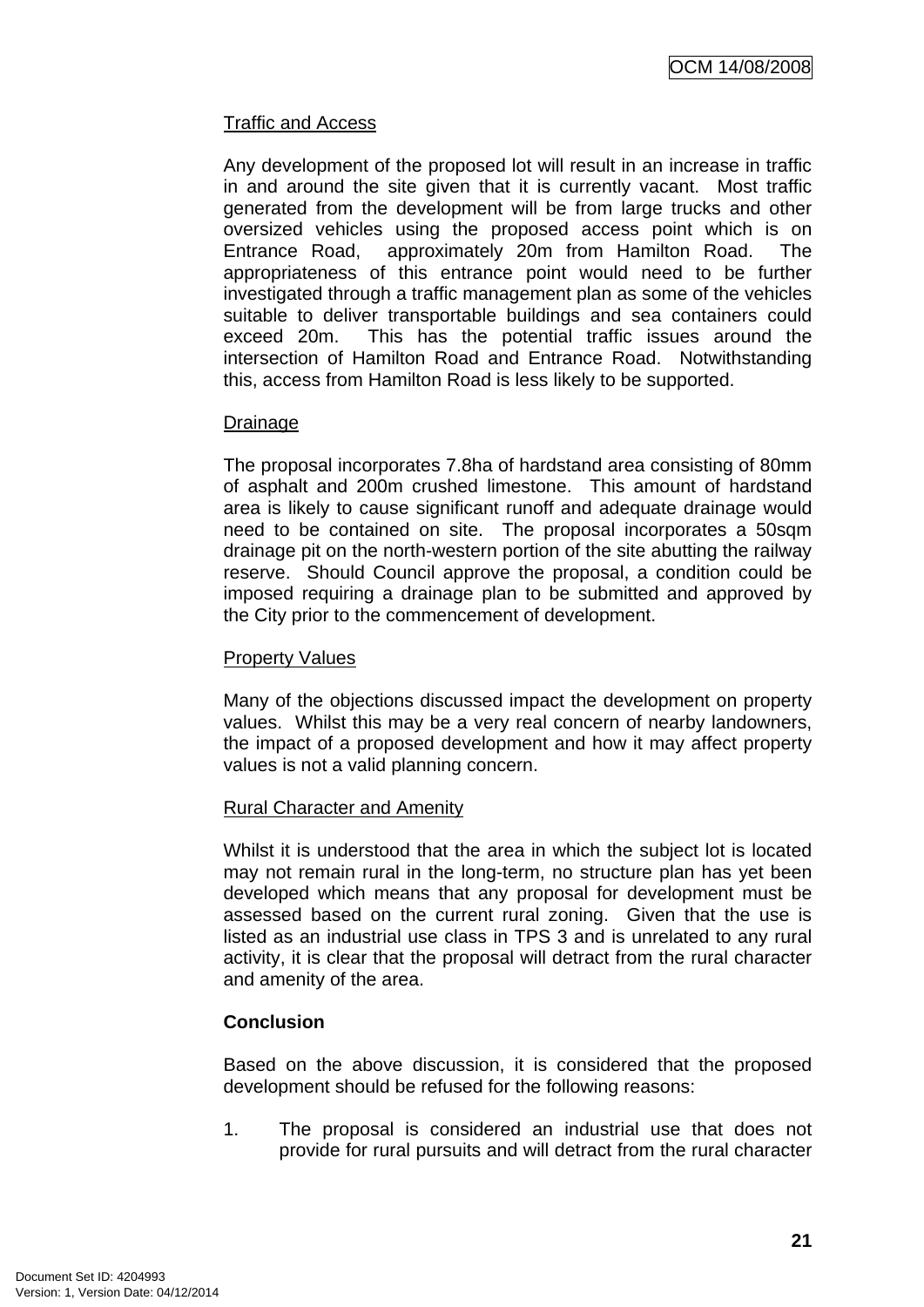and amenity of the locality which is inconsistent with the objectives of the rural zone.

- 2. The proposal is contrary to the orderly and proper planning of the area due to the lack of structure plan to guide future development of the area.
- 3. The proposal is considered to present an unacceptable impact on the amenity of nearby residents.

### **Strategic Plan/Policy Implications**

#### **Demographic Planning**

- To ensure the planning of the City is based on an approach that has the potential to achieve high levels of convenience and prosperity for its citizens.
- To ensure development will enhance the levels of amenity currently enjoyed by the community.
- To provide an appropriate range of recreation areas that meets the needs of all age groups within the community.

### **Budget/Financial Implications**

N/A

### **Legal Implications**

Town Planning Scheme No. 3 Planning and Development Act 2005 State Administrative Tribunal Regulations

### **Community Consultation**

The proposed use as a 'Storage Yard' is an 'A' use in the City's Town Planning Scheme No. 3 which means that the use is not permitted unless the local government has exercised its discretion and has granted planning approval after giving special notice in accordance with clause 9.4. The proposal was advertised to landowners of rural lots within approximately 300m of the subject site (refer to Site Plan). In total, 11 submissions were received which were all objections. In addition, a petition opposing the proposed development was received by the City which contained 34 names, addresses and signatures.

The main issues which were raised during the consultation process relating to the proposal included:

- 1. The proposal detracting from rural character of the area
- 2. Visual impact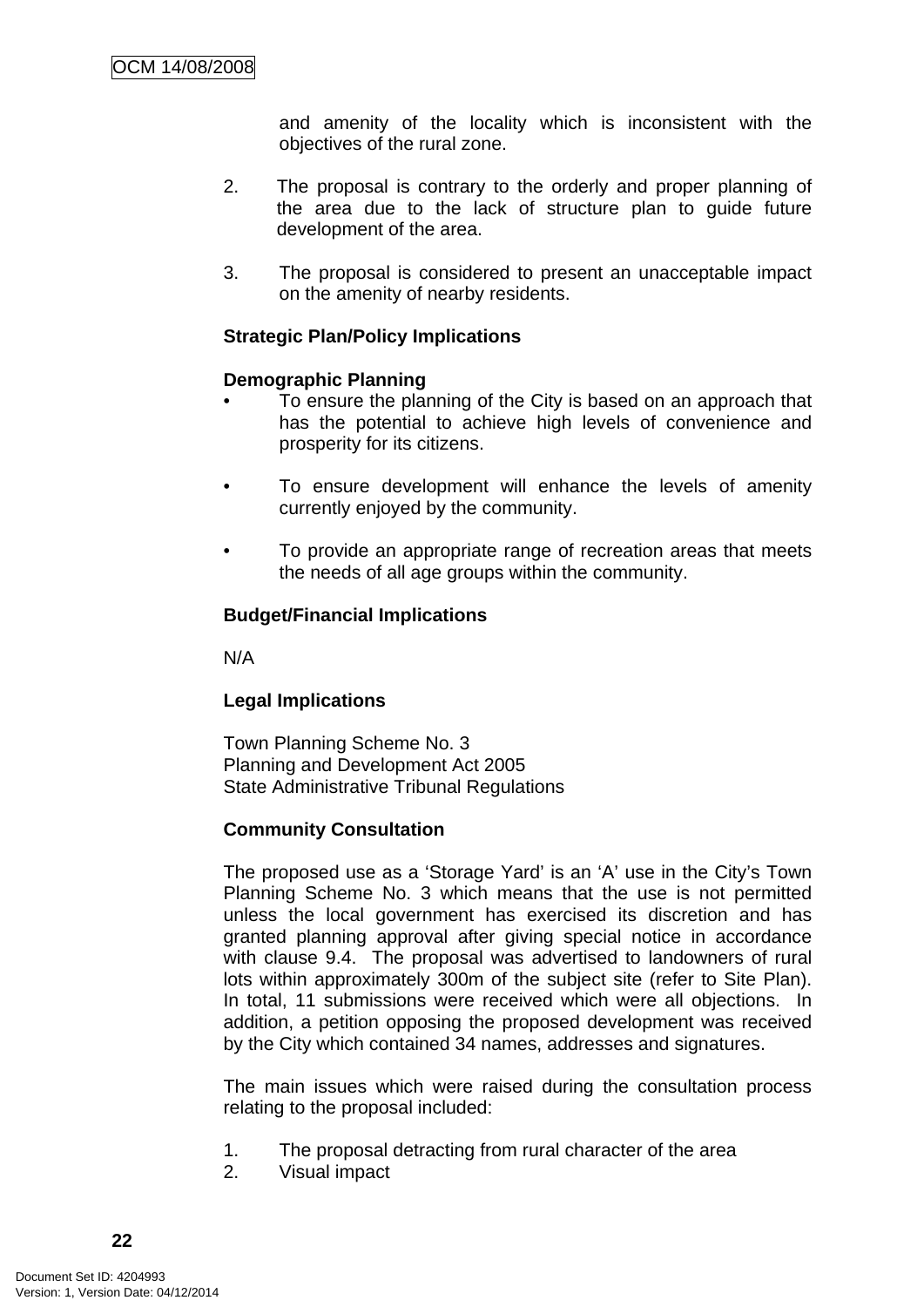- <span id="page-26-0"></span>3. Noise
- 4. Traffic
- 5. Drainage
- 6. Lack of Strategic Plan for the area
- 7. Destruction of natural habitat in the area
- 8. Property values
- 9. An inappropriate use of the land

All of the above issues have been discussed in the Report section above.

### **Attachment(s)**

- 1. Location Plan
- 2. Site Plan
- 3. Petition

#### **Advice to Proponent(s)/Submissioners**

The Proponent(s) and those who lodged a submission on the proposal have been advised that this matter is to be considered at the 14 August 2008 Council Meeting.

#### **Implications of Section 3.18(3) Local Government Act, 1995**

Nil.

**14.4 (OCM 14/8/2008) - PUBLIC OPEN SPACE CASH IN LIEU REFUND - LOT 3 LYON ROAD AUBIN GROVE - LOCATION: LOT 4 LYON ROAD AUBIN GROVE - OWNER: CONDOR NOMINEES PTY LTD - APPLICANT: KOTT GUNNING SOLICITORS (127417) (A BLOOD)** 

### **RECOMMENDATION**

That Council:-

- (1) agree to refund Condor Nominees Pty Ltd the over payment of cash in lieu of public open space as a result of the Owston Nominees case; and
- (2) amend the 2008/09 budget to reimburse Condor Nominees Pty Ltd \$654,756.50 from the Restricted Use Fund Account – Public Open Space.

**TO BE CARRIED BY AN ABSOLUTE MAJORITY OF COUNCIL**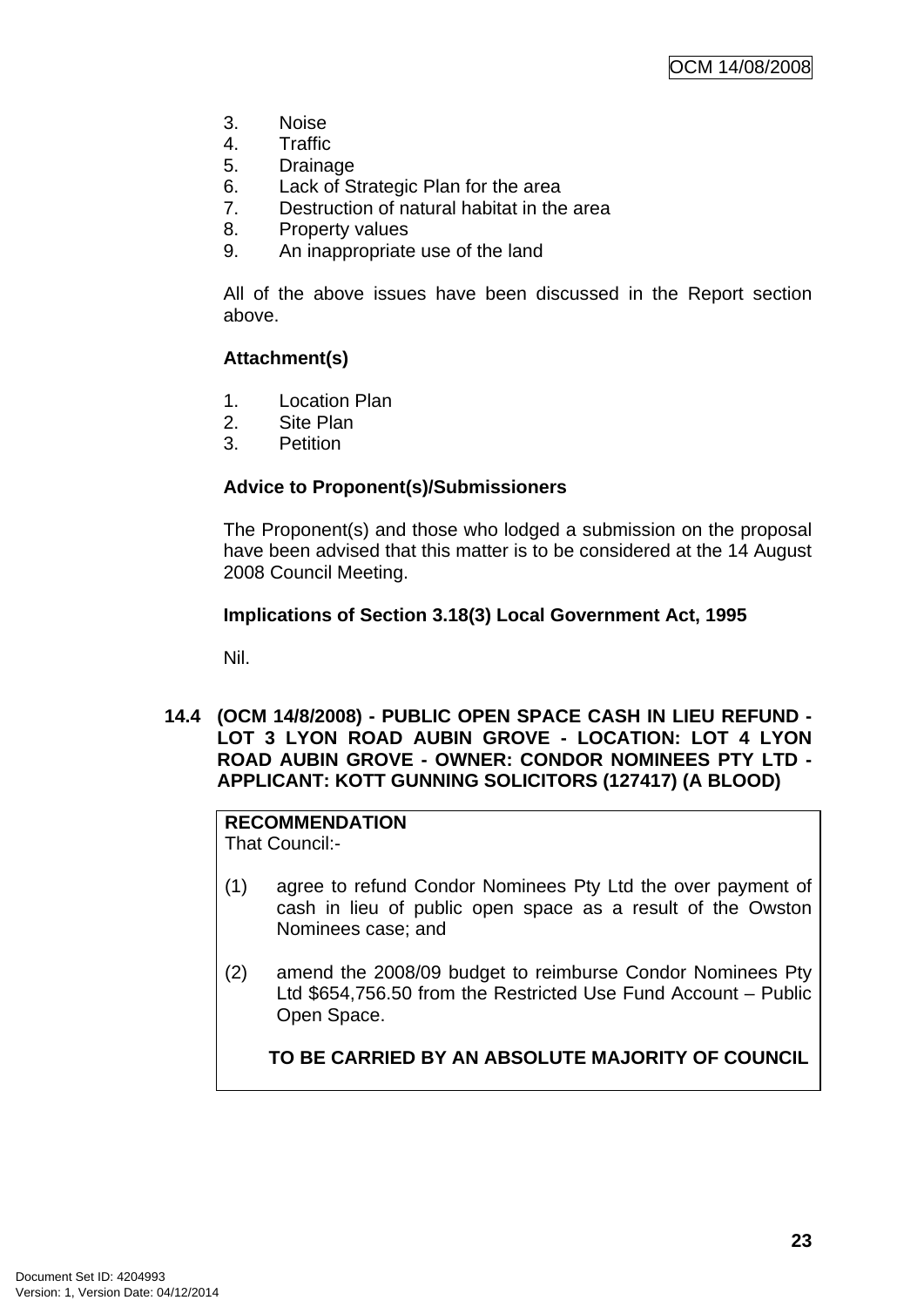## **COUNCIL DECISION**

### **Background**

Council at its meeting held on 12 June 2008 considered a similar request for the over payment of cash in lieu of public open space (Item 14.2 – minute No 3734).

The report to the June meeting of Council detailed the court decision in the Owston Nominees case which affected the basis of POS cash in lieu calculations for subdivision approvals granted under the former Town Planning and Development Act.

The City noted the determination of the Owston Nominees case and agreed to refund Bravado Nominees Pty Ltd for the resultant POS over payment.

The City has also collected cash in lieu of the 10% public open space requirement in respect to lot 3 Lyon Road Aubin Grove owned by Condor Nominees Pty Ltd. This subdivision was also approved under the former Town Planning and Development Act.

#### **Submission**

Kott Gunning solicitors on behalf of the owners of lot 3 Lyon Road (Condor Nominees Pty Ltd), have requested reconsideration of the value of the cash in lieu of open space in light of the Owston Nominees court decision which determined the basis of valuation for determining a cash in lieu payment for subdivisions approved during the operation of the former Town Planning and Development Act. A repayment of \$654,756.50 has been requested.

#### **Report**

The Planning and Development Act (2005) replaced the former Town Planning and Development Act (1928) when it was gazetted on 9 April 2006. One of the significant changes in respect to cash in lieu of public open space was the basis of valuation calculation. Under the former Act the date of valuation was the date on which the subdivision approval was issued by the Western Australian Planning Commission where as under the latter Act the date of valuation is at the time of payment which is usually the time of seeking clearances.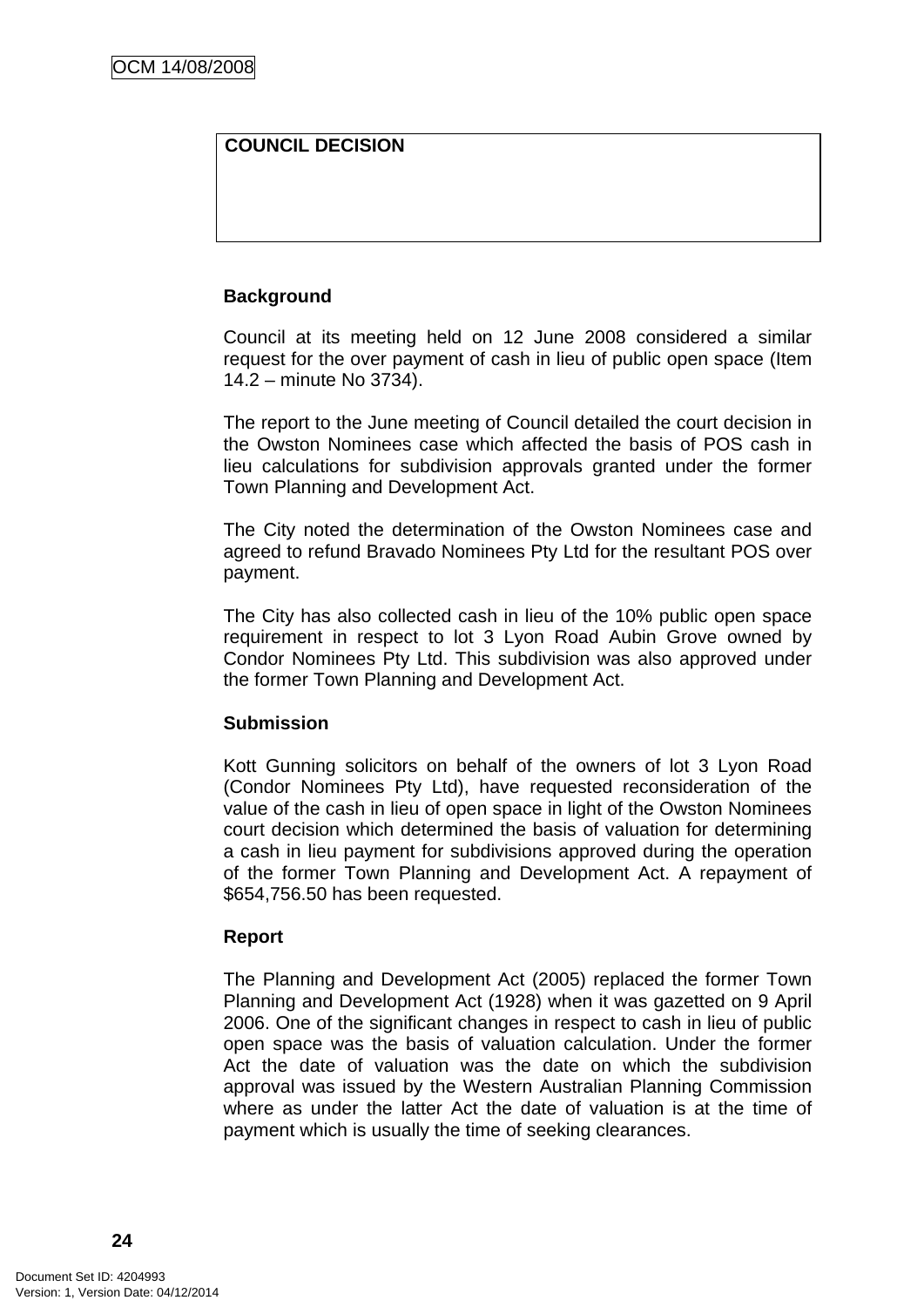The subdivision approval for the subject land was issued on 8 August 2005, but sought clearance and payment of the cash in lieu in June 2007. Accordingly the cash in lieu was calculated by the City in accordance with the Planning and Development Act.

At the time, the owners objected about the basis of the valuation, arguing that it should have been in accordance with the former Town Planning and Development Act, which was in force at the time of the approval being issued. The objection was based on advice they had received and that there was a court case on this very issue. The City sought advice from McLeods and in accordance with that advice sought payment was based on the new Act. In order to secure clearances from the City the owners paid to the City the sum determined under the new Act but this was under protest on a without prejudice basis.

The Owston Nominees case determined that cash in lieu of open space for subdivision approvals issued under the former Town Planning and Development Act should be determined in accordance with the provisions of that Act. McLeods have confirmed the outcome of the case.

The outcome of the court determination has direct relevance to the City in respect to Condor Nominees land and any other parcel of land where the cash in lieu has been likewise determined under the new Act rather than the former Act. The principles will also need to be applied to all other approvals issued under the former Town Planning and Development Act that have yet to be activated. Planning Officers are not aware of any other subdivisions that that would give rise to further claims for a refund in the future.

At the request of the City, McGees has reviewed the assessment of the cash in lieu payment and conclude that the overpayment is \$654,756.50. The valuation assessment has been reviewed by the Land Administration Officer who agrees with the methodology and value of overpayment.

Public Open Space cash in lieu payments are held in a Restricted Use Fund Account and refunds will be made from that account. As the Condor Nominees payment was in dispute it had not been allocated to fund any POS project.

It is recommended that the over payment of POS cash in lieu be repaid to Condor Nominees Pty Ltd.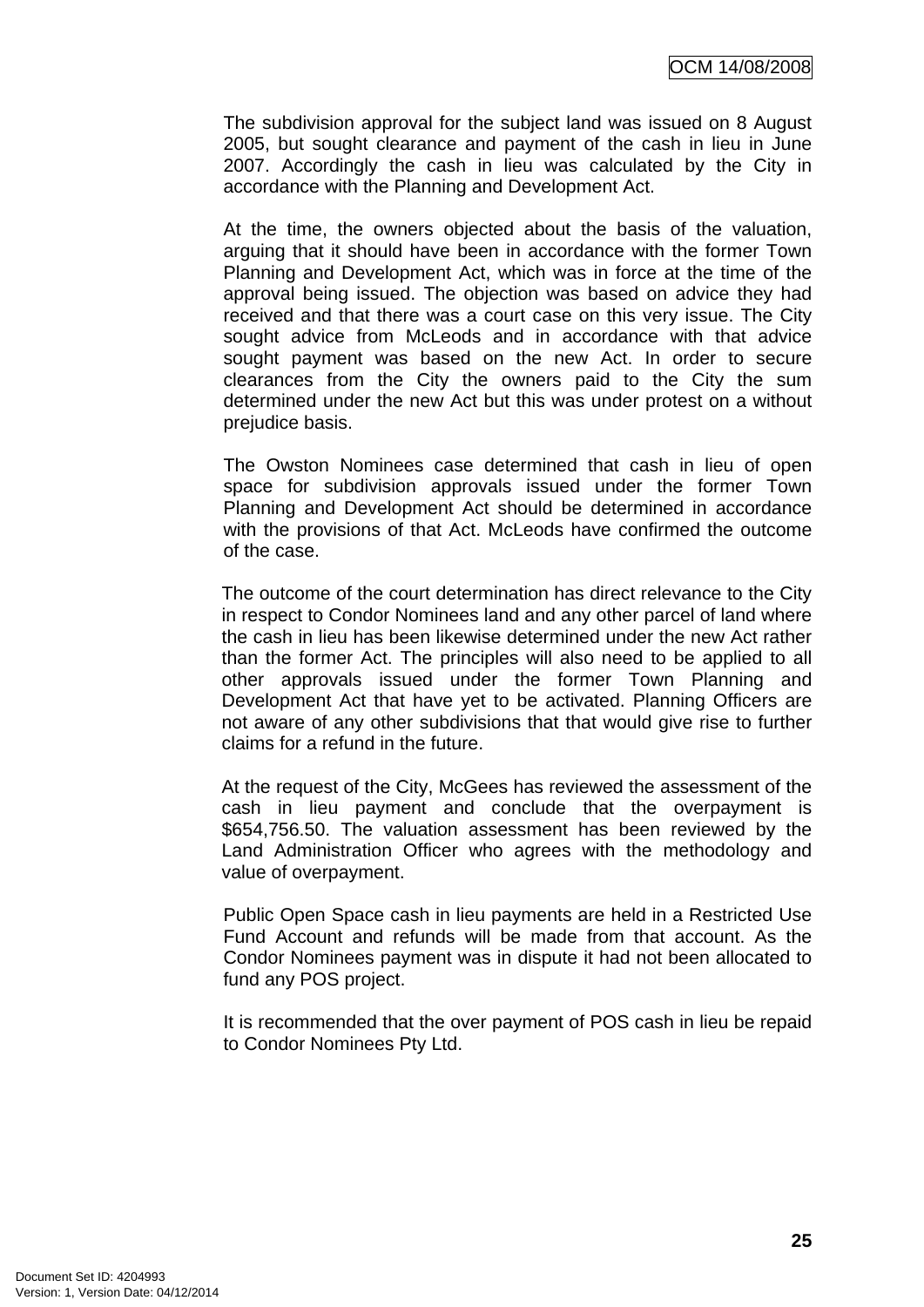### <span id="page-29-0"></span>**Strategic Plan/Policy Implications**

#### **Governance Excellence**

- To conduct Council business in open public forums and to manage Council affairs by employing publicly accountable practices.
- To provide effective monitoring and regulatory services that administer relevant legislation and local laws in a fair and impartial way.

#### **Budget/Financial Implications**

Refunds for the over payment of Cash in Lieu of Public Open Space will be paid from Account No GL 889 5756 (Restricted Use Fund Account – Public Open Space) which has adequate funds to cover the refund.

### **Legal Implications**

Town Planning and Development Act 1928 Planning and Development Act 2005

### **Community Consultation**

N/A

### **Attachment(s)**

NA

### **Advice to Proponent(s)/Submissioners**

The applicant has been advised that this matter is to be considered at the 14 August 2008 Council Meeting.

#### **Implications of Section 3.18(3) Local Government Act, 1995**

Nil

#### **14.5 (OCM 14/8/2008) - DEVELOPMENT AREA 19 - MURIEL COURT DRAFT STRUCTURE PLAN - LOCATION: MURIEL COURT, COCKBURN CENTRAL - OWNER: VARIOUS - APPLICANT: CITY OF COCKBURN (9681) (A BLOOD) (ATTACH)**

### **RECOMMENDATION**

That Council endorse the revised Draft Structure Plan for Development Area 19 - Muriel Court for the purpose of advertising and public consultation.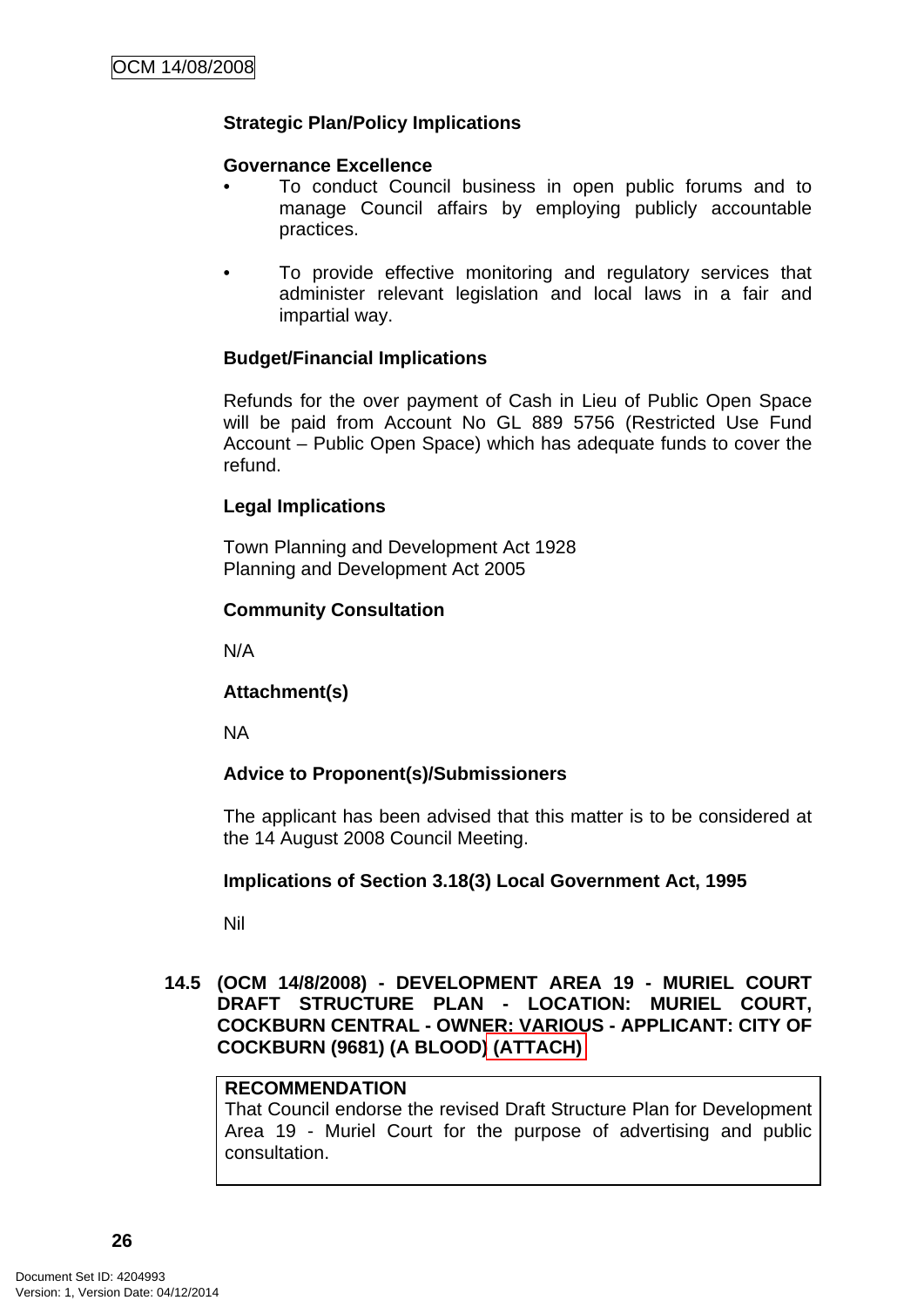## **COUNCIL DECISION**

### **Background**

Council at its meeting held in December 2007 considered a report on the Draft Structure Plan for DA 19 - Muriel Court (Item 14.8, Minute No. 3630) and resolved to endorse the draft Structure Plan for the purpose of advertising and public consultation.

#### **Submission**

Nil.

### **Report**

In accordance with the Council decision the Draft Structure Plan for DA 19 - Muriel Court, Cockburn Central (Plan 1 in the agenda Attachments) was advertised for public comment between 14 December 2007 and 13 March 2008. Consultation included advertisements in the local paper, letter to landowners within and immediately adjacent to DA19 and letters to relevant government agencies and servicing authorities. A landowner meeting was held at the Council administration centre on 23 January 2008.

Twenty nine submissions were received during the advertising period. The main issues were as follows;

- 1. The financial impact of the deviation of Semple Court on landowners affected by the new alignment. In the main owners sought higher densities as well as the proposed payment to offset the financial impact of losing the land required for the road.
- 2. Owners adjoining the R160 area in the south eastern portion of the Structure Plan area sought a more gradual R Code transition between the proposed R160 and R40 development. They proposed an area of R100 development.
- 3. Owners in the south western portion of the Structure Plan area fronting Semple Court sought higher density than proposed.
- 4. Officers at the Department of Planning and Infrastructure (DPI) requested the reduction in POS in the south eastern portion of the Structure Plan area to maximise the number of dwellings within the walkable catchment of the Cockburn Central station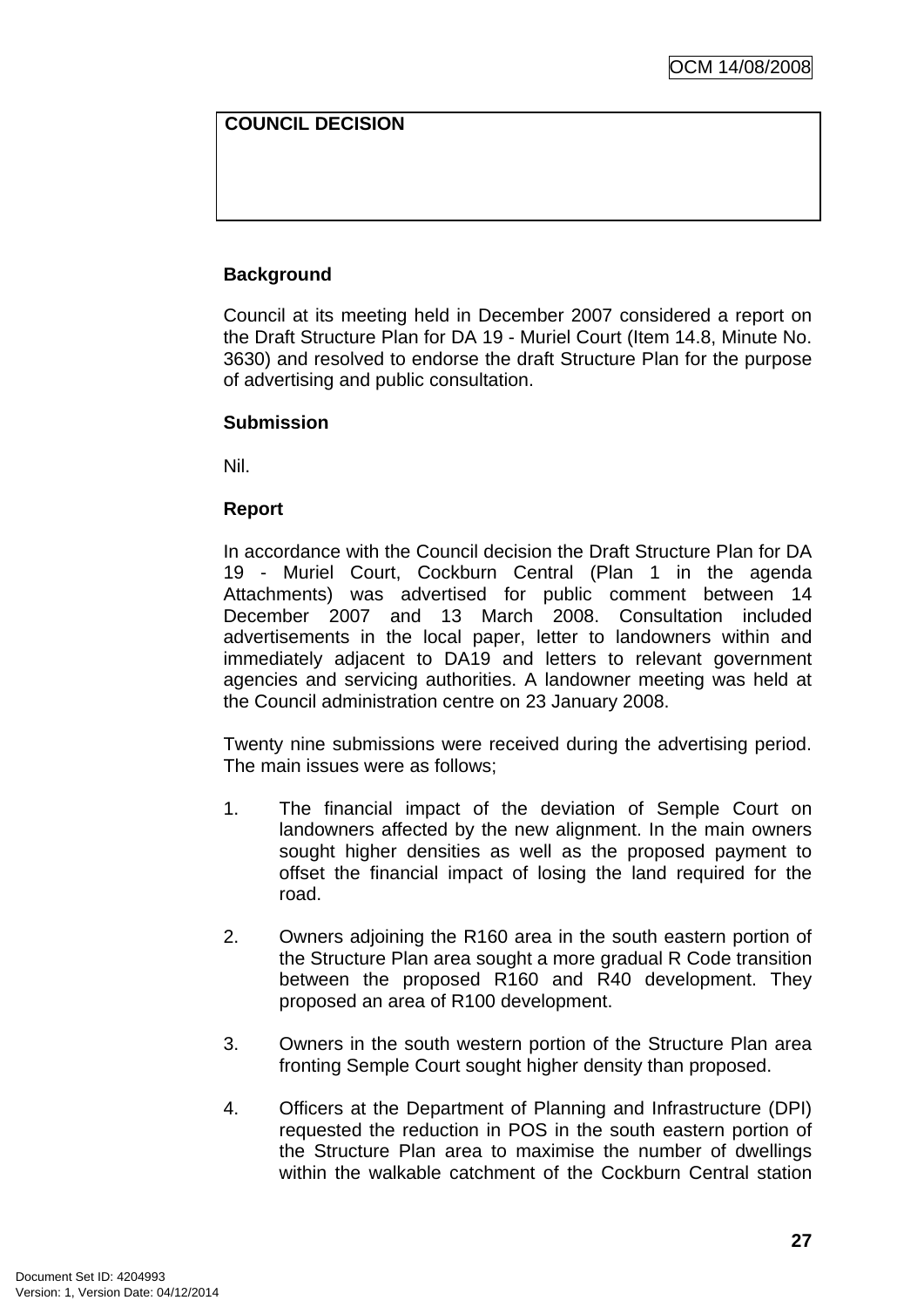and the inclusion of a link between North Lake Road and the R160 area through the mixed business zone in the south east corner to improve permeability.

5. Support for the development of office and integrated residential fronting the eastern frontage of North Lake Road.

As a result of the submissions, the City engaged MacKay Urban Design to review the Draft Structure Plan. The review concluded that the Structure Plan should be amended to reflect the general thrust of the submissions. In particular the changes relate to the R Code designations with the base code being generally increased from R20 to R25 and a greater diversity of medium and high density codes to include R60, R80 and R100. Overall this will result in greater housing choice and diversity and maximise the development potential of this key area of land.

It was also considered appropriate to reduce the south eastern area of POS as per the DPI comments. This will result in the loss of a minor amount of vegetation around the edges of the damp land which are cleared or degraded but in environmental terms this will be more than replaced by the required enhancement works on the balance area and the resultant significant increase in the population in the walkable catchment of the Cockburn Central railway station which adds to general sustainability.

The changes to the Draft Structure Plan (see Plan 2 in the Agenda attachments) are reasonably significant and given the overall strategic importance of the project, it is considered that the revised plan should be readvertised for public comment. Owners/residents and authorities are familiar with the project and accordingly it is considered that an advertising period of 28 days is sufficient.

Following the readvertising of the Structure Plan a full report on submissions will be presented to Council for detailed consideration.

It is recommended that Council readvertise the revised DA 19 – Muriel Court Structure Plan for 28 days.

### **Strategic Plan/Policy Implications**

### **Demographic Planning**

- To ensure the planning of the City is based on an approach that has the potential to achieve high levels of convenience and prosperity for its citizens.
- To ensure development will enhance the levels of amenity currently enjoyed by the community.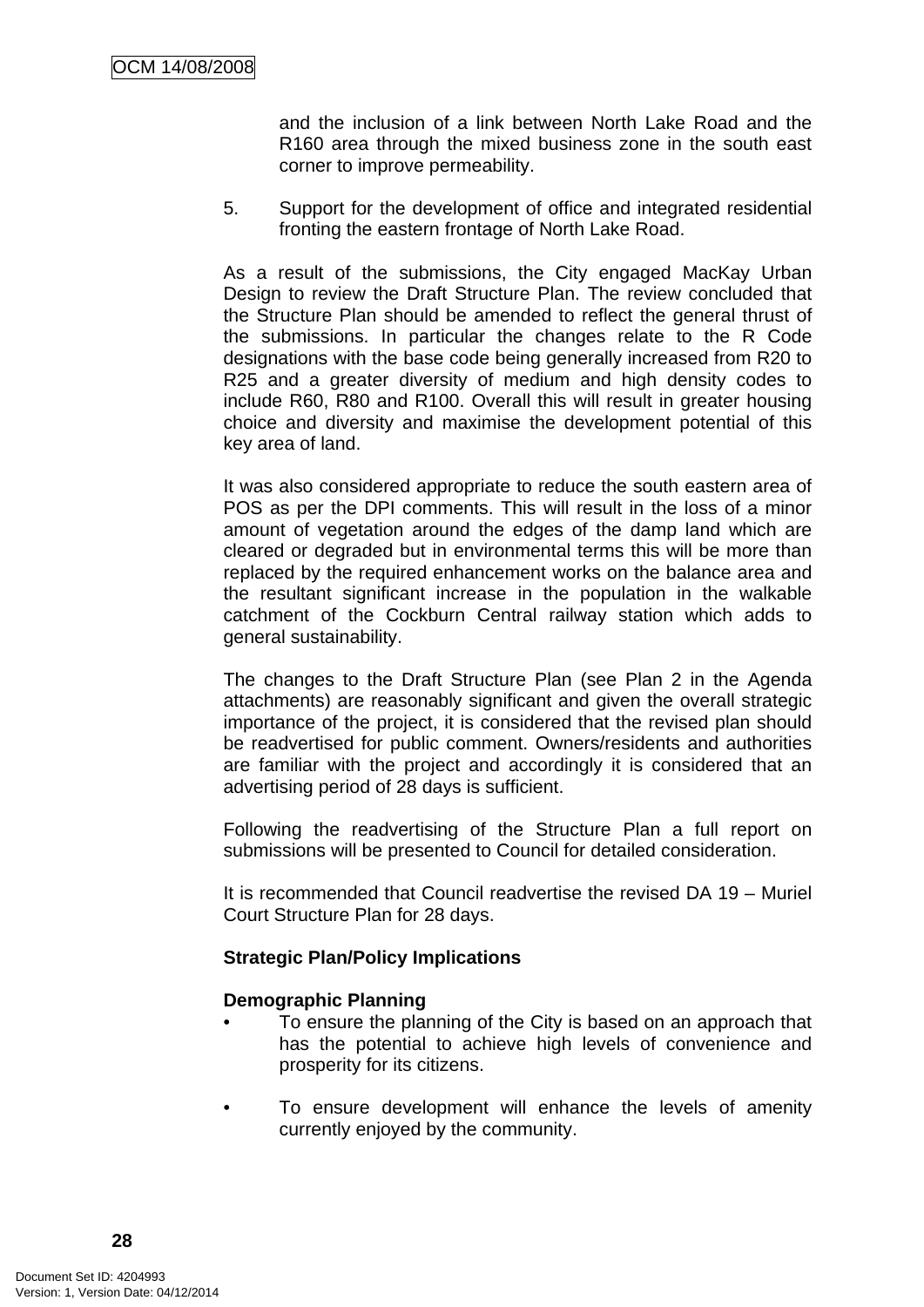### <span id="page-32-0"></span>**Infrastructure Development**

• To construct and maintain parks and bushland reserves that are convenient and safe for public use, and do not compromise environmental management.

#### **Transport Optimisation**

• To achieve provision of an effective public transport system that provides maximum amenity, connectivity and integration for the community.

### **Budget/Financial Implications**

The costs of advertising will be covered under the existing budget.

#### **Legal Implications**

N/A

### **Community Consultation**

To be undertaken following Council endorsement of the revised Draft Structure Plan.

### **Attachment(s)**

- 1. Current Plan 1 advertised DA19 Muriel Court Structure Plan.
- 2. Proposed Revised DA 19 Muriel Court Structure Plan.

#### **Advice to Proponent(s)/Submissioners**

Landowners and those who lodged a submission on the proposal have been advised that this matter is to be considered at the 14 August 2008 Council Meeting

#### **Implications of Section 3.18(3) Local Government Act, 1995**

Nil.

#### **14.6 (OCM 14/8/2008) - RURAL SHED - LOCATION: 42 COLLIS ROAD WATTLEUP - OWNER/APPLICANT: MILAN ILIC (441629) (R TAYLOR) (ATTACH)**

#### **RECOMMENDATION** That Council:-

(1) refuse to grant its approval for the proposed outbuilding on 42 Collis Road for the following reasons:-

1. The proposal is non compliant with Council Policy APD 18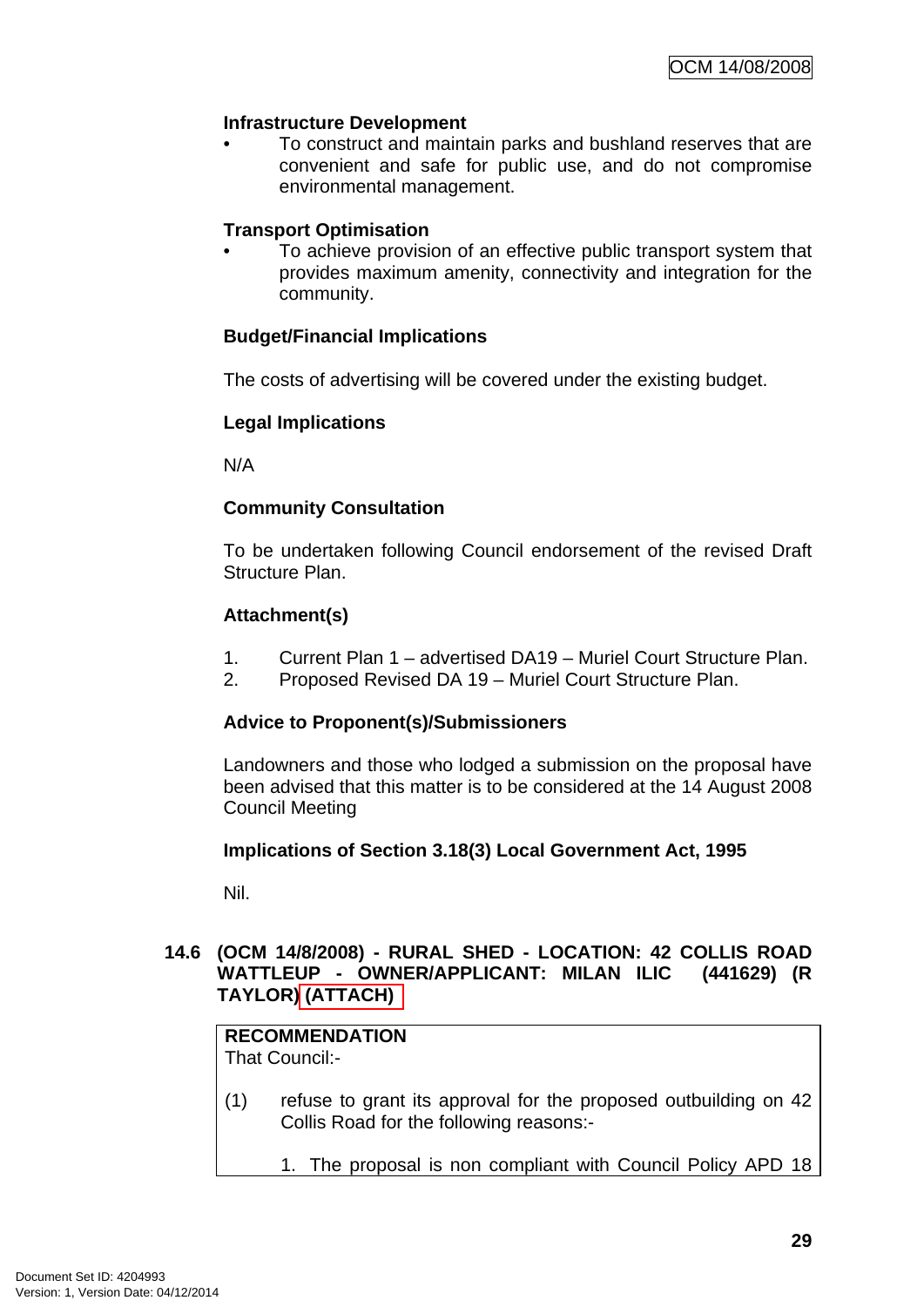(Outbuildings), which states a maximum aggregate floor area of 300m² per rural property.

- 2. The City believes it will set an undesirable precedent for future applications in the locality.
- 3. The proposal will have a negative impact on the rural amenity and character of the area.
- 4. The proposal is contrary to the orderly and proper planning of the rural zone.
- 5. The proposal does not comply with Clause 5.10.2 (d) of the Town Planning Scheme relating to setbacks.
- 6. The proposal does not comply with Clause 5.10.5 of the Town Planning Scheme relating to Protection of the land and existing vegetation, as the lot has been partially cleared and levelled in preparation for the shed.
- (2) issue a Schedule 9 Notice of Determination on Application for Planning Approval – Refusal and an MRS Form 2 Notice of Refusal; and
- (3) advise the applicant of his responsibility to revegetate the cleared portion of the land and retain the stormwater on site.

# **COUNCIL DECISION**

### **Background**

| Zoning:           | MRS: Rural                 |  |  |
|-------------------|----------------------------|--|--|
|                   | TPS3   Rural               |  |  |
| Land Use:         | Single House (Outbuilding) |  |  |
| Lot Size:         | 1.0547 Ha                  |  |  |
| "D"<br>Use Class: |                            |  |  |

### **Submission**

A proposal for an outbuilding on a rural lot at 42 (Lot 47) Collis Road, Wattleup, has been lodged which has been summarised accordingly:-

1. An outbuilding which is 252m² in area (28m x 9m).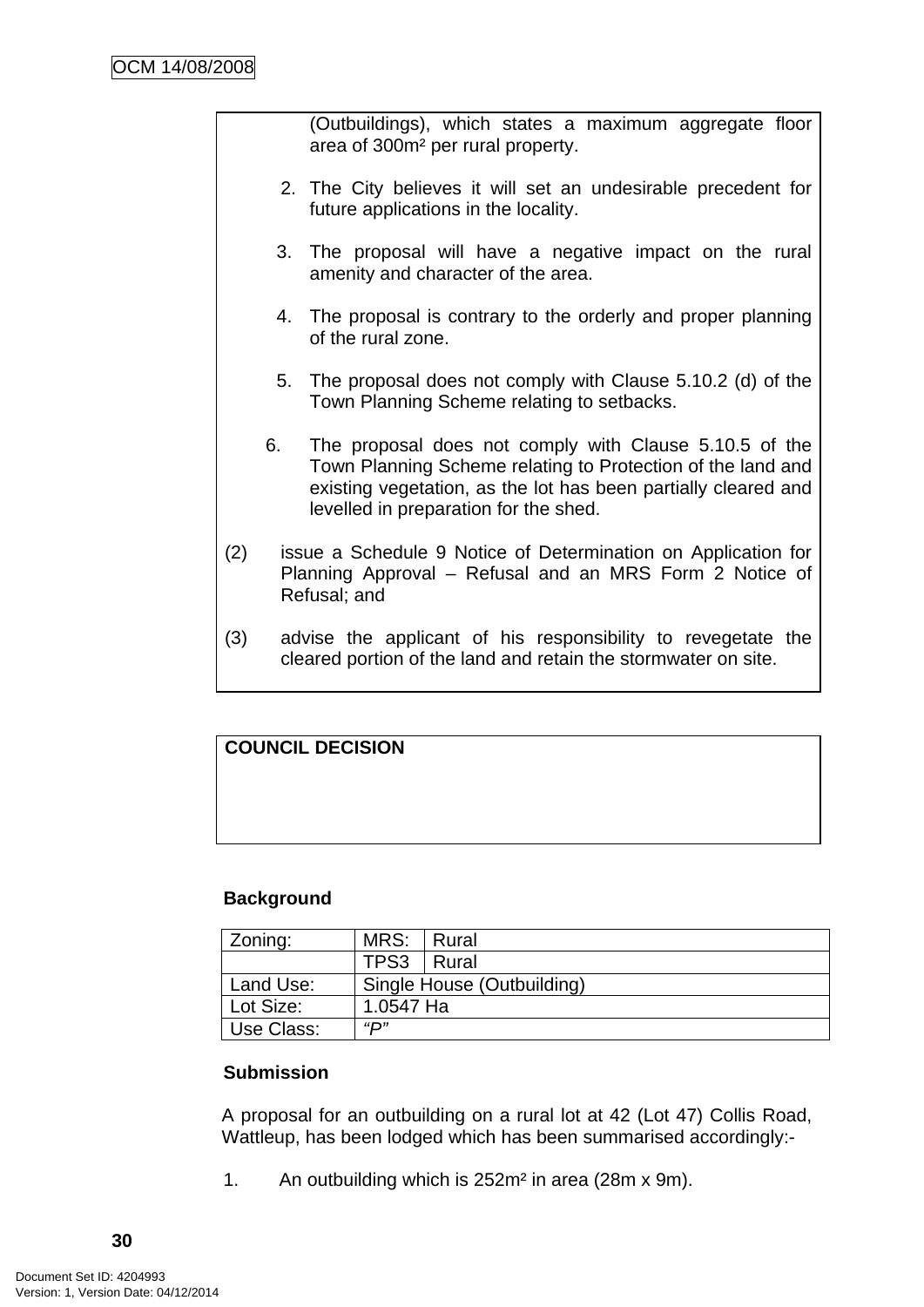- 2. The outbuilding is located at the rear of the property, set back 2.5m from the northern boundary, and 25m from the eastern boundary.
- 3. The outbuilding has a wall height of 5m and a roof pitch of 5.8m.
- 4. The applicant has advised that the outbuilding will be used to store tractors and motor vehicles.

### **Report**

The subject land is 1.05ha in area and is bounded by Collis Road and Power Avenue in Wattleup. The site contains an existing single residential dwelling and is surrounded by other similar properties. The area where the proposed outbuilding is to be located has already been cleared of all vegetation by the existing landowner (without any clearing approval). The applicant has also installed a new crossover to Power Avenue, also without Council approval.

The lot is zoned Rural under the Metropolitan Region Scheme (MRS) and the City of Cockburn Town Planning Scheme No. 3 (TPS 3). Council has the discretion to either approve (with our without conditions) or to refuse the application.

The proposed development does not comply with the standards and provisions of TPS 3 in the following respects:-

- 1. Clause 5.10.2 of the Town Planning Scheme requires all buildings (including outbuildings) to be setback a minimum of 10m from any boundary of the lot.
- 2. Council's Policy APD 18 (Outbuildings) requires the maximum floor area of all outbuildings combined in a rural zone is to be 300m².

The proposal includes the construction of a 252m² shed set back 2.5m from the northern boundary. Whilst the proposed outbuilding complies with the requirements of TPS 3, due to the existing 90m² shed located on the site, the proposal results in a total of 342m² of outbuilding floor area which does not comply with Council Policy APD 18. The purpose of the policy is to provide uniform development requirements which are consistent with local needs. The lot does not contain a working farm or any rural activity so it is considered that the requirement for greater than 300m² of shed area is not warranted. Also, the approval of outbuildings resulting in floor space exceeding 300m² in rural zones will inevitably detract from the amenity of the area. It is suggested that should Council approve an additional outbuilding on the property, that the floor space be restricted to 210m² so that the proposal complies with APD 18.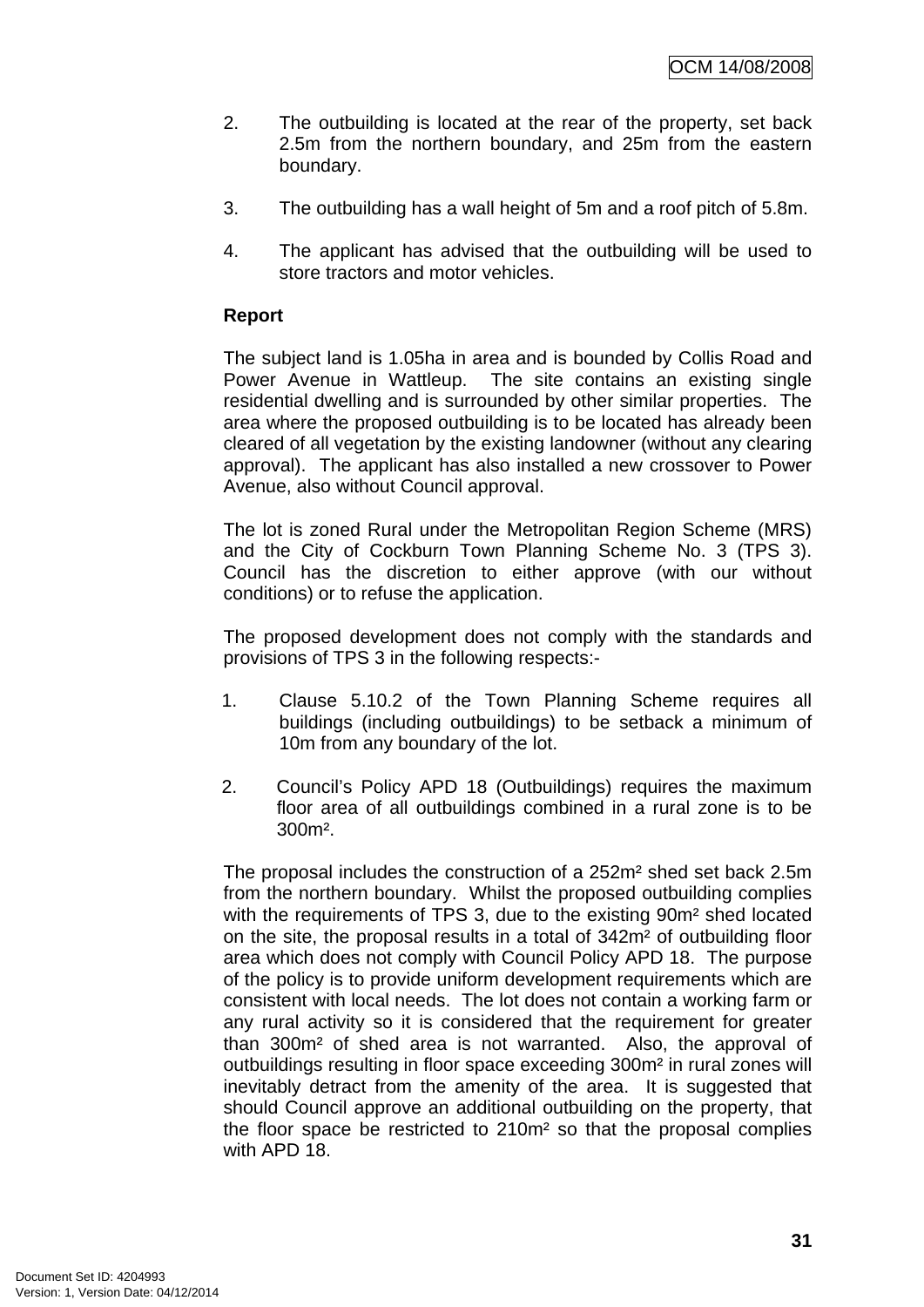The proposed 2.5m setback from the northern boundary is considered too close to the adjoining property and may set a precedent for future outbuildings in rural areas. The applicant has advised that the reason that the setback variation is required is due to the topography of the site which incurs a fall from the north to the south. It appears that some fill has occurred on the site and that a set back of 10m could be achieved. It is recommended that should Council approve the proposal, a minimum 10m setback from the northern boundary be required.

As mentioned above, the applicant has already cleared all native vegetation from the front portion of the land (without Council approval). However, the owner has advised they are willing to replant 20 new mature trees if the proposal goes ahead. Should Council consider approving the proposal it is suggested that a condition be imposed requiring the lodgement and approval of a comprehensive landscape and revegetation plan. This plan would ensure that significant revegetation occurs in lieu of vegetation lost.

The owner was advised how he could comply with Council's Policy; however, he has chosen not to amend his application.

#### **Recommendation**

It is recommended that Council refuse this application based on the reasons specified.

### **Strategic Plan/Policy Implications**

#### **Demographic Planning**

• To ensure development will enhance the levels of amenity currently enjoyed by the community.

#### **Natural Environmental Management**

- To conserve, preserve and where required remediate the quality, extent and uniqueness of the natural environment that exists within the district.
- To ensure development of the district is undertaken in such a way that the balance between the natural and human environment is maintained.

The Planning Policy that applies to this item is:- APD 18- Outbuildings

#### **Budget/Financial Implications**

N/A

**32**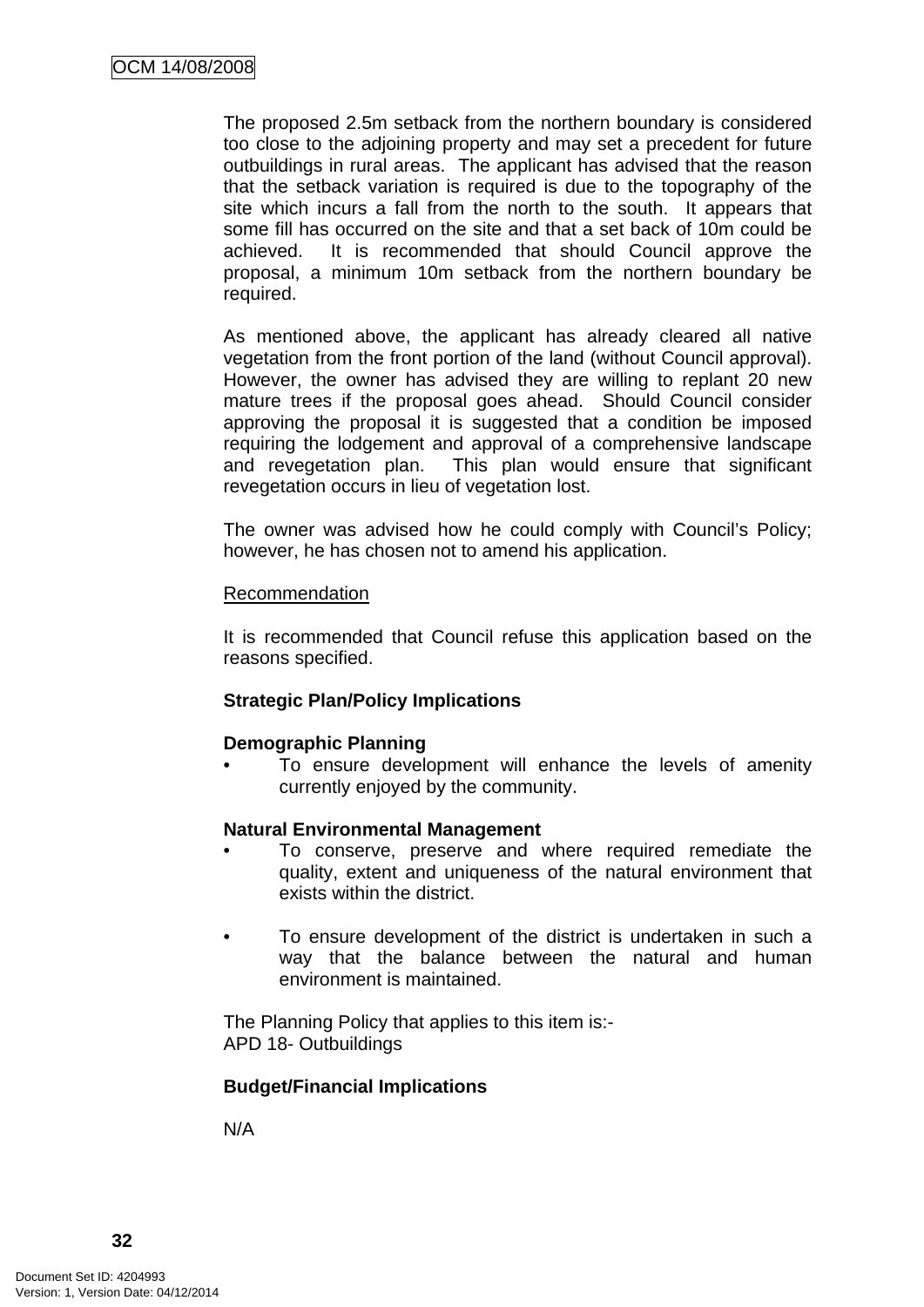# **Legal Implications**

Town Planning Scheme No. 3 Planning and Development Act 2005 State Administrative Tribunal Regulations

### **Community Consultation**

No neighbour consultation took place as part of this application process; however, an objection was lodged by the adjoining owner abutting the southern boundary. Their concerns related to concerns with flooding on to their property as the land has already been cleared and in filled without Council approval. Should Council approve the proposal, a condition could be imposed requiring a stormwater plan to be lodged and all stormwater to be contained on the property.

### **Attachment(s)**

- 1. Site Plan
- 2. Photographs of the site as at 25 July 2008
- 3. Aerial Photograph

### **Advice to Proponent(s)/Submissioners**

The Proponent and submissioners have been advised that this matter is to be considered at the 14 August 2008 Council Meeting.

### **Implications of Section 3.18(3) Local Government Act, 1995**

Nil.

#### **14.7 (OCM 14/8/2008) - MINOR BOUNDARY ADJUSTMENT - RESERVE 15556 - LOCATION: HAMMOND ROAD SUCCESS - OWNER: STATE OF WESTERN AUSTRALIA - APPLICANT: CITY OF COCKBURN (4412147) (K SIM) (ATTACH)**

#### **RECOMMENDATION** That Council:-

- (1) request the Department of Land Administration to excise 453 square metres from Reserve 15556 Hammond Road, Success in order to extend the road reserve and be consistent with the Metropolitan Region Scheme and City of Cockburn TPS No. 3;
- (2) request that the Minister for Planning and Infrastructure dedicate the portion of Land in (1) as Road Reserve pursuant to Section `56 (1) (b) (i) of the Land Administration Act 1997; and
- (3) indemnify the Minister for Planning and Infrastructure against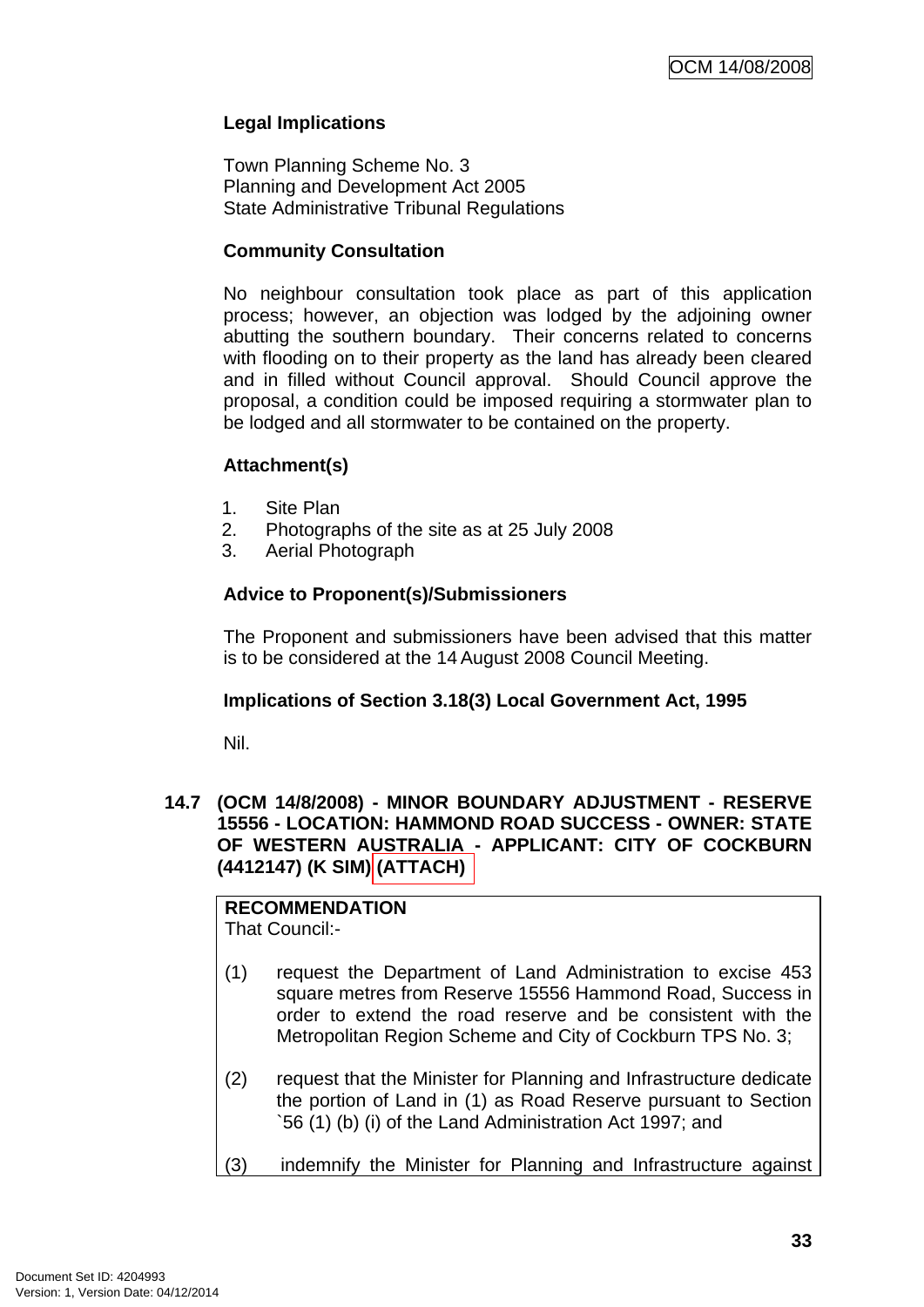reasonable costs incurred in considering and granting this request.

## **COUNCIL DECISION**

## **Background**

Reserve 15556 is an 'A' class reserve managed by the Conservation Commission of Western Australia for the purpose of Biological Station, conservation, drainage and fauna. This extent of this reserve mostly takes in the area surrounding Thomson Lake with a north eastern extension to Hammond Road and adjoining the Emmanuel Catholic College.

### **Submission**

The Conservation Commission of Western Australia forwarded written consent to the excision of 453 square metres of Reserve 15556 to facilitate the extension of Hammond Road Reserve.

### **Report**

Hammond Road is reserved "Other Regional Road" in both the City of Cockburn Town Planning Scheme (3) and the Metropolitan Region Scheme. The cadastral boundary of Reserve 15556 marginally extends into the land reserved for Other Regional Road.

The Conservation Commission of Western Australia has given written approval for the excision of 453 square metres from Reserve 15556 for inclusion in the Hammond Road Reserve subject to the City of Cockburn erecting a new boundary fence. The required fence will be erected in conjunction with a dual carriage way road construction project.

Council's decision will be forwarded to State Land Services.

### **Strategic Plan/Policy Implications**

#### **Demographic Planning**

• To ensure the planning of the City is based on an approach that has the potential to achieve high levels of convenience and prosperity for its citizens.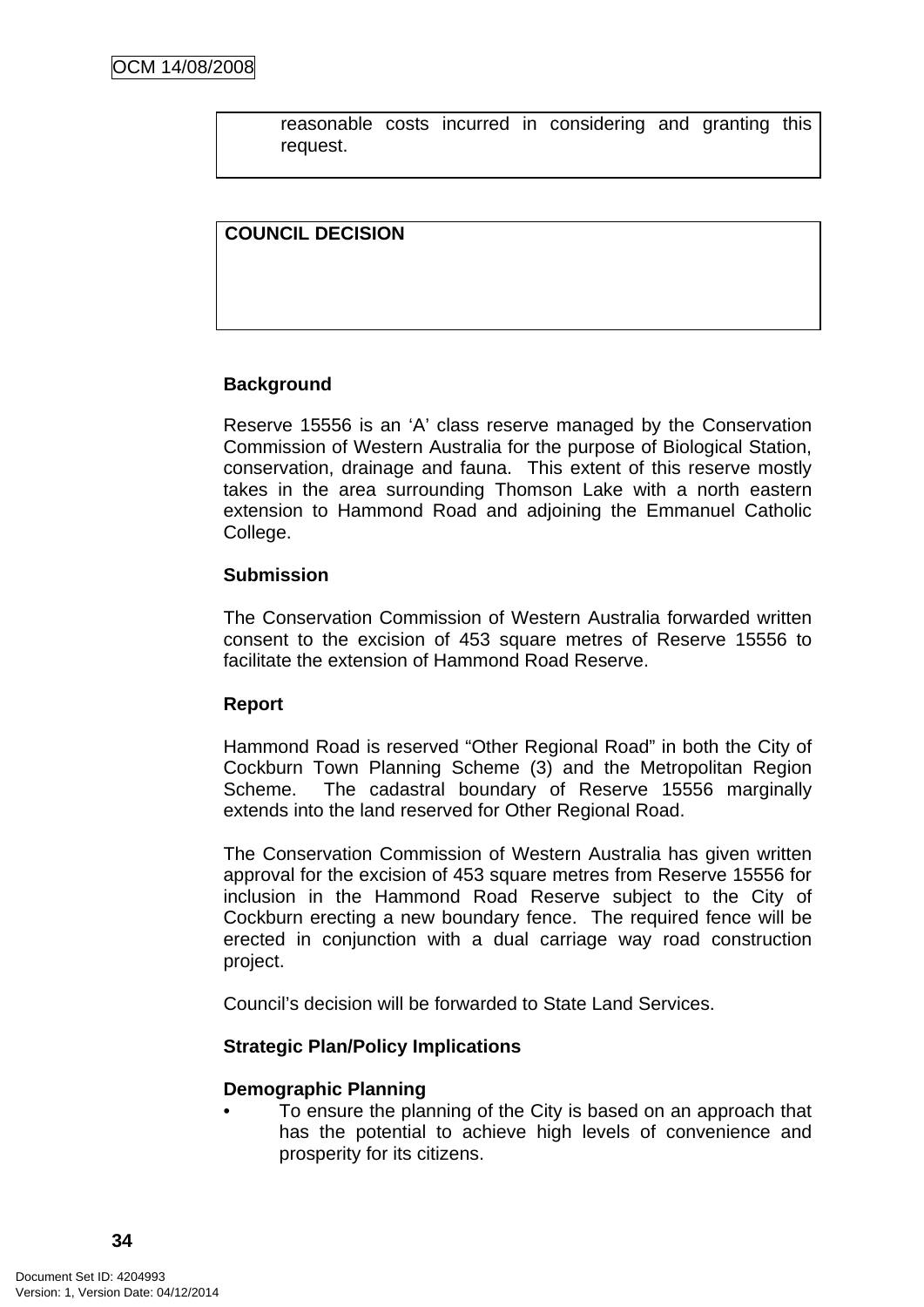## **Budget/Financial Implications**

N/A

# **Legal Implications**

Land Administration Act 1997.

# **Community Consultation**

N/A

# **Attachment(s)**

Location Plan

# **Advice to Proponent(s)/Submissioners**

N/A

**Implications of Section 3.18(3) Local Government Act, 1995**

Nil.

## **15. FINANCE AND CORPORATE SERVICES DIVISION ISSUES**

**15.1 (OCM 14/8/2008) - LIST OF CREDITORS PAID - JUNE 2008 (5605) (K LAPHAM) (ATTACH)** 

### **RECOMMENDATION**

That Council receive the List of Creditors Paid for June 2008, as attached to the Agenda.

**COUNCIL DECISION** 

# **Background**

It is a requirement of the Local Government (Financial Management) Regulations 1996, that a List of Creditors be compiled each month and provided to Council.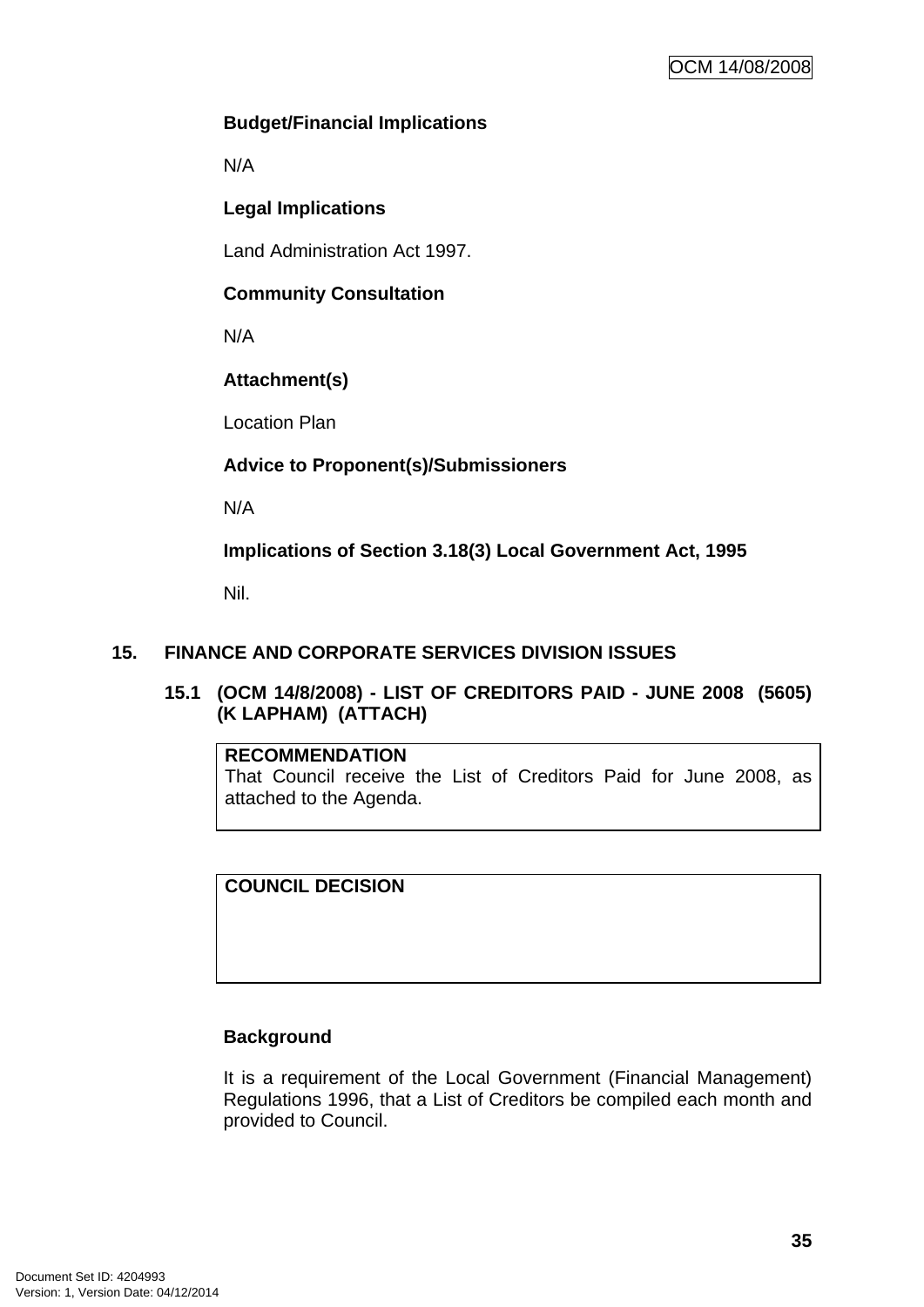# **Submission**

N/A

## **Report**

The list of accounts for May 2008 is attached to the Agenda for consideration. The list contains details of payments made by the City in relation to goods and services received by the City.

## **Strategic Plan/Policy Implications**

### **Governance Excellence**

• To conduct Council business in open public forums and to manage Council affairs by employing publicly accountable practices.

## **Budget/Financial Implications**

N/A

## **Legal Implications**

N/A

### **Community Consultation**

N/A

# **Attachment(s)**

List of Creditors Paid – June 2008.

# **Advice to Proponent(s)/Submissioners**

N/A

# **Implications of Section 3.18(3) Local Government Act, 1995**

Nil.

### **15.2 (OCM 14/8/2008) - STATEMENT OF FINANCIAL ACTIVITY - JUNE 2008 (5505) (N MAURICIO/S DOWNING) (ATTACH)**

**RECOMMENDATION** That Council:

(1) receive the interim Statement of Financial Activity and associated reports for June 2008, as attached to the Agenda; and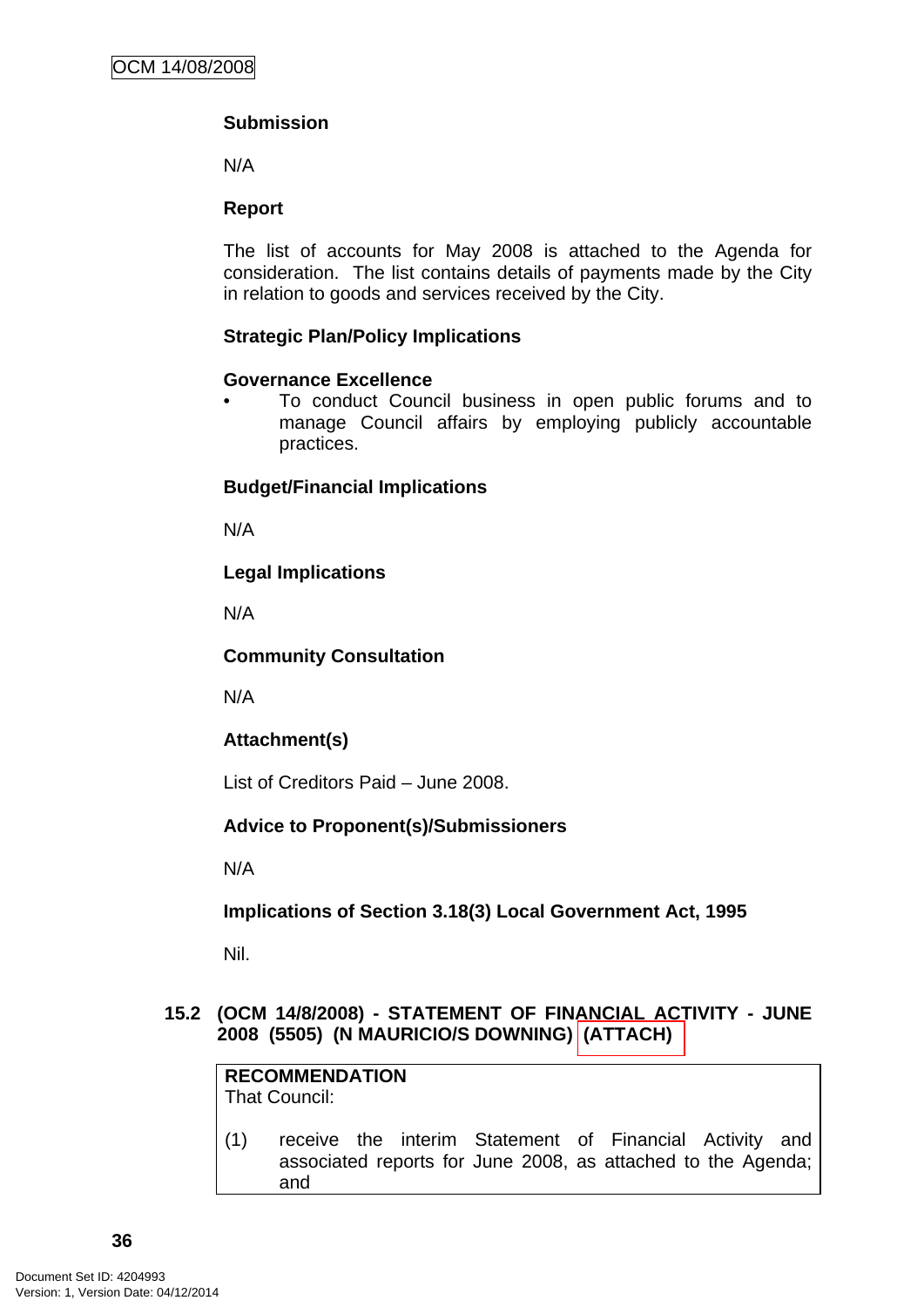(2) adopt a materiality threshold of \$50,000 or 10% (whichever is the greater) for the 2008/09 financial year in accordance with Financial Management Regulation 34(5).

# **COUNCIL DECISION**

### **Background**

Regulation 34(1) of the Local Government (Financial Management) Regulations 1996 prescribes that a local government is to prepare each month a Statement of Financial Activity.

Regulation 34(2) requires the Statement of Financial Activity to be accompanied by documents containing:–

- (a) details of the composition of the closing net current assets (less restricted and committed assets),
- (b) explanations for each material variance identified between YTD budgets and actuals; and
- (c) any other supporting information considered relevant by the local government.

Regulation 34(4)(a) prescribes that the Statement of Financial Activity and accompanying documents are to be presented to the Council.

#### **Submission**

N/A

### **Report**

Attached to the Agenda is the Statement of Financial Activity for June 2008. The figures shown are only interim at this stage and will be subject to further end-of-year adjustments until the final audit is complete. The final end-of-year cash position including adjustments to the estimated carried forwards adopted in the 2008/09 Budget will be presented to the September meeting of Council.

Note 1 shows how much capital grants and contributions are contained within the reported operating revenue.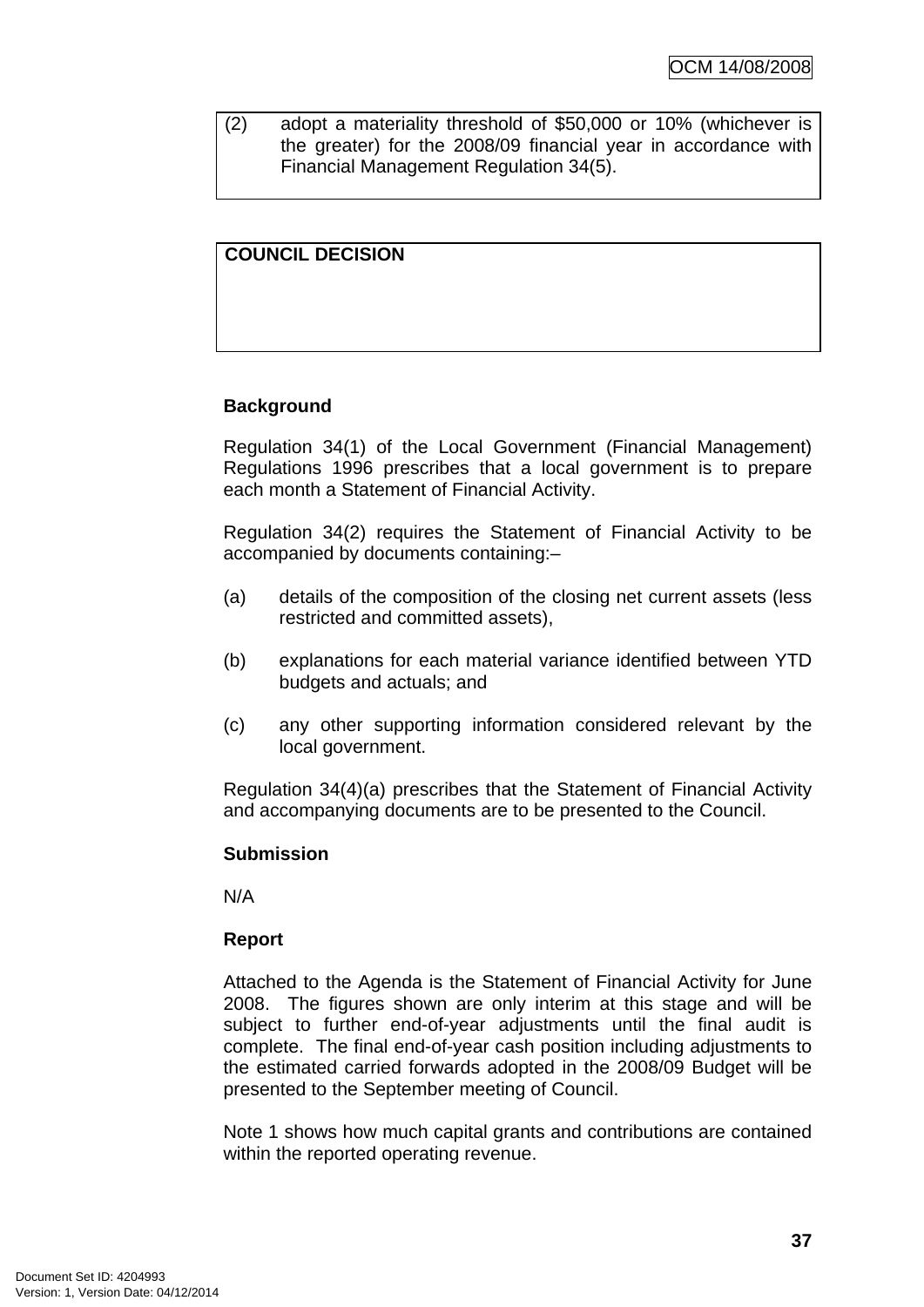Note 2 provides a reconciliation of Council's net current assets (adjusted for restricted assets and cash backed leave provisions). This provides a financial measure of Council's working capital and an indication of its liquid financial health.

Also provided are Reserve Fund and Restricted Funds Analysis Statements. These assist to substantiate the calculation of Council's net current assets position.

The Reserve Fund Statement reports the budget and actual balances for Council's cash backed reserves, whilst the Restricted Funds Analysis summarises bonds, deposits and infrastructure contributions held by Council. The funds reported in these statements are deemed restricted in accordance with Australian Accounting Standard AAS27.

#### Material Variance Threshold

For the purpose of identifying material variances in Statements of Financial Activity, Financial Management Regulation 34(5) requires Council to adopt each financial year, a percentage or value calculated in accordance with Australian Accounting Standard AAS5 - Materiality. This standard defines materiality in financial reporting and states that materiality is a matter for professional judgement. Information is material where its exclusion may impair the usefulness of the information provided. AAS5 does offer some guidance in this regard by stating that an amount that is equal to or greater than 10% of the appropriate base amount may be presumed to be material.

It is proposed that the materiality threshold for the 2008/09 financial year remain at \$50,000 or 10% (whichever is the greater). In applying the threshold, officers give due regard to the nature of the data and how it is best consolidated (e.g. at an individual project level, specific works program, distinct activity, nature and type level etc.).

#### Annual Performance Review of Monetary Investments

As required under Council Policy SFCS1, the City reports on an annual basis for the performance of its monetary investments against a benchmark agreed by Council.

#### Monetary Investment Returns for 2007/08

The following table indicates the performance of the City's funds over the period July 2007 to June 2008:

| <b>Portfolio Performance</b> | <b>Benchmark</b> | <b>Portfolio</b> | Variance |
|------------------------------|------------------|------------------|----------|
|                              |                  |                  |          |
| Last twelve months           | 7.3%             | $5.2\%$          | $-2.1\%$ |
| Weighted Avg Funds           | \$52,404,274     |                  |          |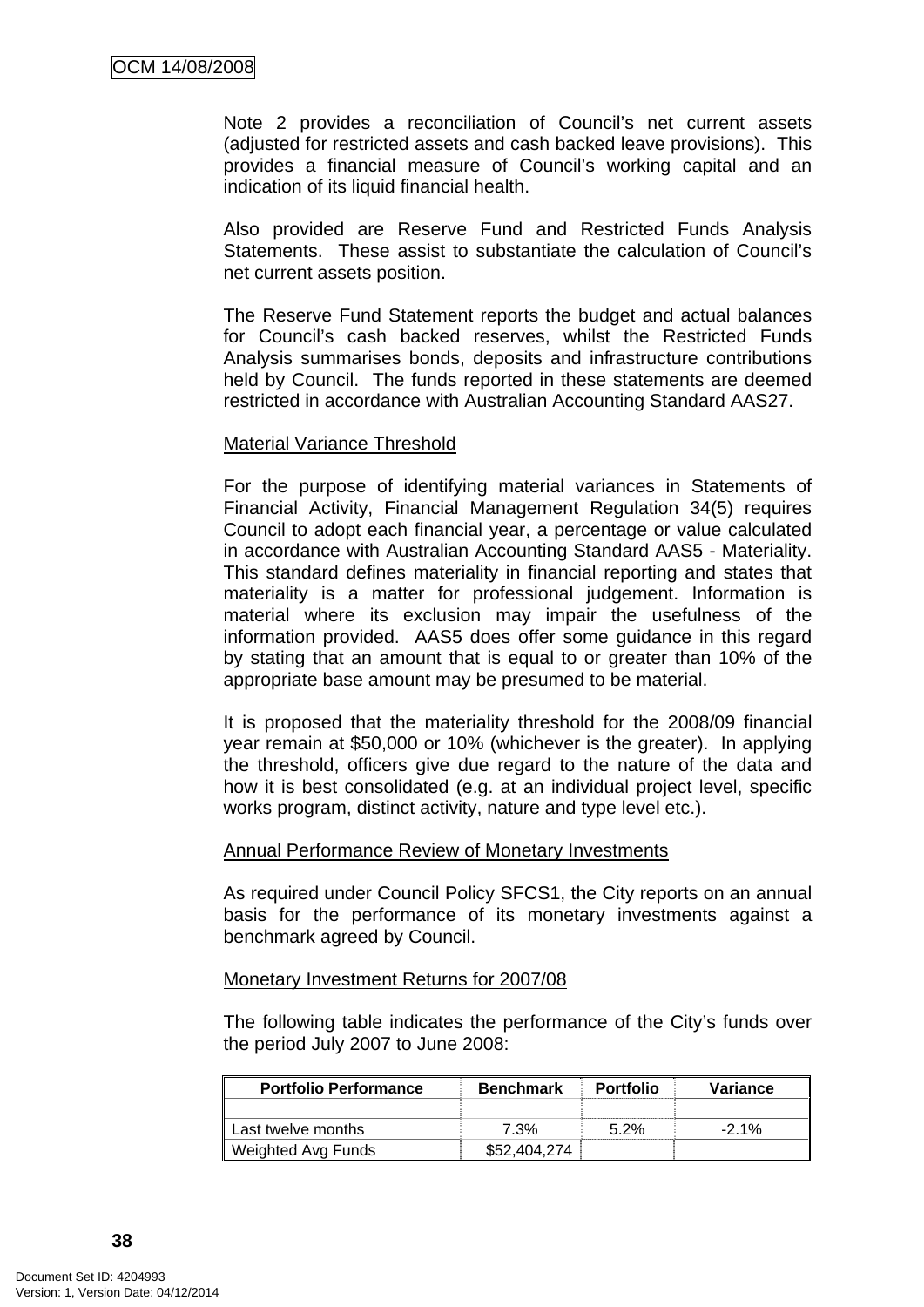The performance for the financial year ending 30 June 2008 was 5.2% as against a benchmark 90 day BBSW (Bank Bill Swap Rate) published by UBS of 7.3%. This is a lower rate than the benchmark rate by 2.1%.

As at 30 June 2008, the current portfolio is earning a rate of 8.39%.

The predominant cause of this shortfall in achieving the benchmark was the City's investments in managed funds. These are funds held by Fund Managers and invested in a range of investments including Australian equities. The sudden downturn in the equities markets in January 2008 saw no gain in the capital invested. After three months of monitoring the performance of the managed funds part of the overall portfolio, the City redeemed all funds without loss of capital. These funds were then placed into fixed interest term deposits and bank bills earning between 7.5% to 7.9%.

It is stressed that investment action is always initiated by the City with the advice of Council's independent financial advisor, Oakvale Capital.

All other products invested in by the City including CDOs, Bank Floating Rate Notes, Term deposits, bank bills and mortgage backed securities continue to pay interest as and when it falls due.

#### Accounting Standards

The City in its annual financial statements will comply with Australian Accounting Standards and the 2007/08 financial statements will report both current and non-current investments depending on when the investments mature. If an investment matures within the next twelve months, the investment will be shown as current otherwise it will be shown as non current. This is different to prior years because the City is accurately reporting the status of the investment portfolio whereas previously it was all lumped into one category (current) and never queried by the external auditor. It is also being undertaken because not all investments in the City's portfolio have been acquired for trading and therefore do not require the face value to be marked to market as at balance date being 30 June 2008.

As you can see from the table below, the breakup between current and non-current is:

| <b>Classification</b>                   | Amount     |
|-----------------------------------------|------------|
| Current Investments (working Capital &  |            |
| Reserves)                               | 29.119.277 |
| Non-Current Investments (Reserves only) | 15.878.670 |
| <b>Total Monetary Investments</b>       |            |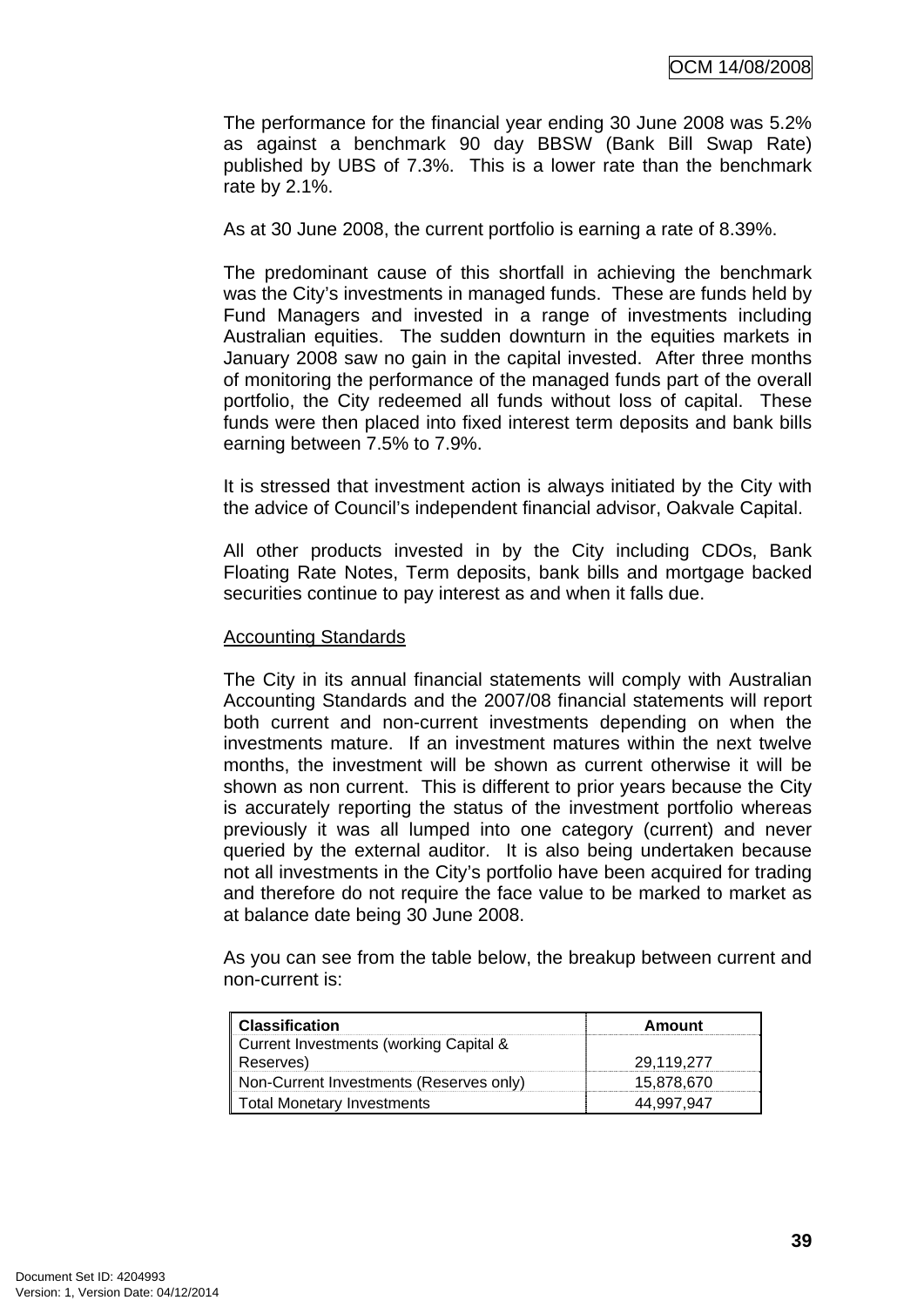### Classification of Monetary Investments

As noted above, the City continues to receive interest as and when due on all investments including structured and fixed interest product. At the time of writing this report, the City has not been advised that any of the structured investments are in partial or full default, even though a number of the structured investments have received rating downgrades by the various Rating Agencies. On 29 July 2008, the City also received back \$1m from one of its structured investments in line with the maturity date. In accordance with reports from Oakvale Capital, a further two are due to mature in December 2008 and December 2009 totalling \$1m. Again, advice from Oakvale Capital indicates no deterioration in the product that may impact on redemption on the prescribed maturity date.

Based on the above and after discussions with the City's Auditor, the City will reallocate for balance sheet purposes investments between current and non-current assets as they should have been in prior years as per the Accounting Standards. The City will not take an impairment test (write off by way of a provision for doubtful or bad debts). This is on the basis that the City continues to receive interest payments and there are no defaults in the investments. Should a default occur then an impairment charge may have to be considered. This will be the subject of a further report if and when this situation occurs.

During the financial year, one structured investment product, Helium was restructured. On the advice of Oakvale Capital Ltd and the issuing bank, Merrill Lynch, the investment was restructured into an investment called Argon. The restructure involved a capital guarantee with a Commonwealth Bank of Australia senior bond. The total value of this investment is \$6m. Since the restructure, the City has still continued to receive all interest coupons and the interest rate paid is 8.57%. To date there has been no change to the status of this product. All Councils, across Australia, who invested in this structured investment apart from one (the City of Perth) participated in the restructure. The City of Perth has chosen not to participate and will provide for any potential doubtful debts associated with their investment in the non-restructured Helium product as they see fit. The City of Perth has \$8m invested in Helium.

The City will need to state in the notes to the accounts the above accounting policy variation and as per last year's financial statements a comment similar to the one below will need to be inserted in the 2007/08 financial statements:

*The City holds a number of structured investment products,*  which have been affected by the volatility in the world credit *markets. The structured investment products are mortgage and corporate backed securities. Oakvale Capital Limited, Council's independent financial advisor, has estimated the net fair value of the structured investments at balance date at \$4.25m compared*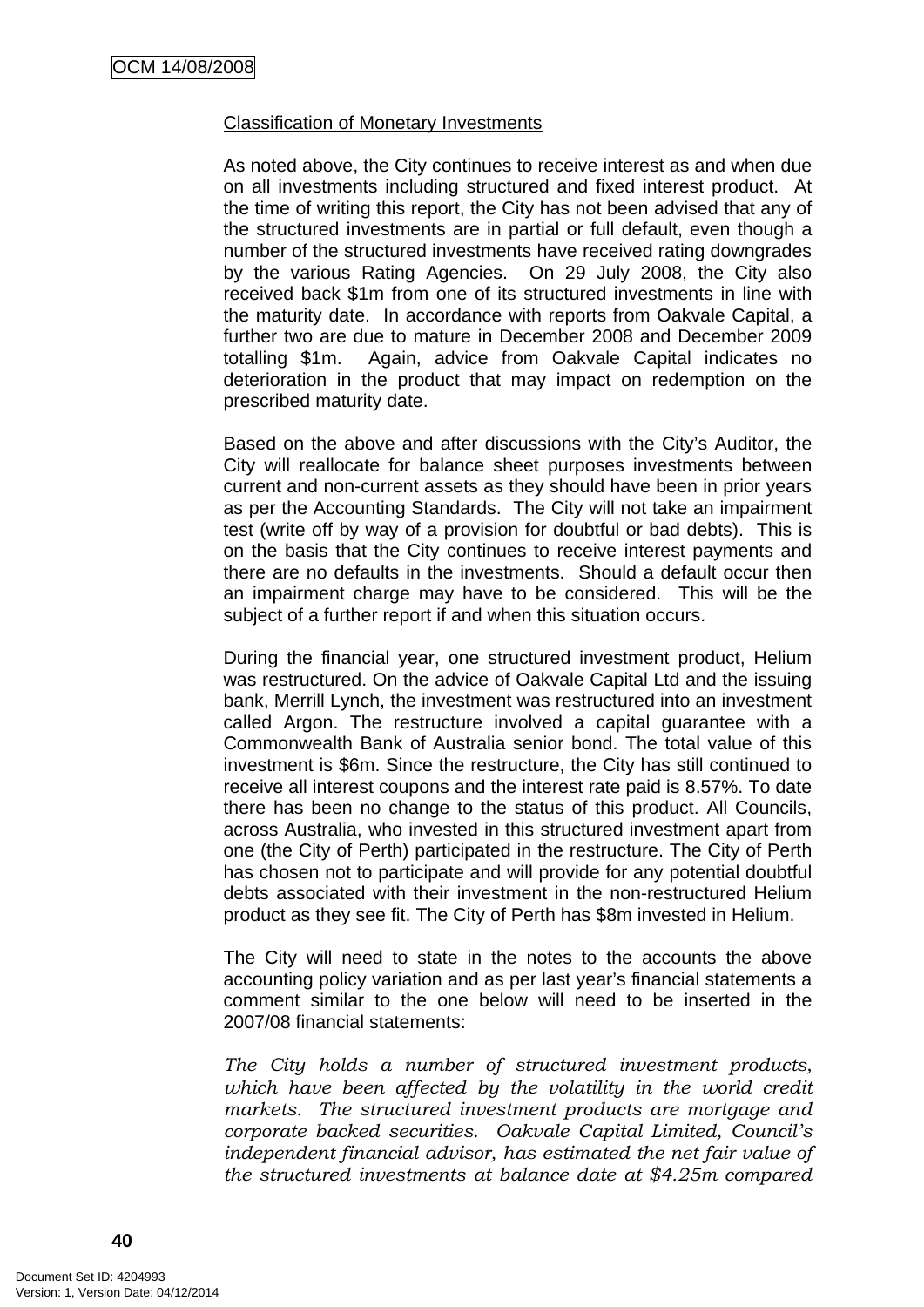*with their face value of \$5.5m. The significant proportion (72%) of this 'diminution in net fair value' relates to a structured investment named, Credit Linked Enhanced Asset repackaging PLC (CLEAR) due to be redeemed in 2012.* 

*To date the City continues to receive interest coupons on all structured investment products including CLEAR with no credit defaults being recorded. Since balance date, the City has seen one structured investment product mature with the funds totalling \$1m being returned to the City in full (including all interest coupons).* 

*In reflection of Australian Accounting Standards, the City has classified its current and non-current monetary investments and has shown them in the balance sheet accordingly. As a result no impairment charge was believed warranted on the basis that all structured investments are continuing to pay interest coupons and no credit defaults have occurred. The classification was done because the assets were acquired as part of the City's long term investment strategy and intends to hold these investments until maturity. The necessity of this classification comes about because of the Accounting Standards requirement of Marking to Market all current assets. Given that the structured investments were long term investments and an artificial secondary market was created in attempt to place a current or market value on long term investments, such a market has effectively reduced given the instability in world credit markets. The only buyers in the secondary market are opportunistic at best.*

### Review of Non-Monetary Assets

The City has a second range of assets it manages that is nonmonetary assets. The largest of these is the freehold land assets owned by the City. The summary below highlights a number of land assets currently being developed to improve the financial position of the City.

### Tapper Road, Atwell

The City has approved the development of a 45 lot residential subdivision. To date, approximately 11 of the initial 21 lots on offer have been sold after the first auction. The aim is to achieve a return of around \$10m on the sale of the land. The proceeds from the development will be transferred to the Land Development Reserve. The proceeds will be used to fund the construction of the office part of the Lot 7 Civic Development. The proceeds will be able to return a commercial income stream, which should exceed that able to be gained through standard cash investments.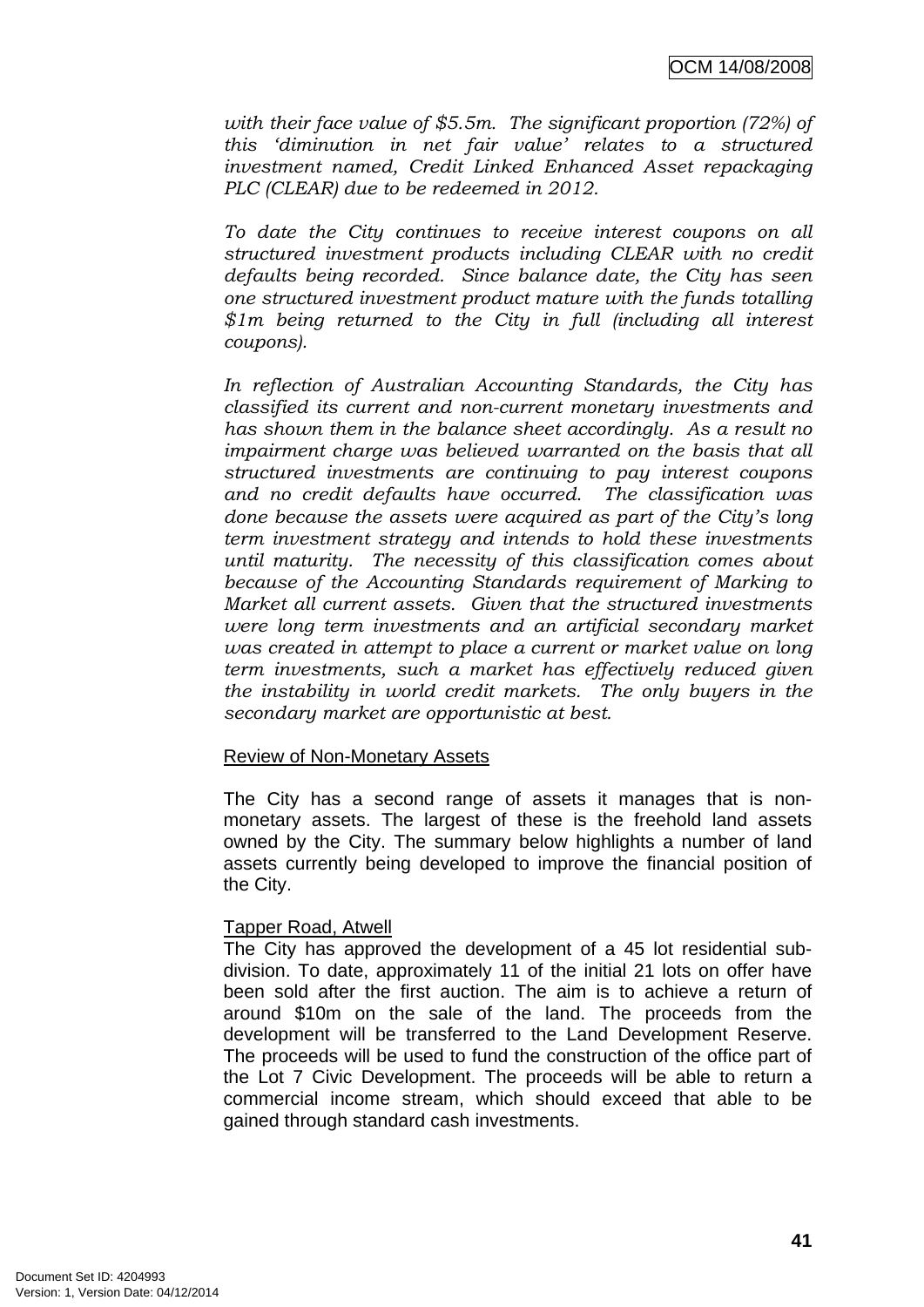## Lot 7, Cockburn Central

This development is being undertaken in joint venture with Combined Equity, a partnership of Castelli Group and the Z Corp. The project is for the construction of signature building in Cockburn Central consisting of a state of the art library, retail/commercial space, office complex, apartments and car parking. Funds have been placed in the budget as well as the ten year financial plan (2008 – 2018) to fund the construction of the library part of the project. The Tapper Road subdivision will fund the cost of construction of the office complex. The office will then be either sold or leased to provide a recurrent income stream for Council.

### Wentworth Parade, Success

The City has been able to purchase Lot 202 Wentworth Parade, Success on the 5% rule. The City had paid \$175,000 for a 0.47 ha lot, which has a current market value of around \$3.5m. The City will be able to use its current zoning of Community Purposes to potentially construct an Integrated Health Facility to serve the southern suburbs of the municipality. Concept plans are being developed, which along with a Business Plan will be presented to a future meeting of Council.

#### Other Freehold Properties

The City has a range of additional freehold properties ranging from single small residential lots to potentially large commercially developments. A report on a Commercial Property Strategy is currently being prepared for consideration of Elected Members so as to ensure that all freehold land assets are developed to provide a recurrent income for the City. Potentially, the freehold portfolio could have a current value around \$40m. These assets are not producing a recurrent income stream, although they are appreciating in capital terms.

Overall, the City is well placed to develop a recurrent income stream from its land holdings (non-monetary assets). A significant, albeit a paper gain, has been made on the purchase of the Wentworth Parade site. A range of other land holdings are also being assessed for their development potential.

### **Strategic Plan/Policy Implications**

### **Governance Excellence**

• To conduct Council business in open public forums and to manage Council affairs by employing publicly accountable practices.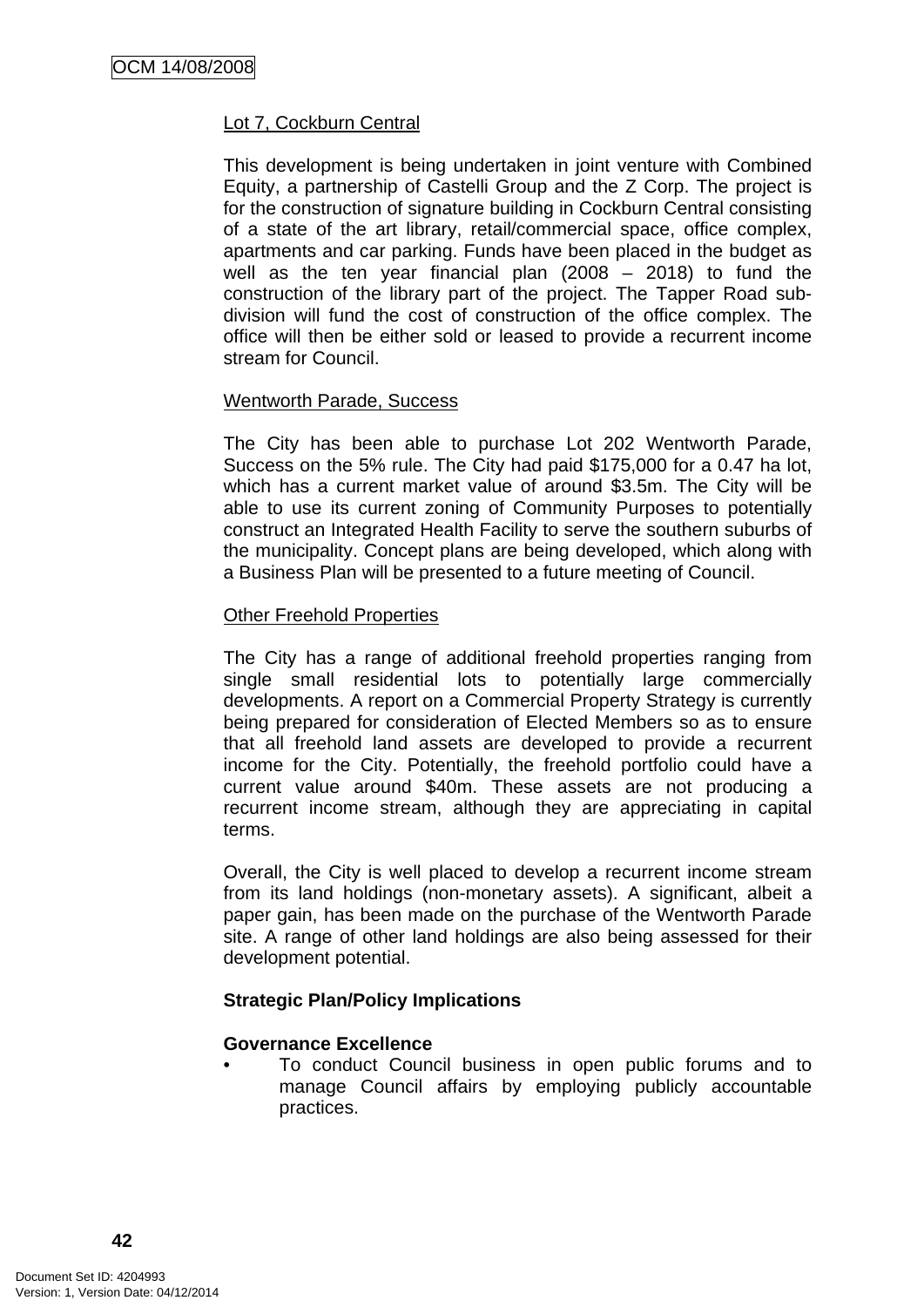# **Budget/Financial Implications**

Where variances reported are of a permanent nature, they will impact upon Council's end of year surplus/deficit position.

# **Legal Implications**

Section 6.4 of the Local Government Act, 1995 and Regulation 34 of the Local Government (Financial Management) Regulations 1996, refer.

# **Community Consultation**

N/A

# **Attachment(s)**

Statement of Financial Activity and associated reports – June 2008.

# **Advice to Proponent(s)/Submissioners**

N/A

**Implications of Section 3.18(3) Local Government Act, 1995**

Nil.

# **16. ENGINEERING AND WORKS DIVISION ISSUES**

## **16.1 (OCM 14/8/2008) - TRANSPORT OF TOP SOIL - FIONA STANLEY HOSPITAL SITE TO BEELIAR REGIONAL RESERVE (9509) (S MORRISON) (ATTACH**

## **RECOMMENDATION**

That Council approve the conditional use of Beeliar Drive, Hammond Road, The Grange and Lesueur Pass to transport top soil from the Fiona Stanley Hospital site in Murdoch to sites 1, 2 and 3 within the Beeliar Regional Reserve subject to the following conditions:

# All Sites

- 1. Traffic warning signage to be in place during all hours of operations and to be in accordance with AS 1742.1-2003.
- 2. Agreement by the Contractor to repair any damage to the road pavement caused by Contractor activities at the Contractors cost.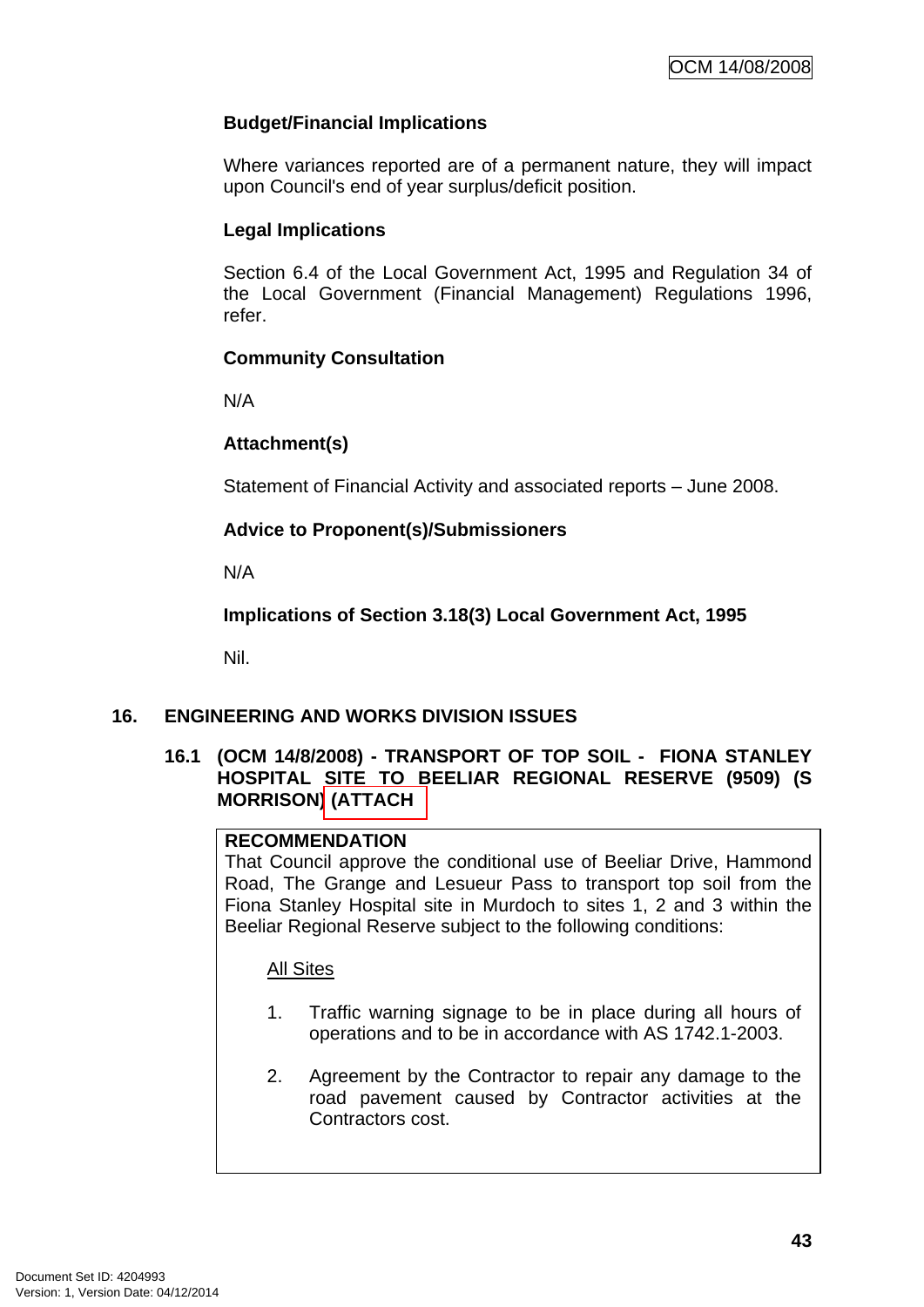- 3. A joint visual inspection (Contractor and City of Cockburn) to be undertaken prior to the start of any topsoil import action.
- 4. FSH Project Hotline number to be provided to the local community and included on advanced notification signs.
- 5. Advanced notification signs to be placed in Beeliar Drive approaching the site west of The Grange and east of Hammond Road.

## Site Specific

- 1. South of Beeliar Drive; north east of Kogolup Lake (7350m3 / 320 truck trips using 23m3 capacity semi-trailers max).
	- (a) Hours of operation b etween 7.00 a.m. and 5.00 p.m.
	- (b) A limestone crossover is to be constructed from
	- Beeliar Drive to the fence line of the reserve.
- 2. Water Corporation easement; east of Lesueur Pass opposite house number 58 (4500m3 / 375 truck trips using 12m3 capacity 8 wheel trucks max).
	- (a) No deliveries on weekends.
	- (b) Hours of operation restricted to between 9.00am and 2.30pm to avoid peak traffic times within the area generated by the Beeliar Primary School.
	- (c) Residents in Lesueur Pass from The Grange (south) to #58 to receive written notification of project activities including estimated trip numbers, hours of operation and project duration.
	- (d) An entrance to the site opposite #58 is to be created with a permanent crossover to be installed on completion of the works.
- 3. Hammond Road; access track adjacent to Emmanuel College south boundary (1420m3 / 120 truck trips using 12m3 capacity 8 wheel trucks max).
	- (a) No deliveries on weekends.
	- (b) Hours of operation restricted to between 9.00am and 2.30pm to avoid peak traffic times within the area generated by the Emmanuel Catholic College.
	- (c) A crossover at the entry point from Hammond Road (currently kerbed) is to be constructed.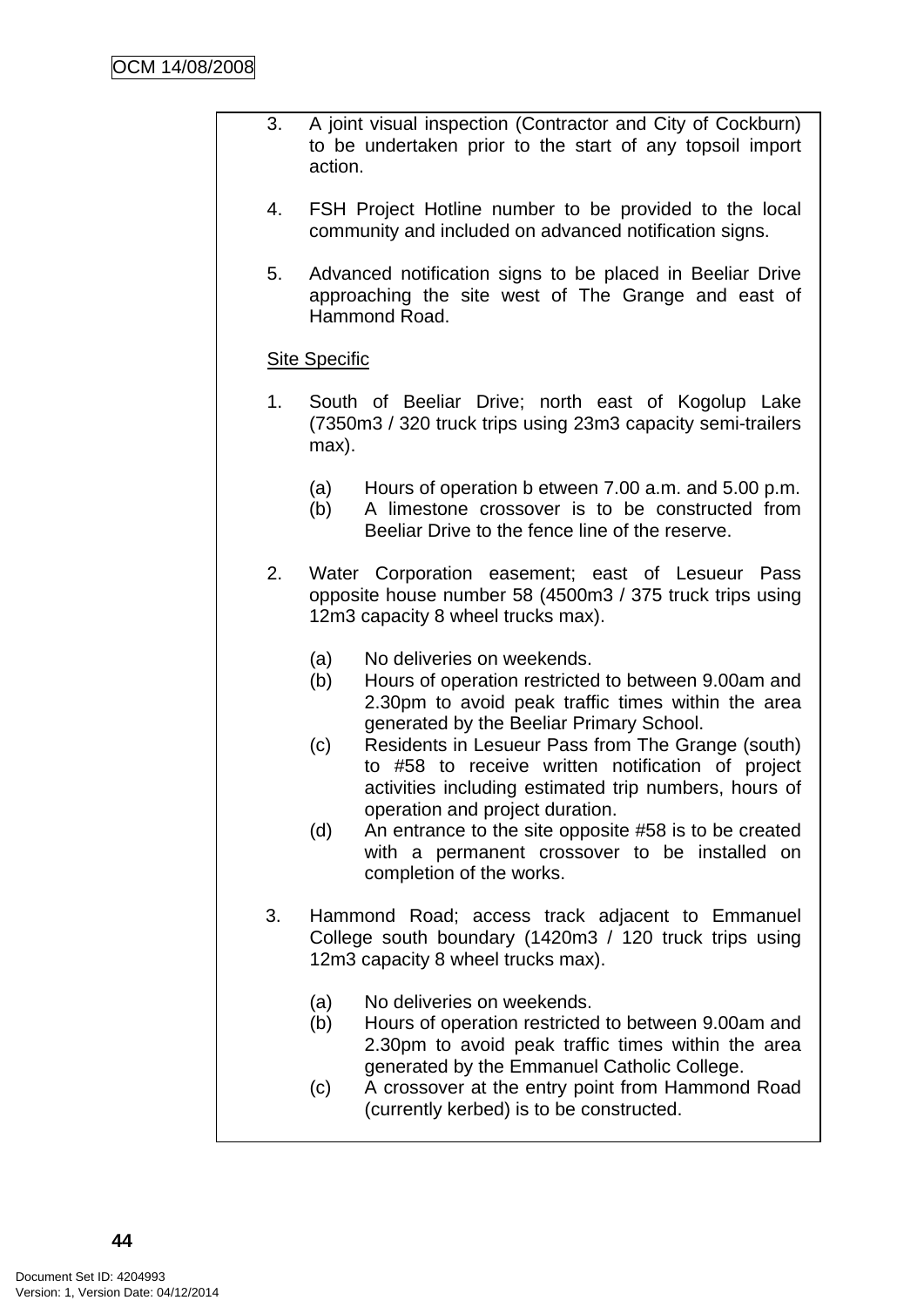# **COUNCIL DECISION**

### **Background**

The State Government of Western Australia has committed to the construction of the 643 bed Fiona Stanley Hospital (FSH) in Murdoch, to be completed in 2013. The construction of the facility is to be undertaken by the Department of Housing and Works (DHW) as a public work on behalf of the Department of Health (DoH).

In planning for the FSH, the Minister for Health and the DoH have determined that the planning and development of the FSH should also reflect high standards of environmental responsibility and management.

The development of the FSH will entail the clearing of approximately 25 hectares of remnant bushland that is known to be non-breeding, feeding habitat for the threatened Carnaby's Black Cockatoo. In conjunction with the Department of Environment and Conservation (DEC), the DoH and DHW have entered into a Memorandum of Understanding (MOU) in order to successfully implement a range of environmental and conservation initiatives associated with the development of the FSH.

A key initiative outlined in the MOU is for the rehabilitation of degraded land in the Beeliar Regional Park located within the City of Cockburn. A five-year, \$1.1m investment will see approximately 50 hectares of land within the Beeliar Regional Park rehabilitated as part of the FSH Project's environmental program.

The 25 hectares across five sites, including South Lake and Kogolup Lakes (refer to Attachment A), will be restored and revegetated through -

- 1. weed management
- 2. the relocation and spreading of top soil taken from the FSH site
- 3. broadcast seeding and/or planting
- 4. translocation of grass trees and Zamias from the FSH site
- 5. the placement of habitat logs using trees from the FSH site
- 6. ongoing management, including monitoring and weed management.

A key component of the rehabilitation methodology includes the import of top soil from the FSH site. Top soil is an excellent source of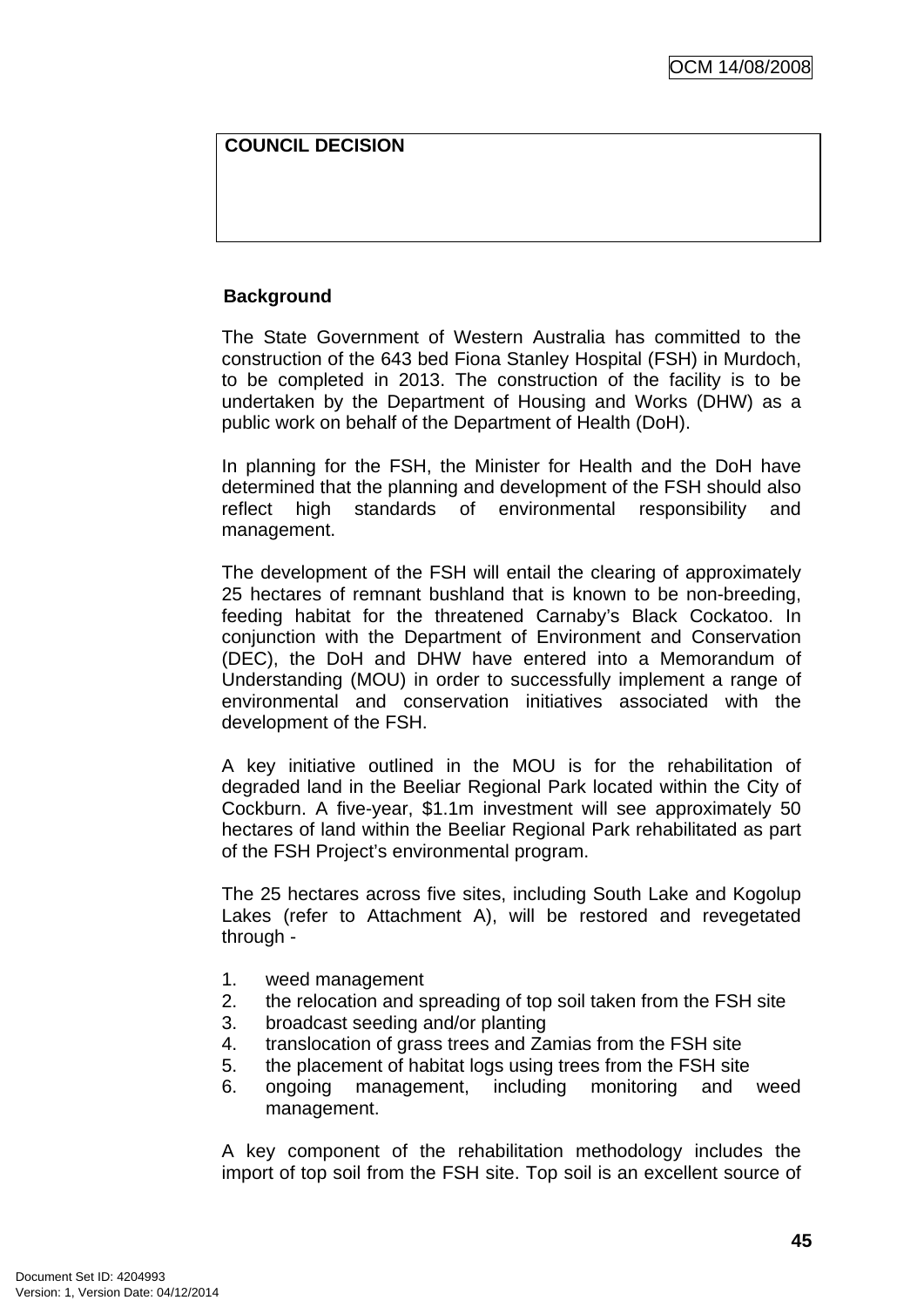native plant seed and soil biota for land rehabilitation. The top soil at the FSH site is of very good quality and DEC supports its use within the Beeliar Regional Park for local rehabilitation projects.

This will include:

- 1. top soil imported onto sites 1, 2 and 3 in August / September 2008; and
- 2. top soil imported onto sites 4 and 5 in winter 2010.

A further 25 hectares of land in Beeliar Regional Park will also be rehabilitated, including intensive replanting of a five hectare area at Kogolup Lakes (refer to Attachment B) and in-fill planting of seedlings over a 20 hectare area around North Lake (refer to Attachment C).

The FSH team is working closely with DEC to ensure the best possible outcomes for all of the rehabilitated areas.

#### **Submission**

The City has received a written request from the Department of Health (Fiona Stanley Hospital Project) (ref: 08/31024) seeking endorsement from the City of Cockburn for the proposed traffic management and route requirements to transport topsoil from the FSH site in Murdoch Drive, Murdoch for rehabilitation works of degraded land within the Beeliar Regional Park earmarked for rehabilitation in 2008 using Beeliar Drive, Hammond Road, The Grange and Lesueur Pass

#### **Report**

Correspondence has been received from Strategen who are the Environmental Consultants for the project outlining the project and requesting advice from the City of Cockburn on traffic management issues relating to the delivery of topsoil to sites 1, 2 and 3 (refer to Attachment A)

Site  $1 - 6.8$  hectares – topsoil requirement is approximately 10,000m3.

• Access via Beeliar Drive at the north gate.

Site 2 – 4.5 hectares – topsoil requirement is approximately 6,700m3

• Access via Beeliar Drive, The Grange and Lesueur Pass at the west gate opposite house number 58.

Site 3 – 1.3 hectares – topsoil requirement is approximately 2,000m3.

• Access via Beeliar Drive, Hammond Road west side near the south boundary of Emmanuel Catholic College.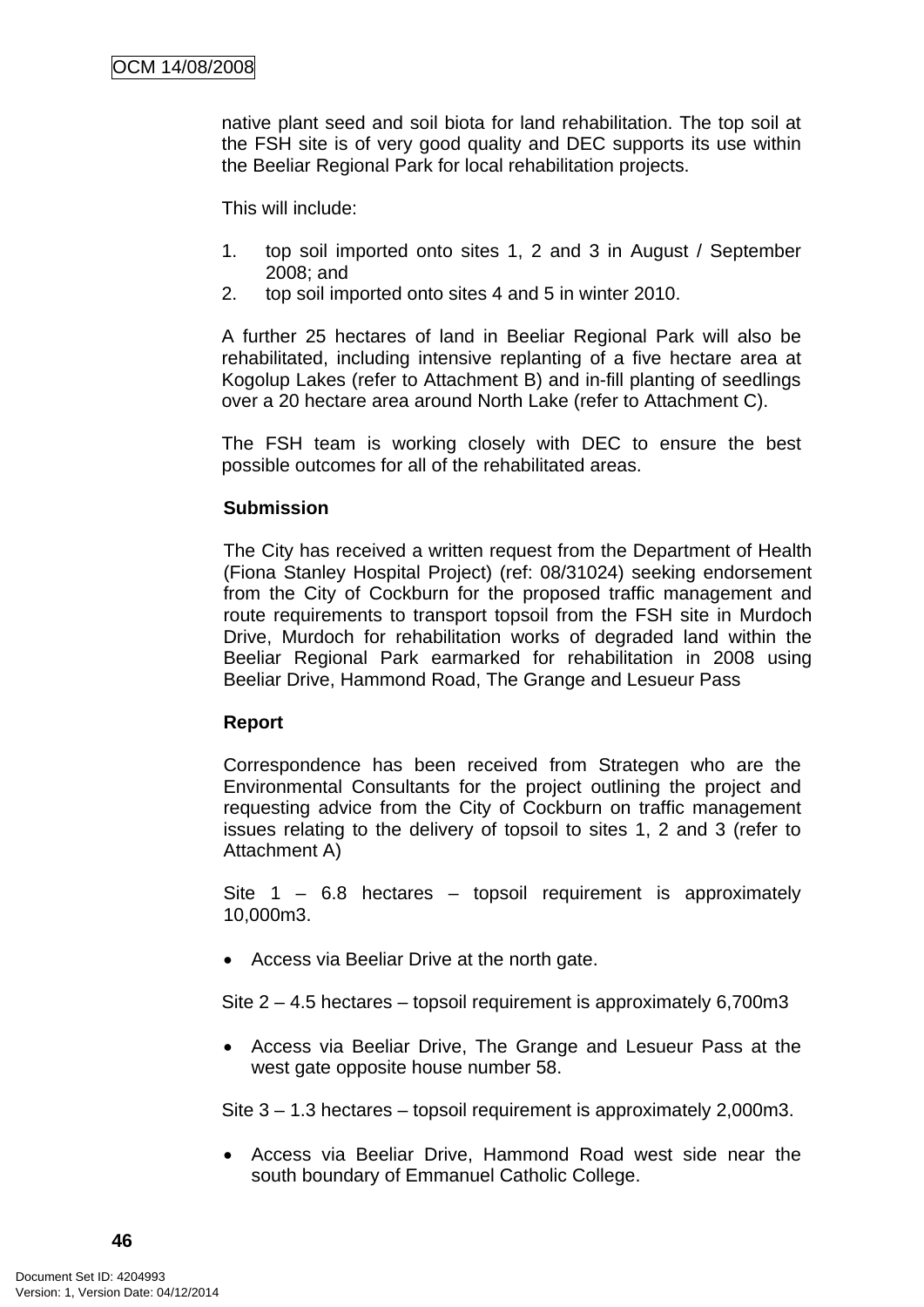The three sites have different access requirements and truck sizes are to be limited due to the restrictions dictated by the road geometry and the impact on the residential community.

Officers have evaluated the proposal and recommend that Council approve use of the access routes described subject to the following conditions: -

#### All Sites

- 1. Traffic warning signage to be in place during all hours of operations and to be in accordance with AS 1742.1-2003.
- 2. Agreement by the Contractor to repair any damage to the road pavement caused by Contractor activities at the Contractors cost.
- 3. A joint visual inspection (Contractor and City of Cockburn) to be undertaken prior to the start of any topsoil import action.
- 4. FSH Project Hotline number to be provided to the local community and included on advanced notification signs.
- 5. Advanced notification signs to be placed in Beeliar Drive approaching the site west of The Grange and east of Hammond Road.

# Site Specific

- 1. South of Beeliar Drive; North East of Kogolup Lake (7350m3 / 320 truck trips using 23m3 capacity semi-trailers max).
	- (a) Hours of operation between 7.00 a.m. and 5.00 p.m.
	- (b) A limestone crossover is to be constructed from Beeliar Drive to the fence line of the reserve.
- 2. Water Corporation easement; East of Lesueur Pass opposite house number 58 (4500m3 / 375 truck trips using 12m3 capacity 8 wheel trucks max).
	- (a) No deliveries on weekends.
	- (b) Hours of operation restricted to between 9.00am and 2.30pm to avoid peak traffic times within the area generated by the Beeliar Primary School.
	- (c) Residents in Lesueur Pass from The Grange (south) to #58 to receive written notification of project activities including estimated trip numbers, hours of operation and project duration.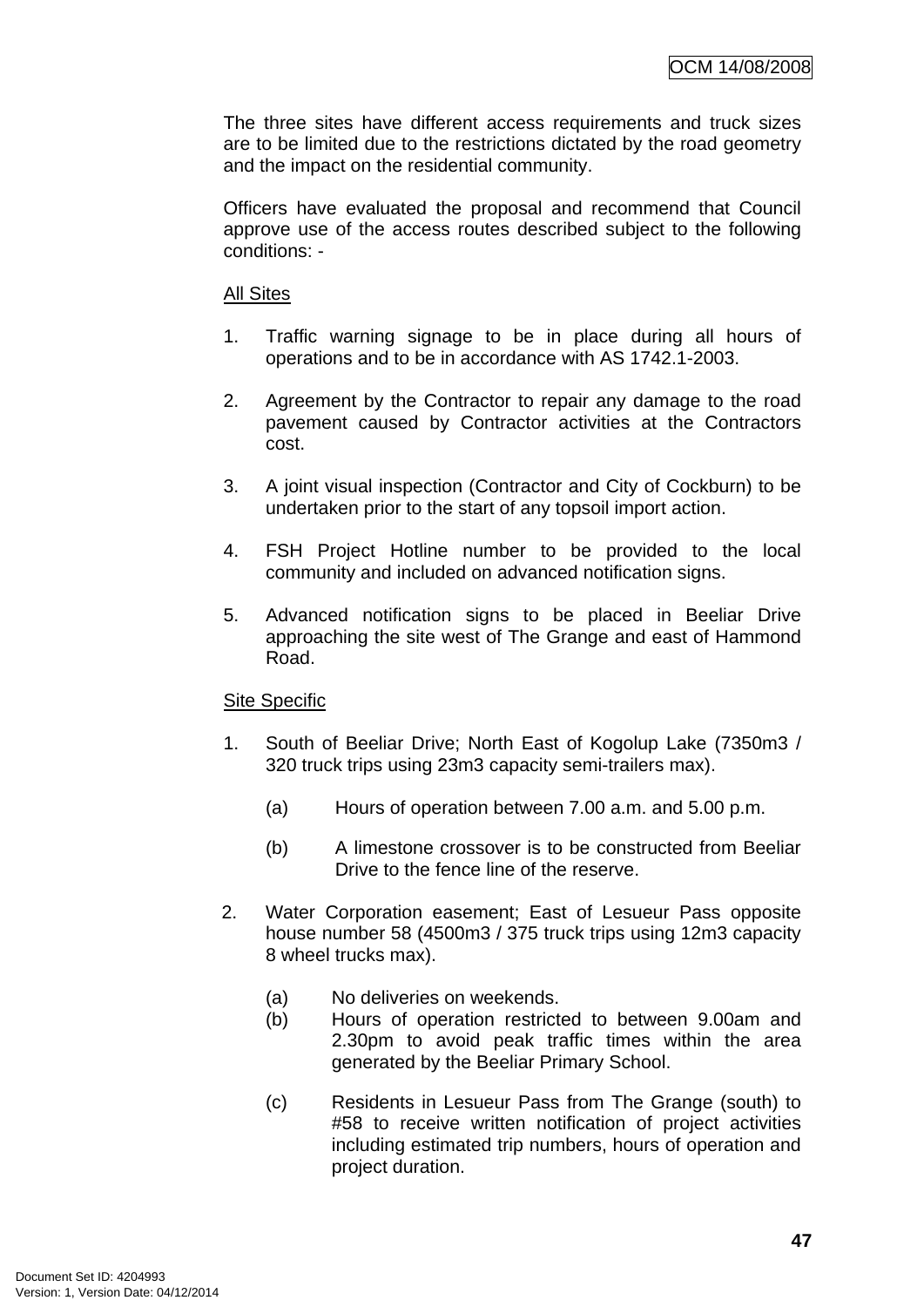- (d) An entrance to the site opposite #58 is to be created with a permanent crossover to be installed on completion of the works.
- 3. Hammond Road; access track adjacent to Emmanuel College south boundary (1420m3 / 120 truck trips using 12m3 capacity 8 wheel trucks max).
	- (a) No deliveries on weekends.
	- (b) Hours of operation restricted to between 9.00 a.m. and 2.30pm to avoid peak traffic times within the area generated by the Emmanuel Catholic College.
	- (c) A crossover at the entry point from Hammond Road (currently kerbed) is to be constructed.

Sites 4 and 5 may be utilised in the future and have not been assessed at this stage.

### **Strategic Plan/Policy Implications**

#### **Natural Environmental Management**

• To conserve, preserve and where required remediate the quality, extent and uniqueness of the natural environment that exists within the district.

### **Budget/Financial Implications**

N/A

### **Legal Implications**

N/A

### **Community Consultation**

Community consultation is to be carried out by the applicant in the following ways;

- 1. Advanced notification signs to be placed in Beeliar Drive approaching the site west of The Grange and east of Hammond Road.
- 2. FSH Project Hotline number to be provided to the local community and included on advanced notification signs.
- 3. Residents in Lesueur Pass from The Grange (south) to #58 to receive written notification of project activities including estimated trip numbers, hours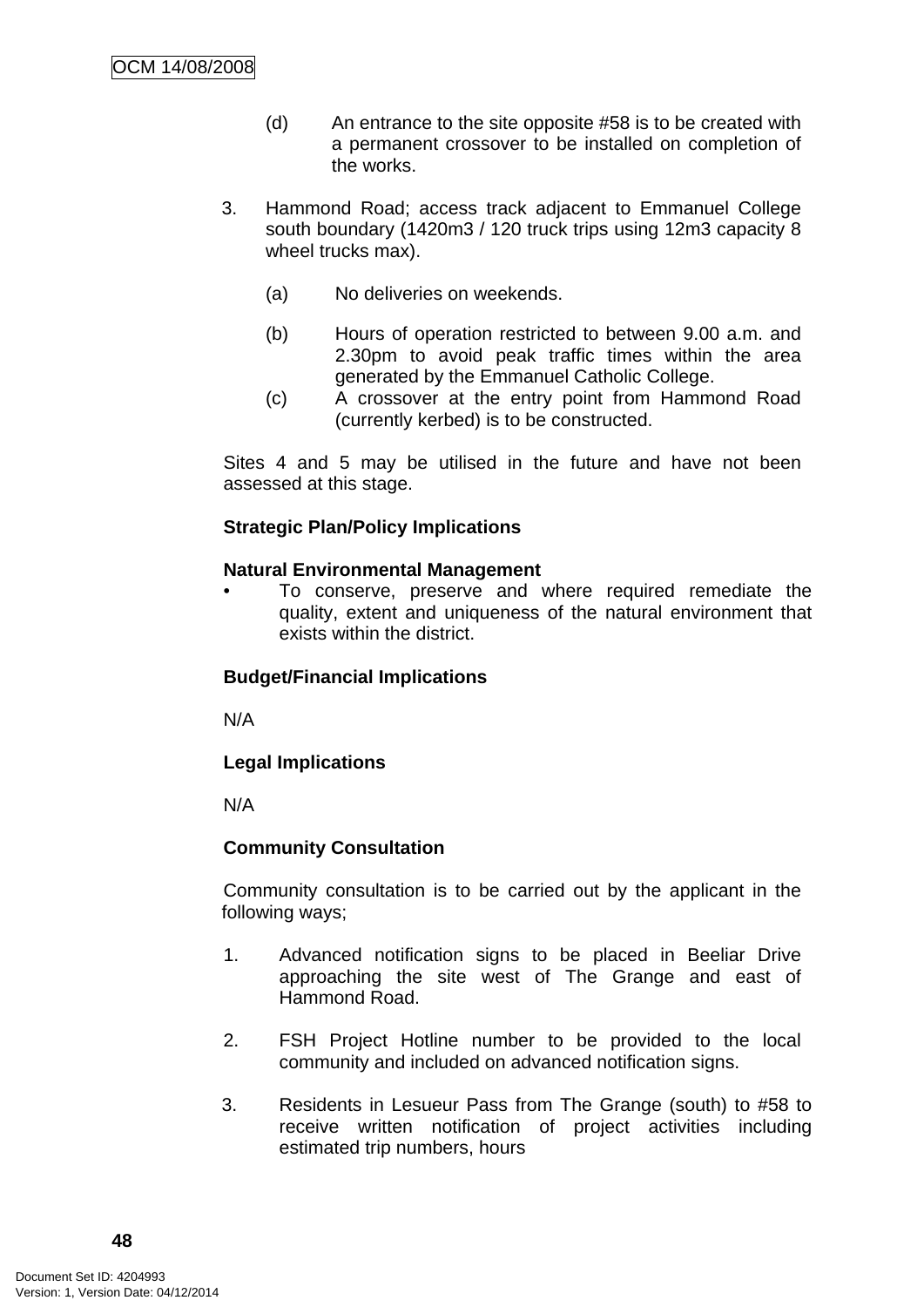# **Attachment(s)**

- 1. Plan rehabilitation areas to receive topsoil from the FSH site
- 2. Plan 5 ha intensive rehabilitation area
- 3. Plan 20 ha in-fill rehabilitation area
- 4. Proposed Traffic Management plan for FSH Beeliar Rehabilitation Sites 2008.

## **Advice to Proponent(s)/Submissioners**

The Applicant(s) and those who lodged a submission on the proposal have been advised that this matter is to be considered at the 14 August 2008 Council Meeting.

### **Implications of Section 3.18(3) Local Government Act, 1995**

Nil.

### **16.2 (OCM 14/8/2008) - PETITION - AGAINST PROPOSED PLANTING OF NORFOLK ISLAND PINES - LOCATION: FORREST ROAD HAMILTON HILL (450497) (A CONROY) (ATTACH)**

# **RECOMMENDATION**

That Council:

- (1) endorse the planting of Norfolk Island Pines in the median of Forrest Road, Hamilton Hill; and
- (2) advise the community of the decision by way of a brochure or leaflet.

**COUNCIL DECISION** 

### **Background**

On 10 July 2008 the City received a petition containing 138 signatures stating:

*"We the undersigned petition Council to reconsider the plan to plant Norfolk Island Pines down the centre of Forrest Road Hamilton Hill.*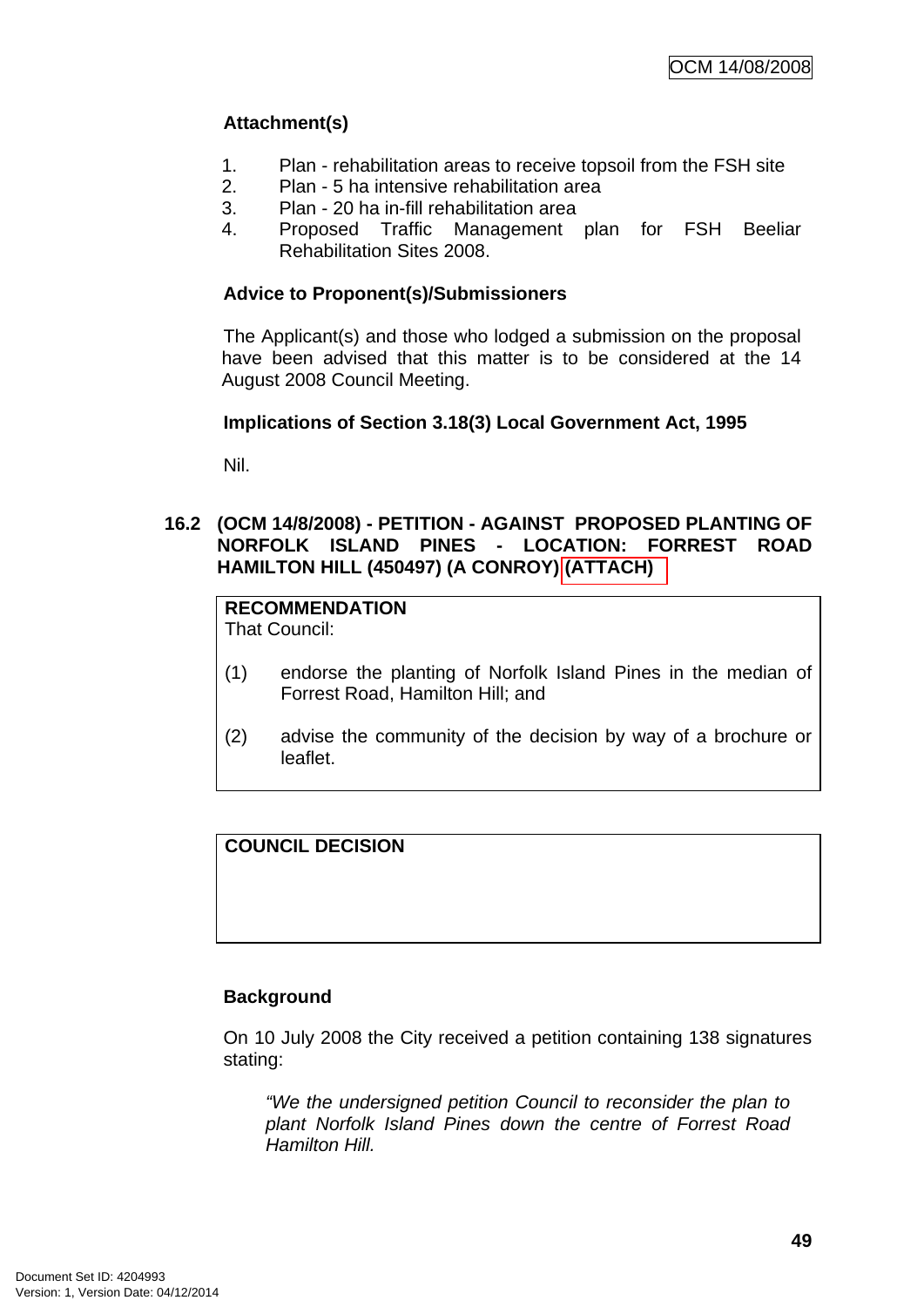*We the residents of the area and with other concerned Cockburn residents do not wish this species of plant along this local road.* 

*We ask that our native local plants be considered".* 

The petitioners are objecting to the selection of Norfolk Island Pines, which are proposed for planting in the median as part of the Forrest Road refurbishment.

#### **Submission**

Forrest Road Petition CTR 08/31484 File 450497

#### **Report**

To ensure that appropriate species of trees are selected in all landscaping / streetscape projects, Officers endeavor to apply some well reasoned criteria to inform their decisions. In this instance the City's qualified horticultural staff considered a number of factors when selecting and recommending the tree species for the Forrest Road median, including, but not limited to, the following:

- 1. Survival Potential Likelihood of long term survival at the location in which the trees are to be planted.
- 2. Environmental Conditions Conditions at the planting site that may limit growth of the trees.
- 3. Ecological Preferences and Requirements Potential to enhance functioning of the local ecosystem.
- 4. Purpose The intended outcome of the landscape design.
- 5. Potential Conflict With Infrastructure Footpaths, kerbs, roads, buildings, electricity, gas, water, telephone and sewerage services etcetera.
- 6. Historic and Cultural Relevance Local heritage issues and community preferences.
- 7. Availability of Stock Are they available in number, quality and size at the time planting is required?

After careful consideration of these factors officers concluded that the Norfolk Island Pine, *Aurecaria heteropyilla*, presented the least conflict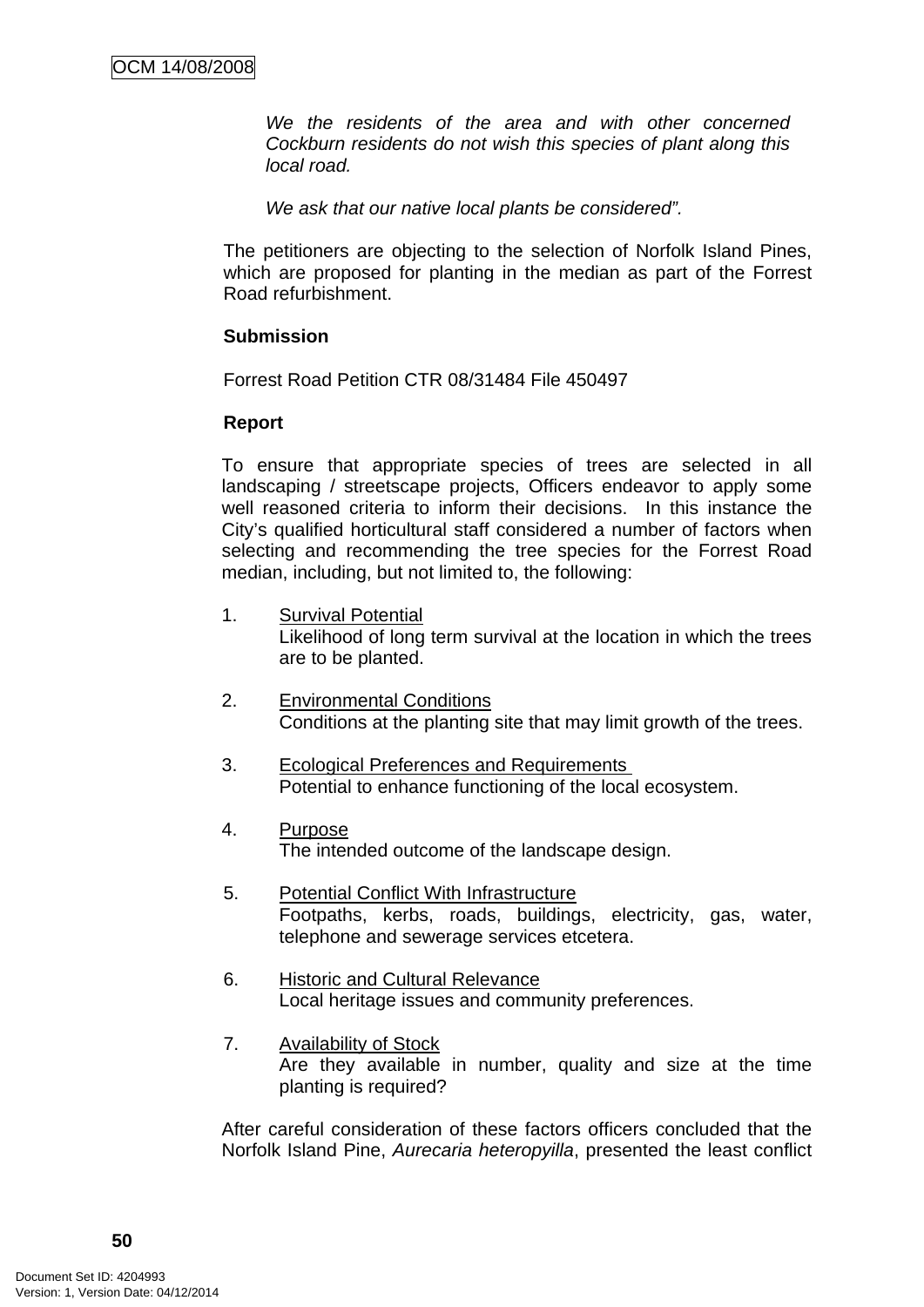and best balance between all selection criterion. The rationale used to make the decision is detailed below:

1. Survival Potential

The most important consideration when selecting trees is their potential to survive. Should a tree not survive, because the environmental conditions at the planting site cause death or in the future they are removed because of damage being caused to roads, buildings or services etcetera, or for any other reason, then, no other aspiration for those trees will be achieved. For example, if a tree is chosen to provide nectar for local birds and it dies or is removed, nectar will not be provided. Similarly, if it is chosen because of its ability to provide shade and it dies or is removed, shade will not be forthcoming. Apart from these examples, the greatest loss from the future death or removal of a tree is the loss of time – which can never be replaced.

Environmental, social, Economic or maturity benefits of trees generally increase over time as they mature. Unlike man-made structures such as walls and paths, which can be removed and replaced almost immediately, a twenty-year old tree takes twenty years of growth time to replace. Additionally, at the conclusion of the twenty-years growing time, if the original tree had not been removed, the community would be enjoying the benefits of a forty-year old tree.

*Norfolk Island Pine is the best species to survive in this environment.* 

2. Environmental Conditions

There are considerable adverse environmental growing conditions at the Forrest Road planting locations. The most significant impact is the limited planting space, necessitating the selection of trees that will thrive in a confined area and are able to withstand compaction of soil around the root plate as well as tolerate radiated heat from the road surface and pollutants from vehicle exhaust emissions. In addition, the selected species must be able to cope without ongoing supplementary watering and with alkaline soils, due to the presence of naturally occurring limestone in the area and limestone used to construct the road sub grade. Norfolk Island Pine, *Aurecaria heteropyilla*, is able to cope with alkaline soils and without supplementary watering. Watering to establish Norfolk Island Pines is no different from that used to establish locally endemic trees, which is watering by water truck for the first two summers and after that, no watering at all.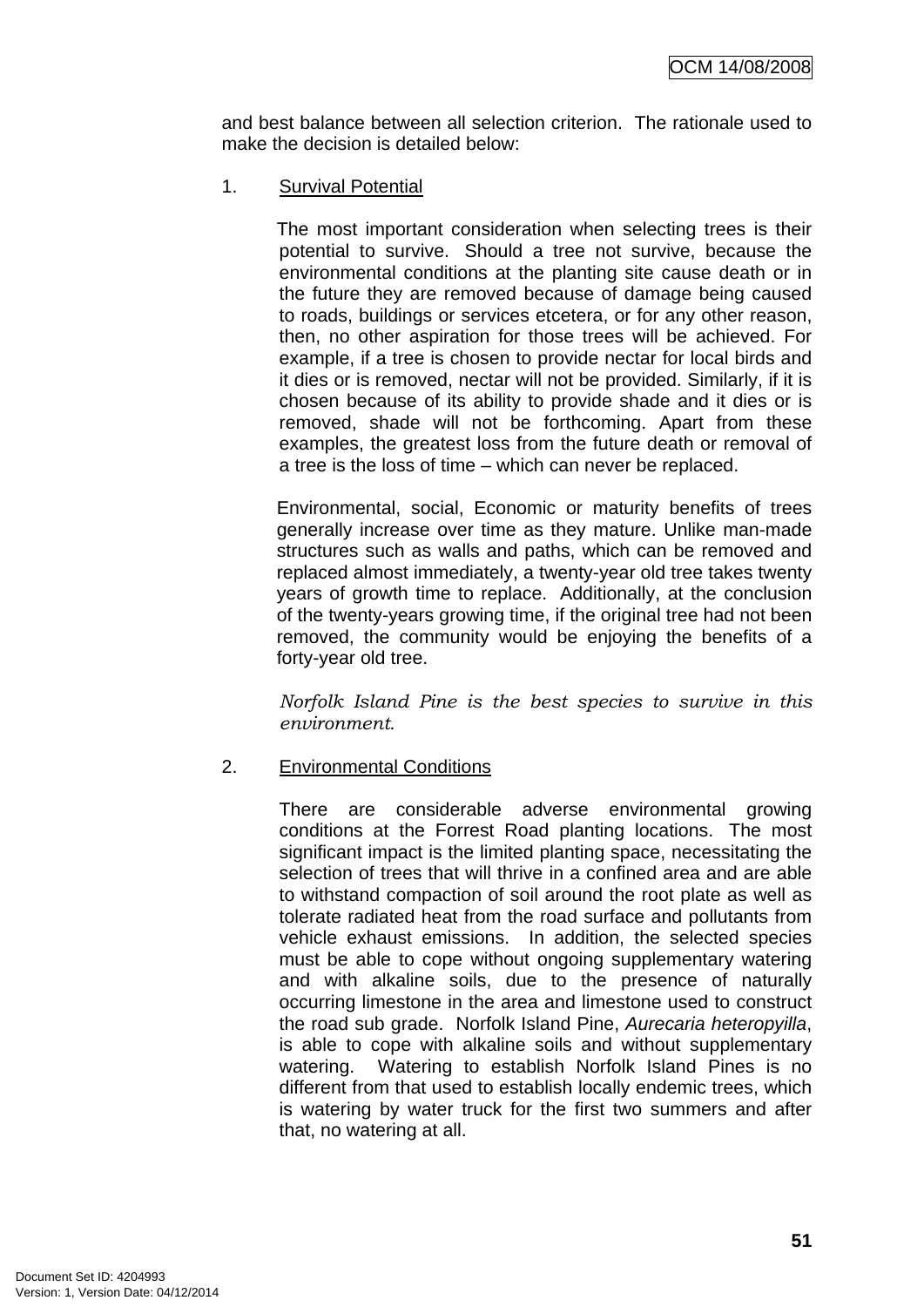*Norfolk Island Pine is a hardy species which will thrive in the confined spaces available, will withstand the impacts of the road environment and will not require long term watering.* 

#### 3. Ecological Preferences and Requirements

The City's order of preference is to select locally endemic tree species, then native Australian tree species and then exotic tree species, provided other criterion permit.

*Norfolk Island Pine is a native Australian tree species.* 

4. Purpose

Of primary purpose to the landscape design was the desire to unify the length of Forrest Road, whilst simultaneously providing the suburb of Hamilton Hill with a sense of place. To achieve these outcomes an avenue of uniform and tall stately trees is required. The current proposal is to plant 34 trees to create this avenue affect.

*Norfolk Island Pine is a tall stately tree that is consistent in uniformity and the proposed treatment will significantly improve the visual amenity.* 

5. Potential Conflict with Infrastructure

Because of the limited planting space situated in the centre of a busy road, (particularly between Blackwood Avenue and Rockingham Road) a tree species that has a root system that does not have the propensity to damage road pavement by uplifting nor the tendency to drop branches is required.

*Norfolk Island Pine will not damage the road pavement.* 

6. Historic and Cultural Relevance

There are several mature and significant Norfolk Island Pines growing on properties in Forrest Road and throughout the western side of the City.

*Norfolk Island Pine are represented in the community and are considered valid for historic and cultural reasons.* 

7. Availability of Stock

*Large specimens of Norfolk Island Pine are currently available from commercial plant nurseries.*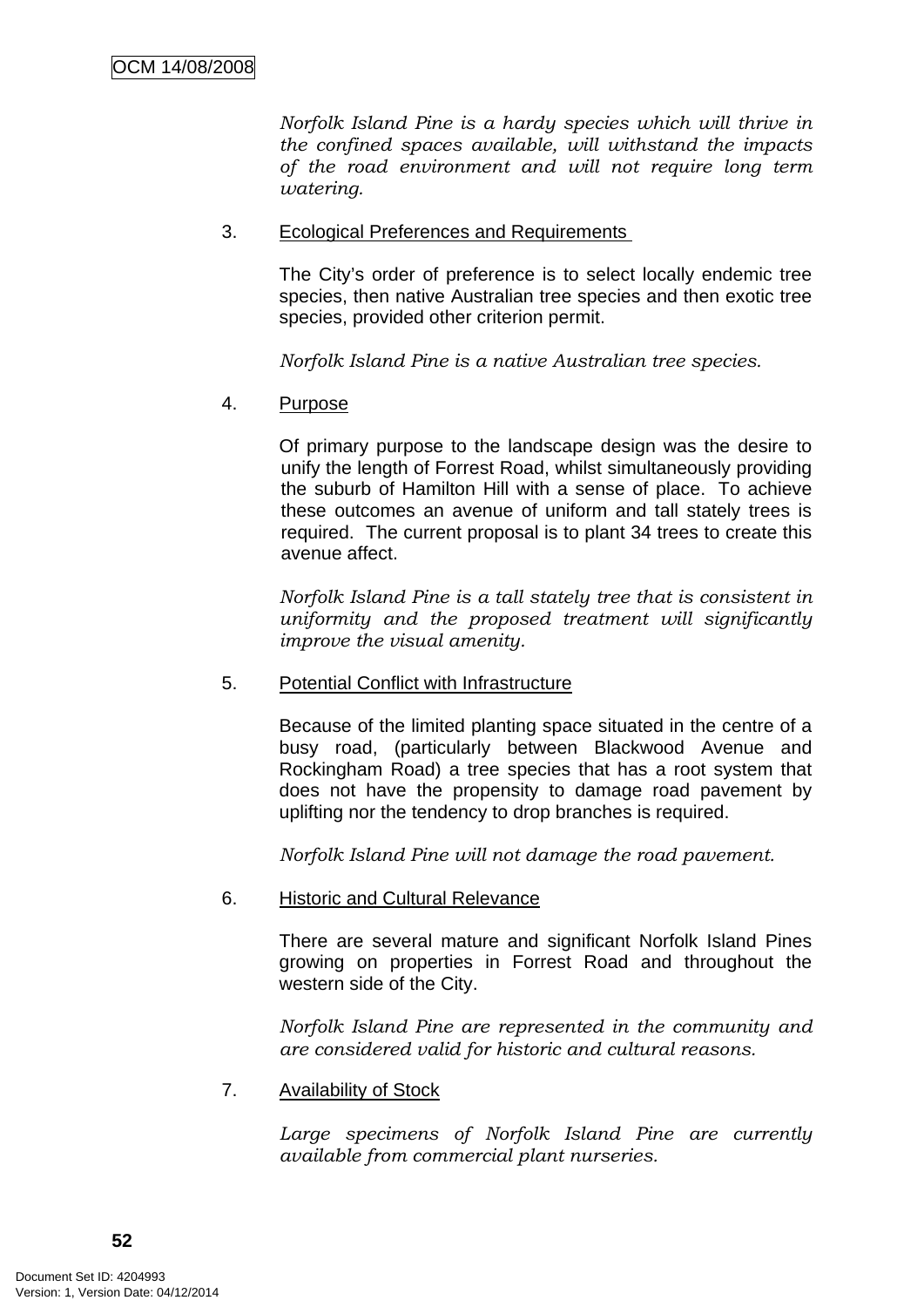# **Alternative Option**

Officers considered other tree species and analyzed their value against the selection criteria. Although not ideal, *Corymbia calophylla* (marri) presented the next best balance between all selection criterions.

The officer's assessment of the *Corymbia calophylla* (marri) is detailed below:

1. Survival Potential

*High potential for survival under normal circumstances.* 

2. Environmental Conditions

Conditions at the planting sites are detrimental to the growth of marri. The best potential is between Stock Road and Blackwood Avenue, where the median will be continuous and approximately 4.5 metres wide. Planting of marri is not recommended from Blackwood Avenue to Rockingham Road as the planting site consists of 3 metre diameter holes. This will therefore reduce the number of trees planted to 16.

*Survival and or healthy growth of Marri for the entire length of the subject area is highly unlikely. The proposal would need to be reduced in size and the number of tress will be reduced to 16.* 

#### 3. Ecological Preferences and Requirements

*Marri is a locally endemic tree and therefore meets this criteria.* 

4. Purpose

Marri attains a height of approximately 50mtrs at maturity in the wild. Although a tall tree, height and shape is variable between individual specimens.

*Marri does not meet the requirement of uniformity adequately enough to provide a unifying statement along the length of Forrest Road.* 

5. Potential Conflict with Infrastructure

Marri trees have a high probability of kerb and pavement lifting by the root plate as the trees mature. This will definitely occur in that section of the road where the planting space is 3 metres diameter. Marri has much larger and heavier branches than Norfolk Island pines, with a higher propensity of shedding. Leaf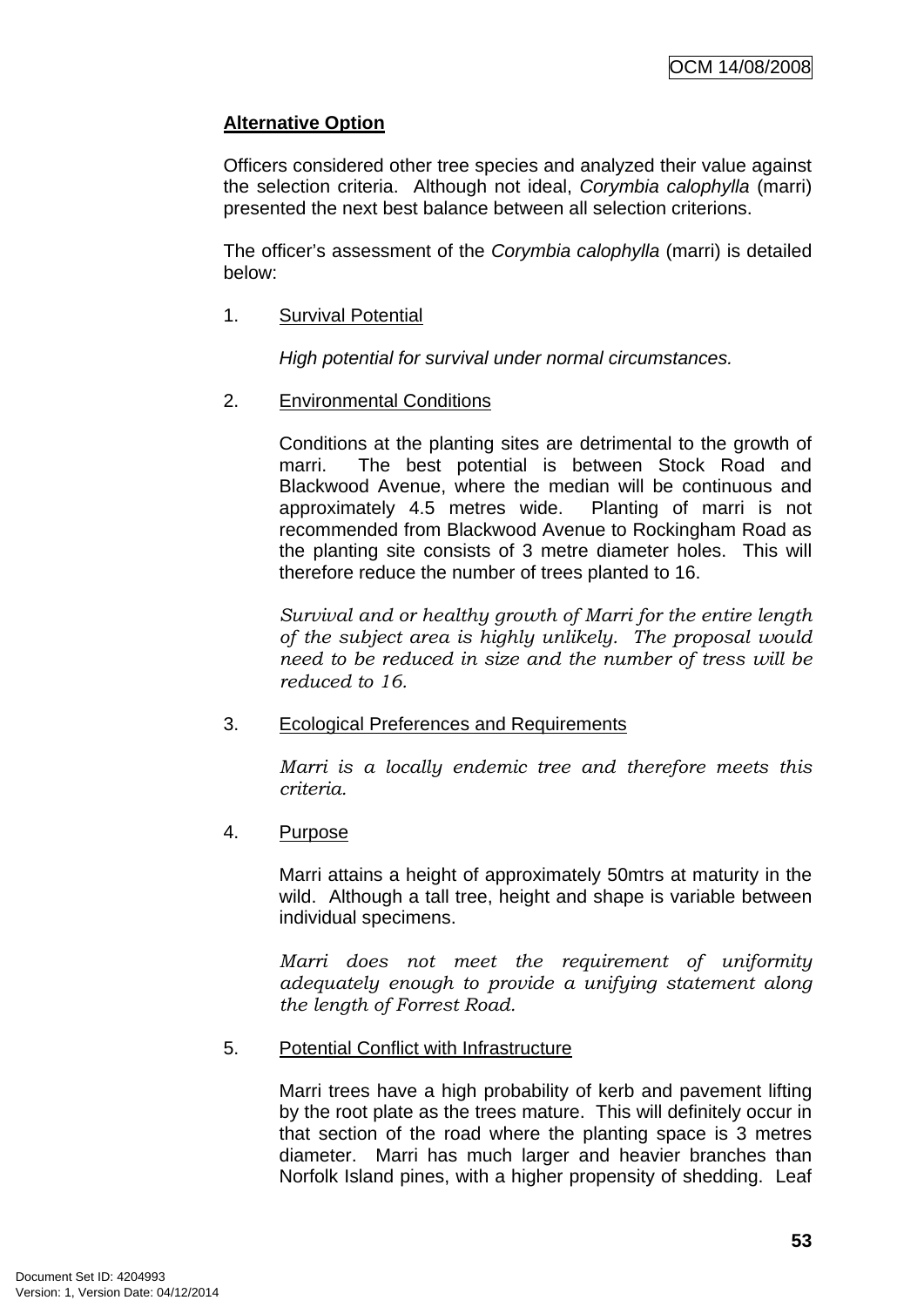and fruit (honky nut) debris is significantly greater when compared with Norfolk Island pines.

*Marri may have some long term impacts for the road pavement, is susceptible to branch shedding and will generate leaf and fruit litter.* 

#### 6. Historic and Cultural Relevance

*Officers are not aware of any historic or culturally significant specimens.* 

#### 7. Availability of Stock

*Suitable Stock will not be available until 9 March 2009.* 

Given the detailed assessment that has been completed by our horticultural staff, officers are recommending that the City proceeds with its proposal to plant Norfolk Island Pines in the central median of Forrest Road.

### **Strategic Plan/Policy Implications**

#### **Lifestyle and Aspiration Achievement**

- To conserve the character and historic value of the human and built environment.
- To identify community needs, aspirations, expectations and priorities for services that are required to meet the changing demographics of the district.

### **Budget/Financial Implications**

N/A

### **Legal Implications**

N/A

### **Community Consultation**

Broad community consultation has not been undertaken because it is difficult to determine on what basis the community would be able to offer feedback. Very few members of the community would have enough knowledge or understanding to apply a reasoned analysis of the various tree species to be able to make an informed decision. Whilst the community may well have a view, it is more likely that it is subjective and based on a personal opinion. Recent media coverage is also inaccurate, thus it is highly probable that the community's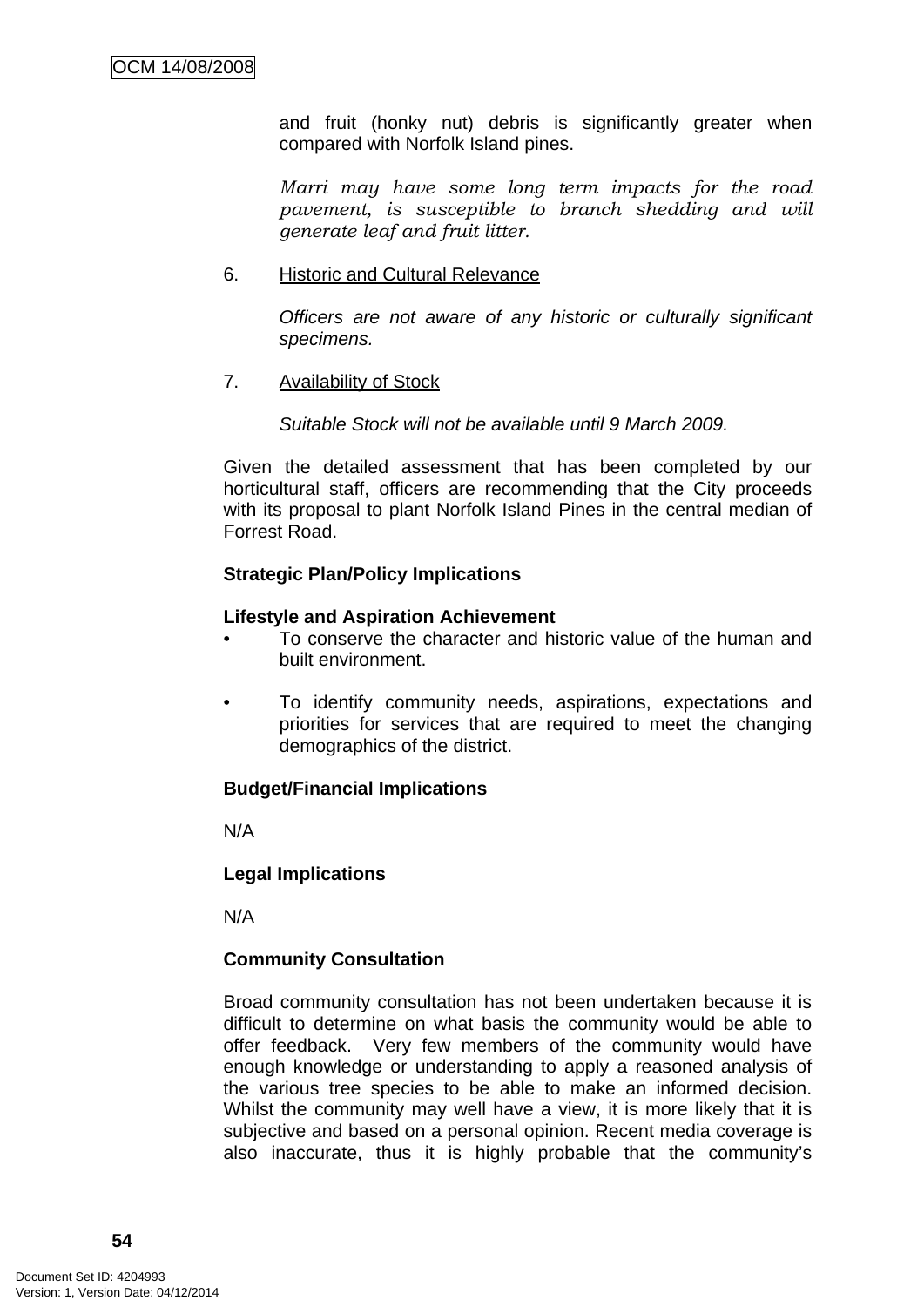perception has been influenced to the extent that a judicious response is unlikely.

It is not uncommon for sections of the community to initially reject tree species chosen for streetscapes and then, post planting, come to accept them as the most appropriate choice, once they begin to establish and the benefits become apparent. Often the initial rejection is based on a noble aspiration - such as the desire to plant locally occurring plants, which in itself is reasonable. However, just as often, the proponents have not been in a position to give consideration to other factors surrounding the choice of tree, because they have not been involved in analysis of the project scope and don't have the requisite training in landscape design or experience in horticulture/arboriculture. This lack of training and experience can result in noble and well intentioned but misguided choices being made by the community, resulting in disappointment when their anticipated outcomes do not come to fruition. First and foremost, when selecting trees, officers make every effort to choose those most likely to deliver the aspirations of the community. In this instance, officers have determined that Norfolk Island Pine afford the highest potential for delivering the community's aspirations.

# **Attachment(s)**

Proposed Tree Locations for Forrest Road Refurbishment.

# **Advice to Proponent(s)/Submissioners**

The Proponents have been advised that this matter is to be considered at the 14 August 2008 Council Meeting

# **Implications of Section 3.18(3) Local Government Act, 1995**

Nil.

## **16.3 (OCM 14/8/2008) - ASSET MANAGEMENT STRATEGY (1015, 1030, 4014) (D VICKERY) (ATTACH)**

**RECOMMENDATION**  That Council adopt the Asset Management Strategy as attached to the Agenda.

# **COUNCIL DECISION**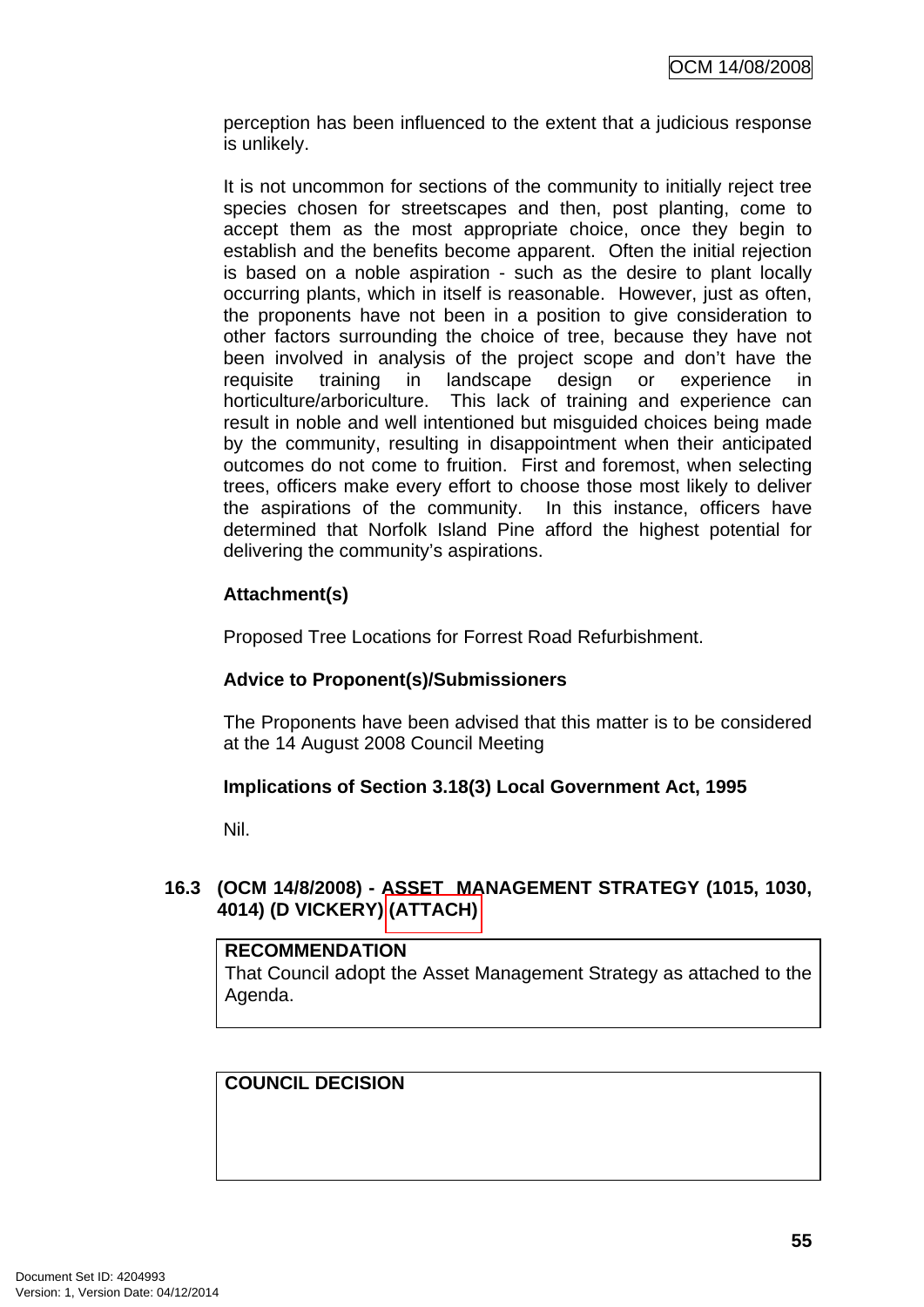# **Background**

The City of Cockburn currently manages in excess of \$640M worth of assets and infrastructure on behalf of the community. Assets can be broadly categorized into roads, drains, footpaths, buildings, land, natural and recreational open space areas and associated infrastructure. Effective asset management is a fundamental responsibility for the City and provides the foundation for providing and maintaining quality services and facilities to the community in the short and long term.

The City has been developing a more robust asset management system over the last 2 years. The City was one of the original project participants in the West Australian Asset Management Initiative (WAAMI) which was modeled on the 'step process' established and implemented in the eastern states. Part of the journey of asset management is to clearly outline what asset management means for the organisation (in corporate policy) and to contextualize asset management in the form of a broad overarching strategy. In early 2007 Council considered and endorsed a policy for Asset Management (SC39). This item and attachment is the culmination of considerable consultation across the organisation and provides the framework for asset management within the City of Cockburn.

### **Submission**

The Asset Management Strategy has been developed in accordance with the WAAMI framework, Council's policy SC39 and by the asset management working group in accordance with their terms of reference. It is presented for consideration and adaptation by Council.

### **Report**

The attached Asset Management Strategy document has been prepared for the purpose of mapping out the path proposed to be followed over the next several years for the implementation of improved Asset Management at the City of Cockburn. This document and the actions detailed within it is a further stage in the development and introduction of improved asset custodianship, management and planning processes and practices in the City of Cockburn that has been ongoing for a number of years.

The Strategy document gives a brief background and comment on the current status of Asset Management and picks up on the key areas of asset management going forward such as asset condition and level of service assessments, capture of as-constructed information and the development of meaningful asset management plans that provide a major contributory input to the longer term financial plans.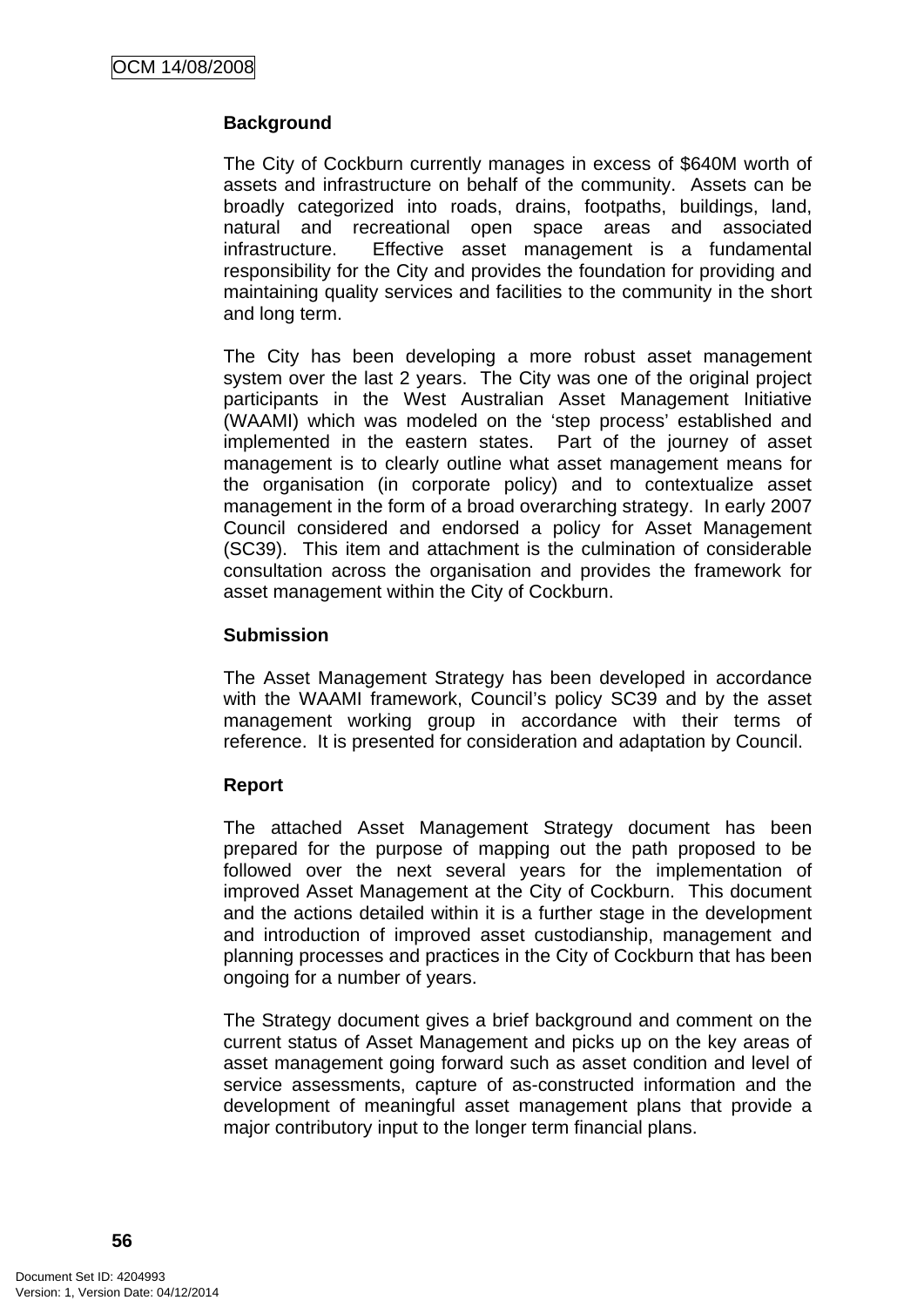The Strategy document also covers the introduction and implementation of the 'Works & Assets Management' system which will house and manage the asset data, and also identifies the resource requirements and officer responsibilities in implementing both the Works & Assets module and the overall asset management program.

### **Strategic Plan/Policy Implications**

#### **Infrastructure Development**

• To construct and maintain community facilities that meet community needs.

#### **Governance Excellence**

• To conduct Council business in open public forums and to manage Council affairs by employing publicly accountable practices.

## **Budget/Financial Implications**

Funds for the implementation of the Works and Assets module, the initial data capture and the development of 'first cut' asset management plans have been incorporated into the 2008/09 budget however it should be noted that there will be a long term commitment; required.

Implementing the Asset Management Strategy involves a significant investment by the City however the dividend achieved through this investment will be a far better alignment of the provision and preservation of our assets, particularly infrastructure assets, with current and future needs. This is achieved in part through the development of robust Asset Management Plans based on real assessment of the conditions and required levels of service of our various assets, including risk assessment and contemplation of future trends. These Plans in turn feed into finance plans incorporated in budget submissions that provide the right balance of investment in preservation, renewal, enhancement and growth in new assets, based on sound economic principles and custodianship.

### **Legal Implications**

The Asset Management Strategy implementation, including risk assessment and asset condition assessment and monitoring, will significantly assist in ensuring that our infrastructure assets are provided and maintained in a manner that minimises the City's exposure to legal actions, e.g. through personal injuries.

### **Community Consultation**

A key aspect of the Asset Management process going forward is identifying required levels of service for all our various assets. Throughout this process we will seek to engage the community, key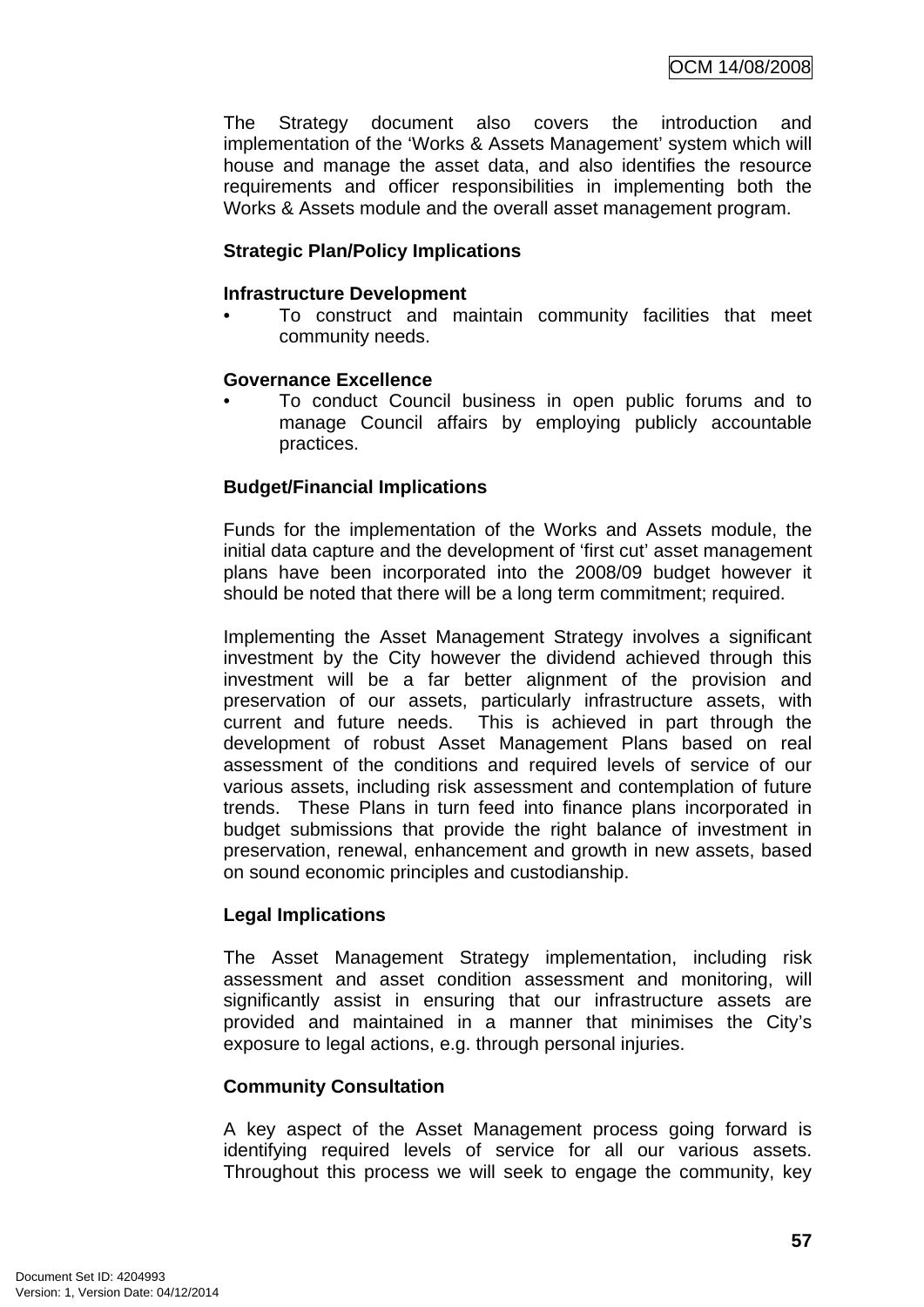user groups and other stakeholders to ensure a good alignment between the community's needs and the service levels of the assets they utilise.

#### **Attachment(s)**

The City of Cockburn Asset Management Strategy

#### **Advice to Proponent(s)/Submissioners**

N/A

**Implications of Section 3.18(3) Local Government Act, 1995**

Nil.

#### **17. COMMUNITY SERVICES DIVISION ISSUES**

### **17.1 (OCM 14/8/2008) - DEED OF ARRANGEMENT - CONTROL OF PARKING - GATEWAYS SHOPPING CENTRE (5518344) (P WESTON) (ATTACH)**

#### **RECOMMENDATION** That Council:

- (1) constitute the Parking Facility located on Lot 203 Beeliar Drive, Success, as a Parking Station, pursuant to the City of Cockburn Parking and Parking Facilities Local Law, 2007; and
- (2) agree to the Deed of Arrangement with Perron Investments Pty Ltd trading as Cockburn Gateway Shopping City, to enforce the Parking and Parking Facilities Local Law 2007, within the area commonly known as the Gateways Shopping Centre (Parking Area).

**COUNCIL DECISION** 

### **Background**

Perron Investments Pty Ltd being the appointed Manager of Cockburn Gateway Shopping City commonly known as Gateways Shopping Centre has requested the City of Cockburn to designate the parking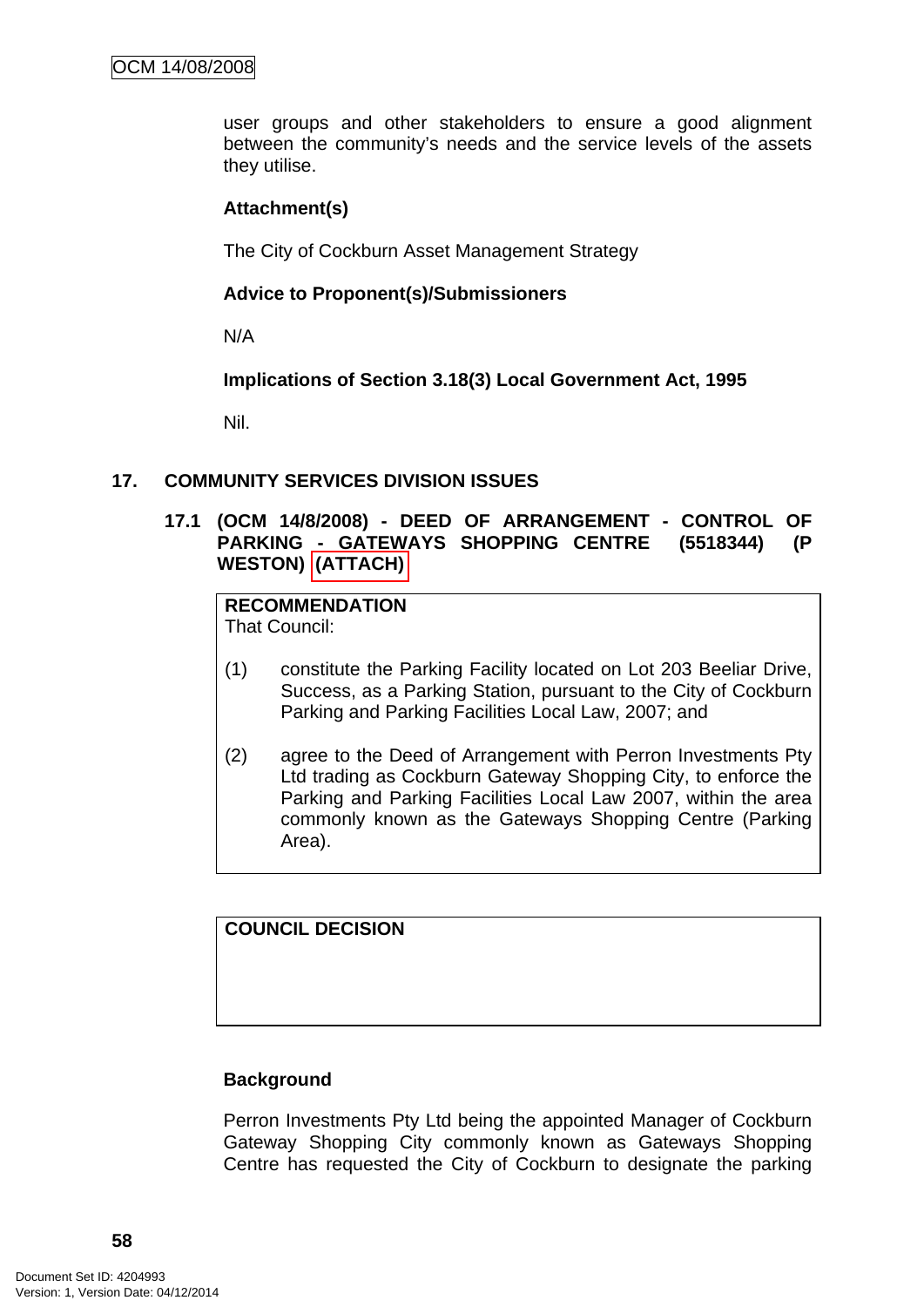area situated at Lot 203(816) Beeliar Drive, Success, as a parking station pursuant to the Parking and Parking Facilities Local Law 2007.

### **Submission**

N/A

### **Report**

This is the first occasion a shopping centre has approached the City to create an agreement to enforce parking at their shopping centre parking area.

The main advantages of the Deed of Arrangement is that the City has the sole responsibility for engagement, employment or appointment and/or the termination of an authorised person.

The City is indemnified with respect to loss, damage and other instances as detailed in the Deed.

All money collected from the infringements shall be the property of the City.

The City has the sole responsibility for administering the Parking and Parking Facilities Local Laws and such Deeds are consistent with the purpose of the Local Laws. Most metropolitan Local Governments have similar arrangements in place to control parking in shopping centres.

Perron Investments Pty Ltd are responsible for the cost and erection of signage as required to the reasonable satisfaction of the City.

Enforcement of the Local Law will be administered in the context of resource availability and competing priorities, as allocated by supervisory staff.

### **Strategic Plan/Policy Implications**

#### **Governance Excellence**

To provide effective monitoring and regulatory services that administer relevant legislation and local laws in a fair and impartial way.

### **Budget/Financial Implications**

There are no budget or financial implications with respect to the Deed except all money collected from the infringements will be the property of the City of Cockburn.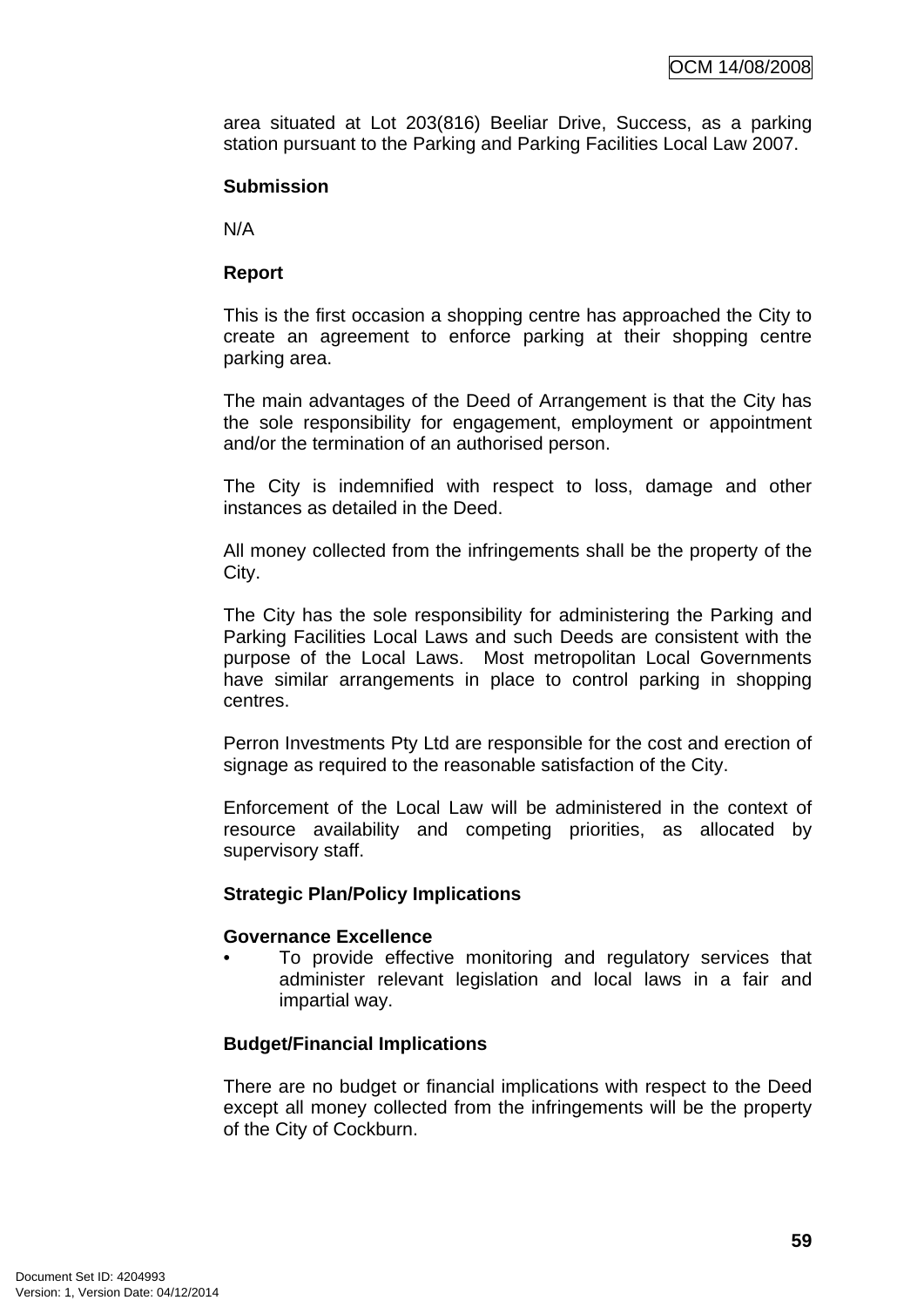# **Legal Implications**

City of Cockburn Parking and Parking Facilities Local Law, 2007.

## **Community Consultation**

N/A

## **Attachment(s)**

- 1. The Deed of Arrangement between the City of Cockburn and Perron Investments Pty Ltd trading as Cockburn Gateway Shopping City.
- 2. Location Plan identifying Parking Area.

## **Advice to Proponent(s)/Submissioners**

The Proponent(s) have been advised that this matter is to be considered at the Council Meeting of 14 August 2008.

## **Implications of Section 3.18(3) Local Government Act, 1995**

Nil.

## **17.2 (OCM 14/8/2008) - RENTAL AGREEMENT WITH BRIDGING THE GAP (8648) (M ASHE) (ATTACH)**

### **RECOMMENDATION**

That Council enter into a lease agreement with Bridging the Gap (BTG) for the use of 9 Kent Street, Spearwood WA subject to the following conditions:

- (1) a rental cost of \$250 per week plus all outgoing costs from commencement of the lease;
- (2) rent will be subject to an annual CPI increase and market rent review on exercise of the options to extend the lease;
- (3) an initial lease period of one year, with the option to extend the lease for two terms of one year; and
- (4) other terms and conditions of the lease to be to the satisfaction of the Chief Executive Officer.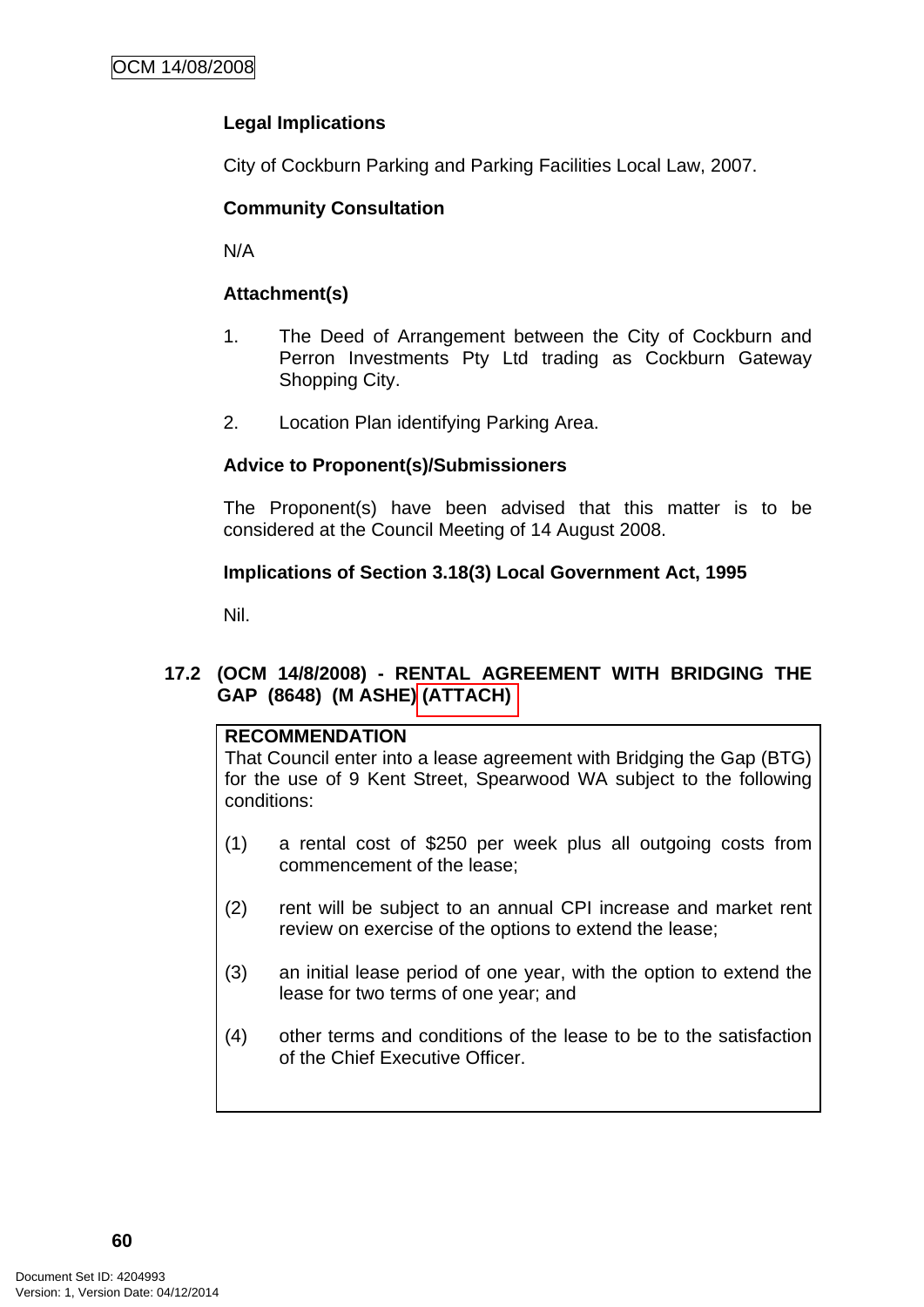## **COUNCIL DECISION**

### **Background**

The premises at 9 Kent St, Spearwood, a three bedroom plus converted sleep-out , one bathroom dwelling has been occupied by various City of Cockburn Community Services programs for over five years. It has served as "over-flow" office space for staff leading up to the refurbishment of the Council Administration building and also the construction of the Cockburn Youth Centre. Staff currently located at Kent Street will be relocated to the Cockburn Youth Centre.

BTG currently operates out of premises in Fremantle, but would prefer to establish its operations at the Kent Street premises for the foreseeable future.

#### **Submission**

Bridging the Gap has submitted an offer to lease 9 Kent Street, Spearwood to deliver employment and community services specifically their program for homeless youth and the Local Community Partnership that works with schools and industry

The proponent has offered a negotiable rent of \$100 per week plus all outgoing costs and is aware that the rent will be subject to CPI increases and market rental reviews. The proponent has been advised that the lease amount would be based on rent for similar premises. Current rental values for a 3 bedroom 1 bathroom property in Spearwood are in the vicinity of between \$300 and \$350 per week as sourced from local real estate agents. A rent of \$250 per week is deemed reasonable given the nature of the business.

### **Report**

Bridging the Gap provides a range of services including:

- **Work for the Dole (WFD)** which provides work experience placements for job seekers in approved activities which provide facilities and services to local communities. Through WFD, participants may also earn a Training Credit and receive a Passport to Employment.
- **Job Placement and Employment Training** to assist young people aged 15-21 years who face significant personal and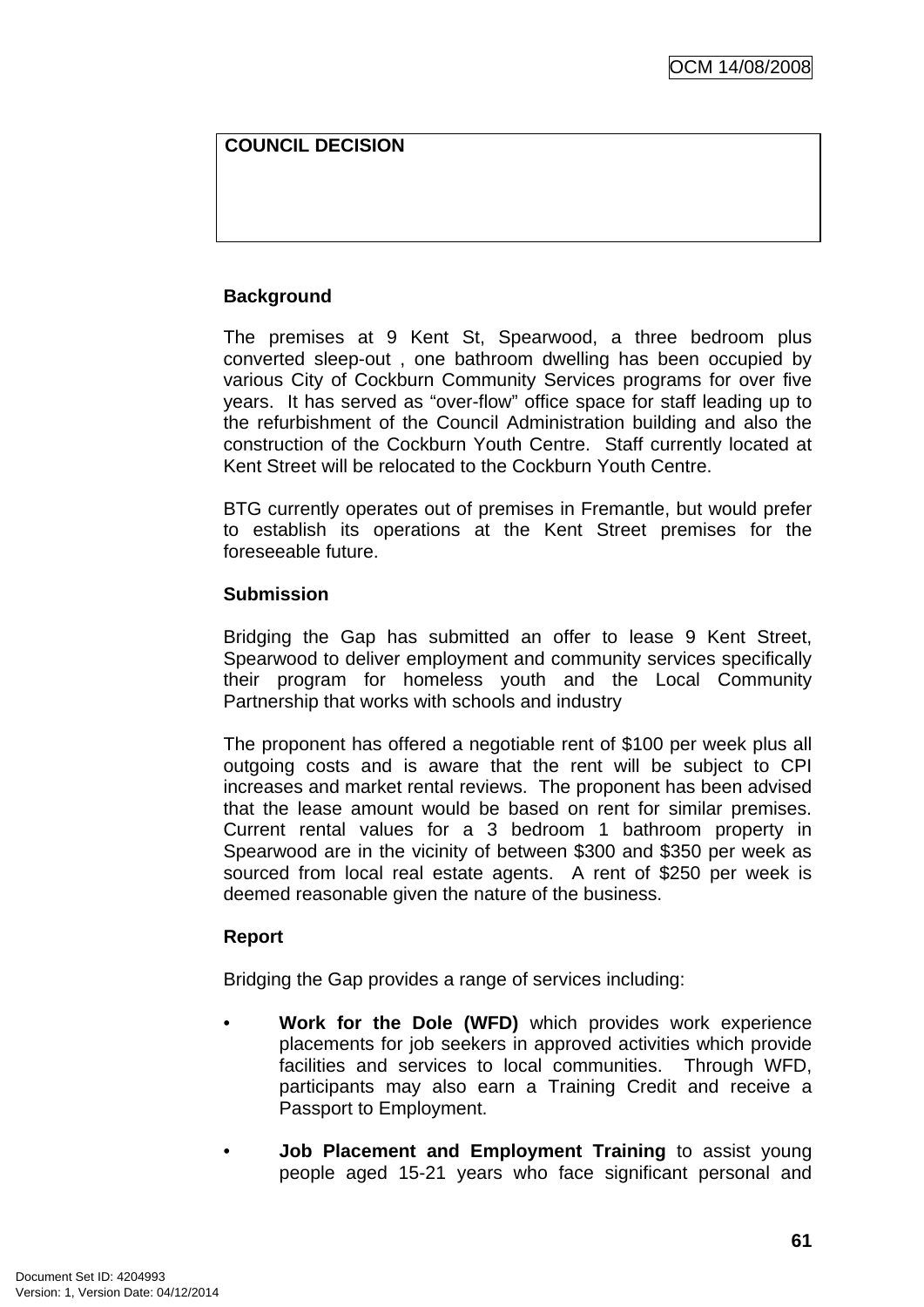social barriers to employment, education or community participation.

- **Connections** which help young people who face major barriers and who have been out of mainstream schooling for more than three months. This personal development programme helps these young people to deal with their personal issues and to increase their life skills, employability skills, self-esteem and resilience. When they are ready, young people are then assisted with transition to school, TAFE, training, an apprenticeship or a job.
- **Employment Directions Network** a free community service for all West Australians to assist with career guidance and advice.

Bridging the Gap is also a Job Network agency, part of a national network of private and community organisations dedicated to finding jobs for unemployed people, particularly the long term unemployed.

Bridging the Gap is also a Regional Industry Career Advisor, ensuring that young people have access to good quality, relevant, localised industry career information, advice and resources.

Regional Industry Career Advisors maintain relationships with businesses, employers and industry bodies within their service regions and use these contacts to stay up-to-date with industry developments, local career opportunities and regional skills needs.

They also work to improve community awareness of the skills local and regional businesses are currently looking for, and of the local industry sectors with predicted skills needs.

Regional Industry Career Advisors support the work of the Local Community Partnerships by increasing awareness of the Career Advice Australia programmes and trying to get more employers involved in activities such as Structured Workplace Learning and Adopt a School.

Additionally, Bridging the Gap is also part of the Local Community Partnerships (LCP), an incorporated not-for-profit, community-based organisations that work with schools, local businesses and community organisations to help young people gain skills, experience and career guidance as they move through and beyond school.

Local Community Partnerships achieve this through building partnerships with local industries, employer groups and businesses, schools, professional career advisers, community organisations, parents, young people, youth service providers and other government organisations.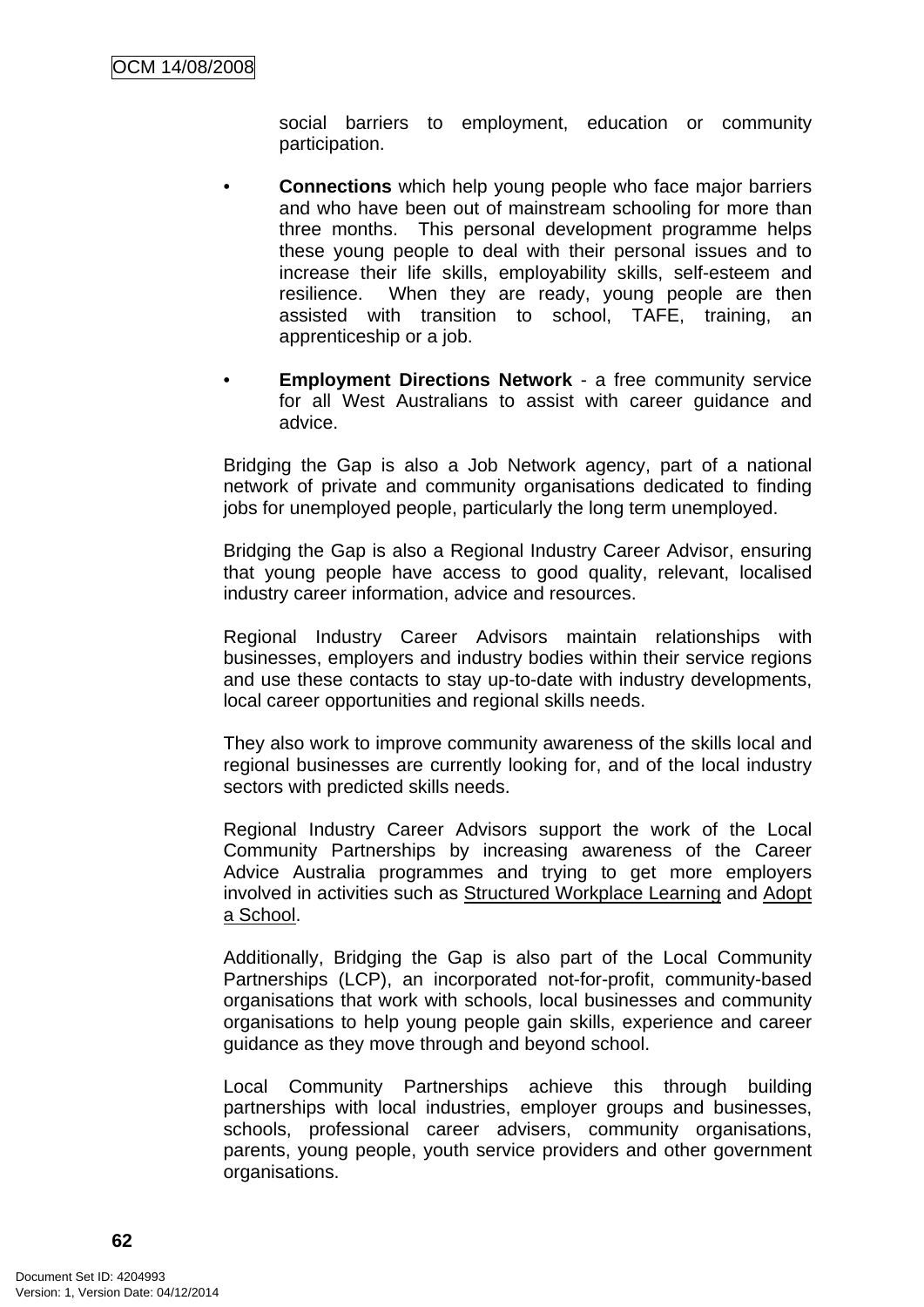Through these affiliations, Local Community Partnerships facilitate three important programmes aimed at increasing the involvement of local businesses in young people's career development:

- [Structured Workplace Learning](http://www.careeradviceaustralia.gov.au/industry/structured_workplace.htm)
- [Career and Transitions Support](http://www.careeradviceaustralia.gov.au/industry/career_transition_support.htm)
- [Adopt a School Programme](http://www.careeradviceaustralia.gov.au/industry/adopt_school.htm).

BTG is a reputable organisation with a demonstrated commitment and capacity to meet the support needs of its client group. Whilst the proposal to rent the property at a subsidised rental will be at below normal rental income, the commitment by them to pay all maintenance and utilities costs will more than compensate for the loss of income.

### **Strategic Plan/Policy Implications**

#### **Lifestyle and Aspiration Achievement**

• To facilitate and provide an optimum range of community services and events.

### **Budget/Financial Implications**

Additional income to the City of \$13,000.

Over the past several years the amounts spent on maintenance alone for Kent Street are:

| 2007/08 | \$5,541 |
|---------|---------|
| 2006/07 | \$7,313 |
| 2005/06 | \$6,755 |

Currently, these costs are the responsibility of the City of Cockburn.

Under the proposed arrangements the maintenance costs would be borne by BTG.

Therefore, an additional estimated net benefit of \$20,000 per annum to the City for the term of the occupancy can be expected.

### **Legal Implications**

Regulation 30(2)(b)(i) of the Local Government (Functions and General) Regulations 1996 allows an exception from the provisions of Sec. 3.58 of the Local Government Act for the disposal of land when the disposal (including a lease) is to a body whether incorporated or not

"(i) the objects of which are of a charitable, benevolent, religious, cultural, educational, recreational, sporting or other like nature."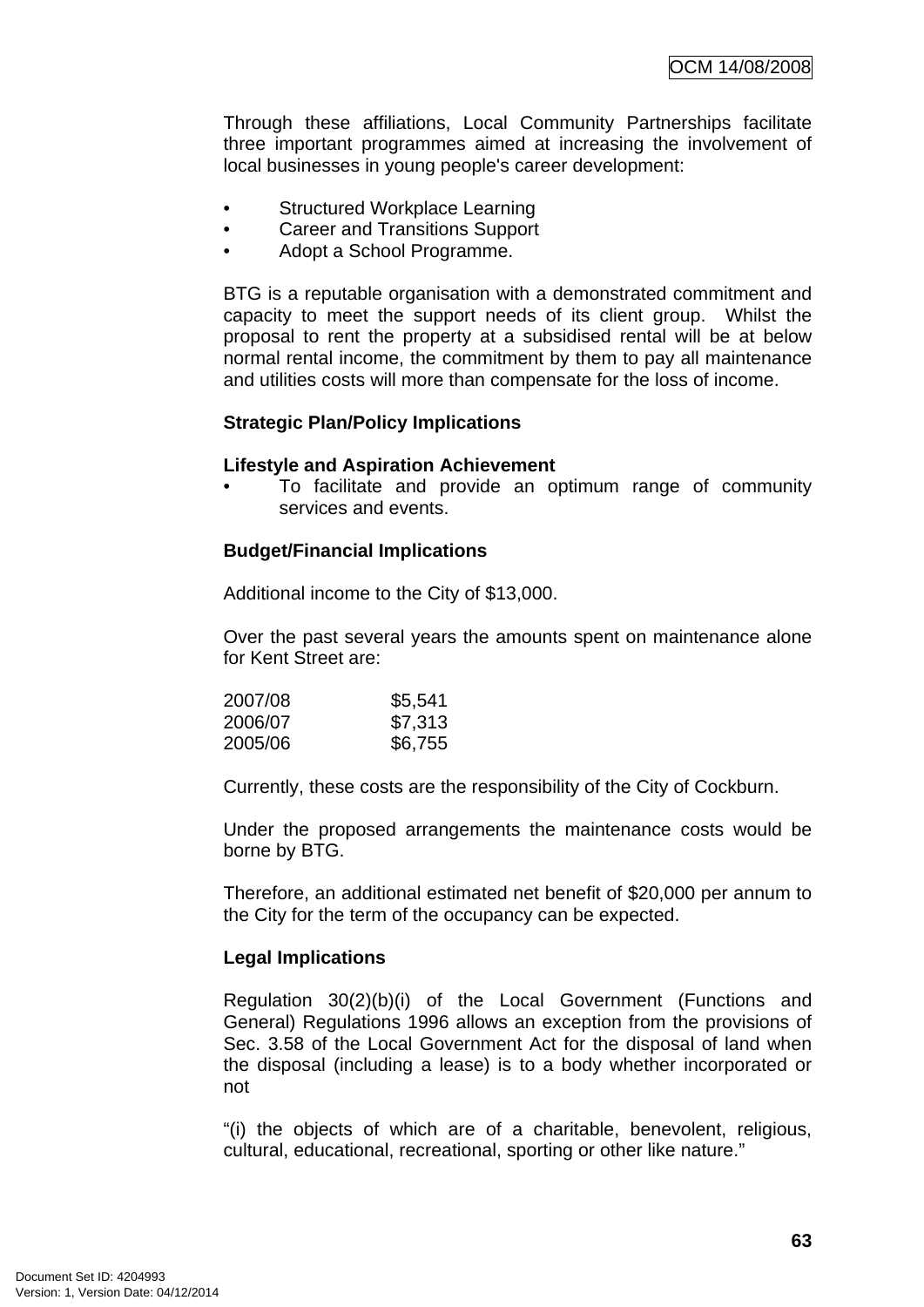Bridging the Gap clearly meets this criteria.

### **Community Consultation**

N/A

# **Attachment(s)**

Location Plan.

# **Advice to Proponent(s)/Submissioners**

Bridging the Gap has been advised that this matter is to be considered at the 14 August 2008 Council Meeting.

## **Implications of Section 3.18(3) Local Government Act, 1995**

Nil.

# **17.3 (OCM 14/8/2008) - COCKBURN YOUTH CENTRE NAMING (8648) (M ASHE) (ATTACH)**

# **RECOMMENDATION**

That Council adopt the name "Cockburn Youth Centre" as the official name for the Cockburn Youth Centre facility.

# **COUNCIL DECISION**

### **Background**

At a meeting of the Cockburn Central Youth Centre Committee, it was decided that a public competition should be held to name the new Youth Centre. The responsibility of the competition was handed to Council's Administration.

It was determined that the name chosen for the Centre reflect ownership by both the City of Cockburn as well as the Community. Selection Criteria was developed to ensure transparency of the process and to assist in the selection. The list of names was shortlisted to 15 names by the City's Youth Services staff and the City's Public Affairs Officer. The short-list was given to the Youth Advisory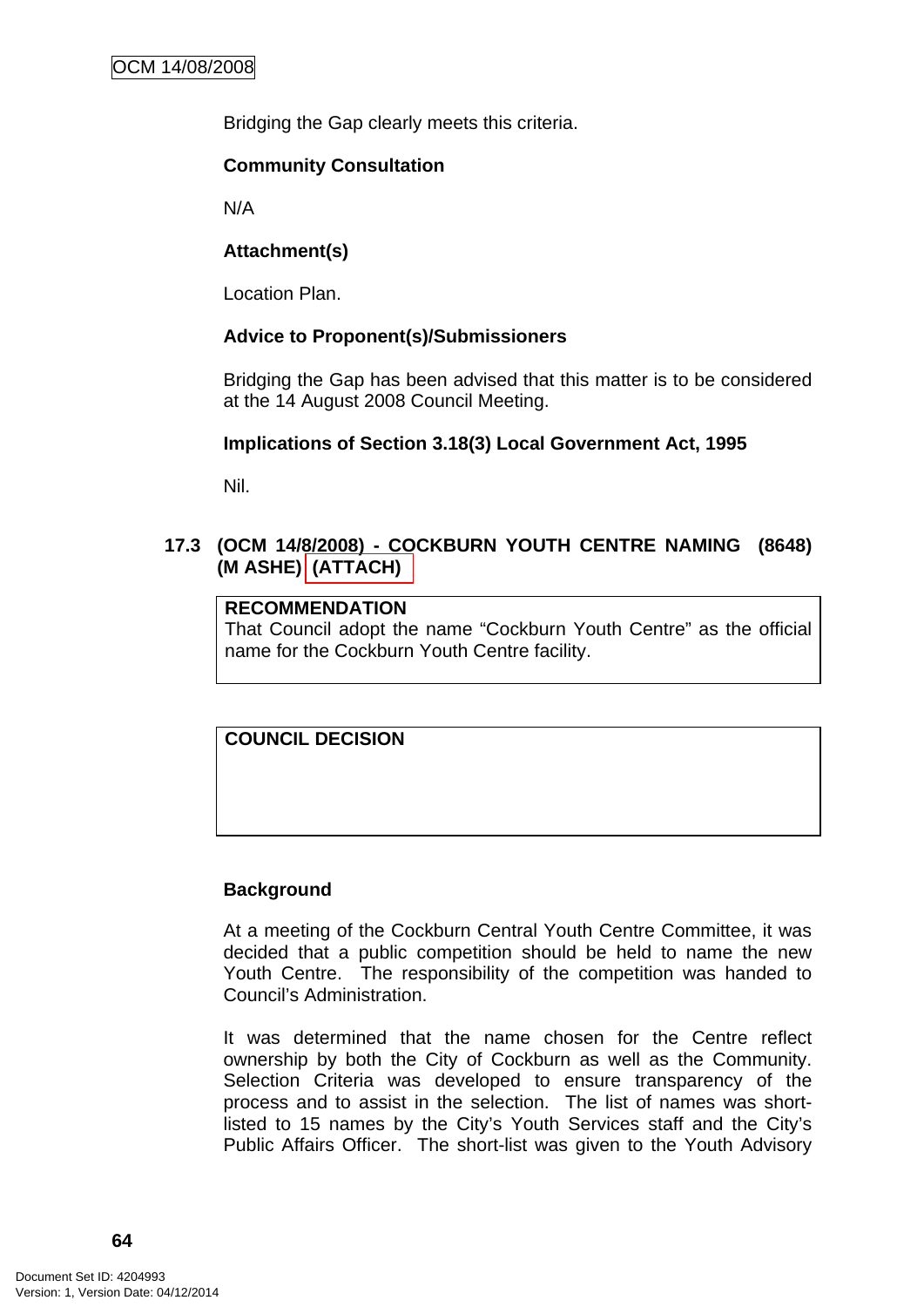Council and members of the Cockburn Central Youth Centre Committee for consideration.

### **Submission**

N/A

## **Report**

Over 600 entries were submitted in the naming competition which was advertised through local media, poster distribution throughout the City including all local schools and Cockburn Gateways and Phoenix Shopping Centres. The range of ages of entrants varied from 10 to 47 years old.

The exact name of "Cockburn Youth Centre" was suggested by 33 entrants. The name of "Youth Centre" received the next highest number of entries  $-7$ . No single eligible name from the list of entries was selected unanimously by staff or the Youth Advisory Council. The opinion was strongly held by Council Administration that given the number of entrants that had identified with the name "Cockburn Youth Centre", and this was the name by which the building was currently known, the building should be formally known by that name.

Given that 33 entrants submitted "Cockburn Youth Centre" as the name of the building, it was determined that all 33 entrants would be recognised through the Cockburn website. It was further determined that in order to recognise other worthy entrants in the competition, names would be selected for rooms within the building from the other entries. The selection criteria will be utilised for the selection of names for rooms within the building.

An overall winner of the public competition has been selected based on the criteria. The winner submitted a number of creative, thoughtful names, at least two of which will be considered for rooms within the Centre. The main prize for the winning entrant was a Nintendo Wii. Entrants whose submissions have been selected as the names of other rooms within the Centre will be recognised in Council's publicity of the Centre and with other prizes donated by sponsors of the competition.

### **Strategic Plan/Policy Implications**

### **Infrastructure Development**

• To construct and maintain community facilities that meet community needs.

### **Lifestyle and Aspiration Achievement**

• To foster a sense of community spirit within the district generally and neighbourhoods in particular.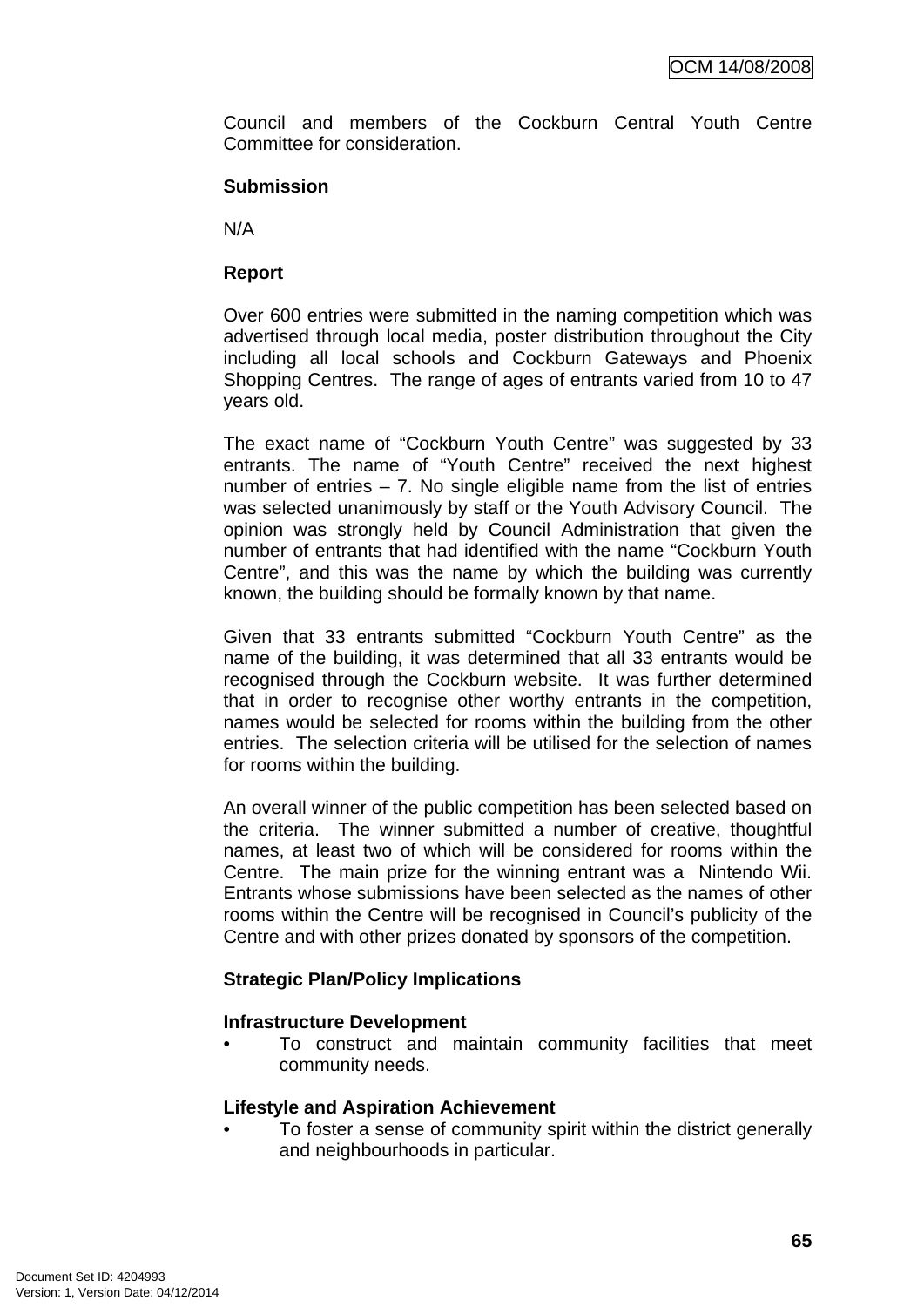# **Budget/Financial Implications**

N/A

# **Legal Implications**

N/A

## **Community Consultation**

The naming competition was advertised widely through local media, Council's website, and poster distribution throughout the City including all local schools and Cockburn Gateways and Phoenix Shopping Centres. Notices were also submitted to schools to be read as part of daily notices. The range of ages of entrants varied from 10 to 47 years old. The Cockburn Youth Advisory Council was consulted in the process.

## **Attachment(s)**

- 1. Copy of Selection Criteria.
- 2. Short List of suggested submissions.

## **Advice to Proponent(s)/Submissioners**

Those who lodged a submission have been advised that this matter is to be considered at the August 2008 Council Meeting.

### **Implications of Section 3.18(3) Local Government Act, 1995**

Nil.

# **18. EXECUTIVE DIVISION ISSUES**

**18.1 (OCM 14/8/2008) - CHIEF EXECUTIVE OFFICER PERFORMANCE AND SENIOR STAFF KEY PROJECTS APPRAISAL COMMITTEE (1192) 17 JULY 2008 (S CAIN) (ATTACH)** 

### **RECOMMENDATION**

That Council receives the Minutes of the Chief Executive Officer Performance and Senior Staff Key Projects Appraisal Committee dated 17 July 2008, as attached to the Agenda, and adopts the recommendations contained therein.

# **TO BE CARRIED BY AN ABSOLUTE MAJORITY OF COUNCIL**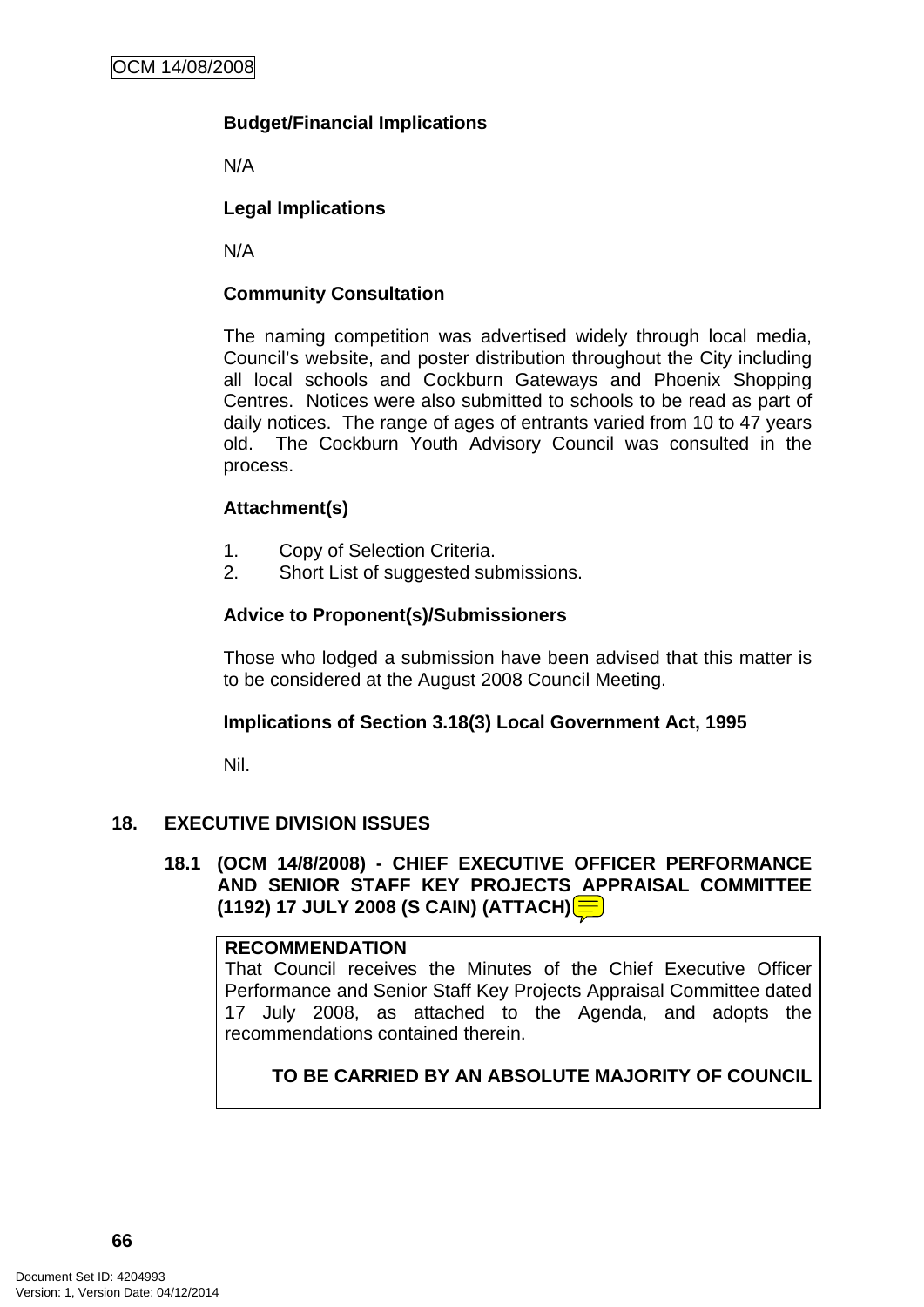# **COUNCIL DECISION**

## **Background**

The Chief Executive Officer Performance and Senior Staff Key Projects Appraisal Committee met on 17 July 2008. The minutes of that meeting are required to be presented to Council and its recommendations considered by Council.

### **Submission**

The minutes of the Committee meeting are attached to the Agenda. Items dealt with at the Committee meeting form the basis of the Minutes.

#### **Report**

The Committee recommendations are now presented for consideration by Council and if accepted, are endorsed as the decisions of Council. Any elected member may withdraw any item from the Committee meeting for discussion and propose an alternative recommendation for Council's consideration. Any such items will be dealt with separately, as provided for in Council's Standing Orders.

### **Strategic Plan/Policy Implications**

### *Governance Excellence*

• To maintain a professional, well-trained and healthy workforce that is responsive to the community's needs.

### **Budget/Financial Implications**

Committee Minutes refer.

### **Legal Implications**

Committee Minutes refer.

### **Community Consultation**

Nil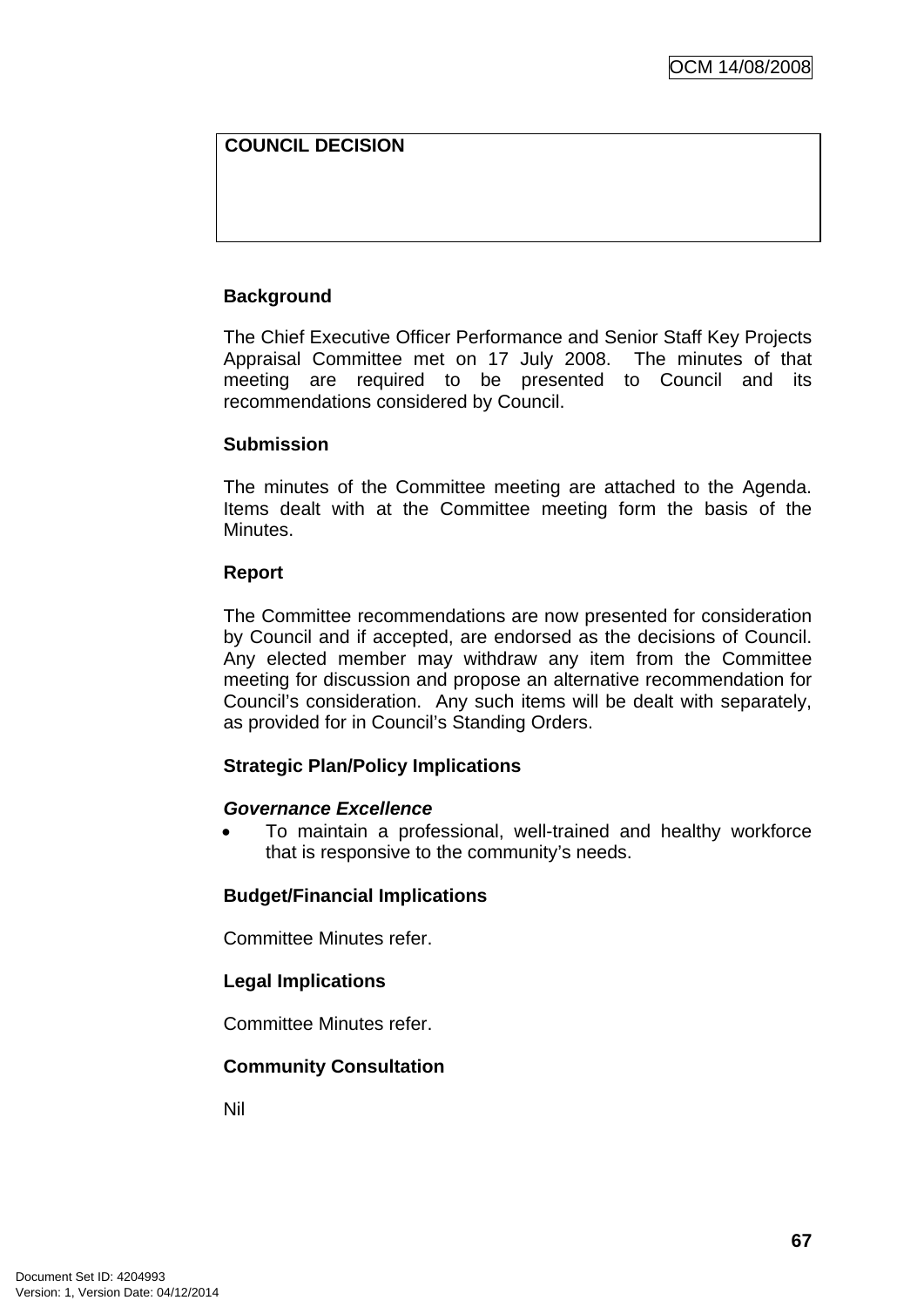## **Attachment(s)**

Minutes of the Chief Executive Officer Performance and Senior Staff Appraisal Committee 17 July 2008 are provided to the Elected Members as confidential attachments.

#### **Advice to Proponent(s)/Submissioners**

The CEO and Senior Staff have been advised that this item will be considered at August OCM.

#### **Implications of Section 3.18(3) Local Government Act, 1995**

Committee Minutes refer.

### **19. MOTIONS OF WHICH PREVIOUS NOTICE HAS BEEN GIVEN**

Nil

### **20. NOTICES OF MOTION GIVEN AT THE MEETING FOR CONSIDERATION AT NEXT MEETING**

**21. NEW BUSINESS OF AN URGENT NATURE INTRODUCED BY COUNCILLORS OR OFFICERS** 

### **22. MATTERS TO BE NOTED FOR INVESTIGATION, WITHOUT DEBATE**

**23. CONFIDENTIAL BUSINESS** 

### **24 OCM 14/8/2008 - RESOLUTION OF COMPLIANCE (SECTION 3.18(3), LOCAL GOVERNMENT ACT 1995)**

### **RECOMMENDATION**

That Council is satisfied that resolutions carried at this Meeting and applicable to items concerning Council provided services and facilities, are:-

(1) integrated and co-ordinated, so far as practicable, with any provided by the Commonwealth, the State or any public body;